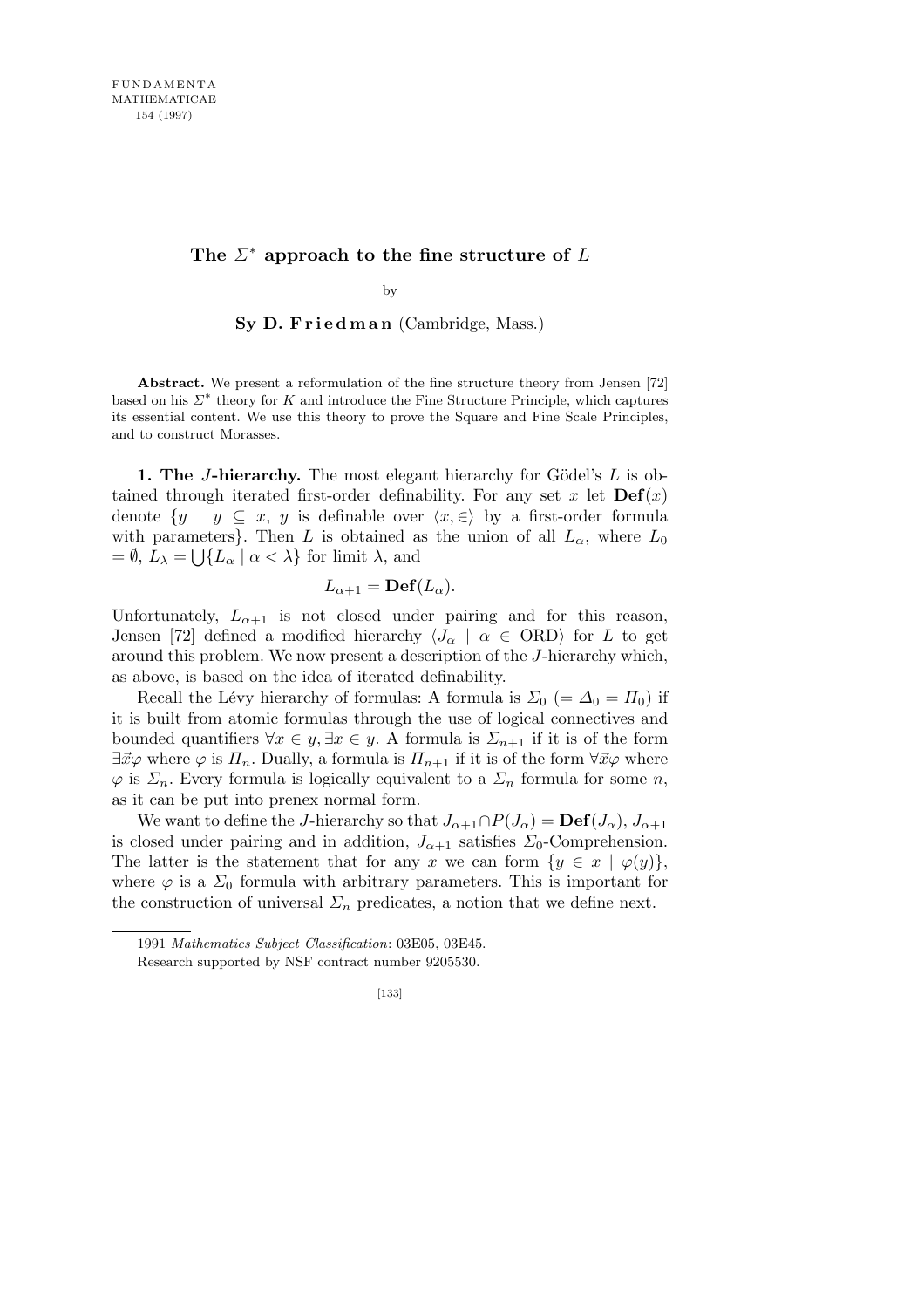A binary relation  $W_n(e, x)$  on a transitive set *S* is a *universal*  $\Sigma_n$  *predicate* for *S* if it is  $\Sigma_n$ -definable over  $\langle S, \in \rangle$  without parameters and wherever *Y*  $\subseteq$  *S* is  $\Sigma_n$ -definable over  $\langle S, \in \rangle$  with parameters, there exists  $e \in S$  such that

$$
Y = \{ x \in S \mid W_n(e, x) \}.
$$

Thus the sets  $\{x \in S \mid W_n(e,x)\}\$  are exactly the sets  $\Sigma_n$ -definable over  $\langle x, \in \rangle$  with parameters, as *e* varies over *S*.

Lemma 1. *Suppose that S is a transitive set closed under pairing*, *satisfying*  $\Sigma_0$ -Comprehension + *"Every set has a transitive closure." Then there exists a universal*  $\Sigma_n$  *predicate for S.* 

P r o o f. It is enough to treat the case  $n = 1$ , as for example to get  $W_2$ from *W*<sub>1</sub> we can just define  $W_2(e, x) \leftrightarrow \exists y \sim W_1(e, \langle x, y \rangle)$ .

Let  $\langle \varphi_i \mid i \in \omega \rangle$  be a standard list of formulas with one free variable with subformulas enumerated earlier, and define  $\text{Sat}(z, i, x)$  to mean: *z* is transitive,  $x \in \mathbb{Z}$  and  $\langle z, \in \rangle \models \varphi_i(x)$ . Sat can be expressed by a  $\Sigma_1$  formula:

Sat $(z, i, x) \leftrightarrow z$  is transitive,  $x \in z$  and  $\exists Y \subseteq (i + 1) \times z$  such that *{* $\forall j \leq i$  [If  $\varphi_i(x)$  is atomic then  $\langle j, x \rangle \in Y \leftrightarrow \varphi_j$  true; if  $\varphi_i(x)$  is  $\exists y \ \varphi_{j'}(\langle x, y \rangle)$  then  $\langle j, x \rangle \in Y \leftrightarrow \exists y \in z \ (\langle j', \langle x, y \rangle) \in Y);$  if  $\varphi_j(x)$  is  $\sim \varphi_{j'}(x)$  then  $\langle j, x \rangle \in Y \leftrightarrow \langle j', x \rangle \notin Y$ ; if  $\varphi_j(x)$  is  $\varphi_{j_1}(x) \wedge \varphi_{j_2}(x)$  then  $\langle j, x \rangle \in Y \leftrightarrow (\langle j_1, x \rangle \in Y \text{ and } \langle j_2, x \rangle \in Y)$ ] and  $\langle i, x \rangle \in Y$  }.

The fact that *S* satisfies pairing and  $\Sigma_0$ -Comprehension implies that when restricted to *S*, Sat is *Σ*<sub>1</sub>-definable over  $\langle S, \in \rangle$ , via the above definition. Finally, we set:

$$
W_1(e, x) \leftrightarrow e = \langle i, p \rangle
$$
 and for some transitive z,  $\text{Sat}(z, i, \langle x, p \rangle)$ .

*W*<sup>1</sup> is universal, using pairing, the existence of transitive closures and the persistence of  $Σ_1$  formulas over transitive sets. ■

We are ready to define the *J*-hierarchy. By induction on  $\alpha$  we define  $J_{\alpha}$ to satisfy the hypotheses of Lemma 1. Let  $W_n^{\alpha}(e, x)$  denote the canonical universal  $\Sigma_n$  predicate for  $J_\alpha$  coming from the proof of Lemma 1. For  $\alpha = 0$ we have  $J_0 = \emptyset$  and for  $\alpha = 1$  we have  $J_1 = L_\omega$ . For  $\alpha$  limit,  $J_\alpha = \bigcup \{J_\beta \mid \alpha \in \mathbb{N} \}$  $\beta < \alpha$ . Note that the hypotheses of Lemma 1 are met by  $J_{\alpha}$ , given that they are met by each  $J_\beta$ ,  $\beta < \alpha$ .

Suppose that  $J_{\alpha}$  and  $W_n^{\alpha}(e, x)$  are defined for some  $\alpha > 0$  and we wish to define  $J_{\alpha+1}$ . An *n*-code is a pair  $(n, e)$  where  $e \in J_{\alpha}$ . By induction on *n* define

$$
X(0, e) = e,
$$
  
\n
$$
X(n + 1, e) = \{X(n, f) | W_{n+1}^{\alpha}(e, f)\}.
$$
  
\nThen  $J_{\alpha, n} = \{X(n, e) | e \in J_{\alpha}\}\$  and  $J_{\alpha+1} = \bigcup \{J_{\alpha, n} | n \in \omega\}.$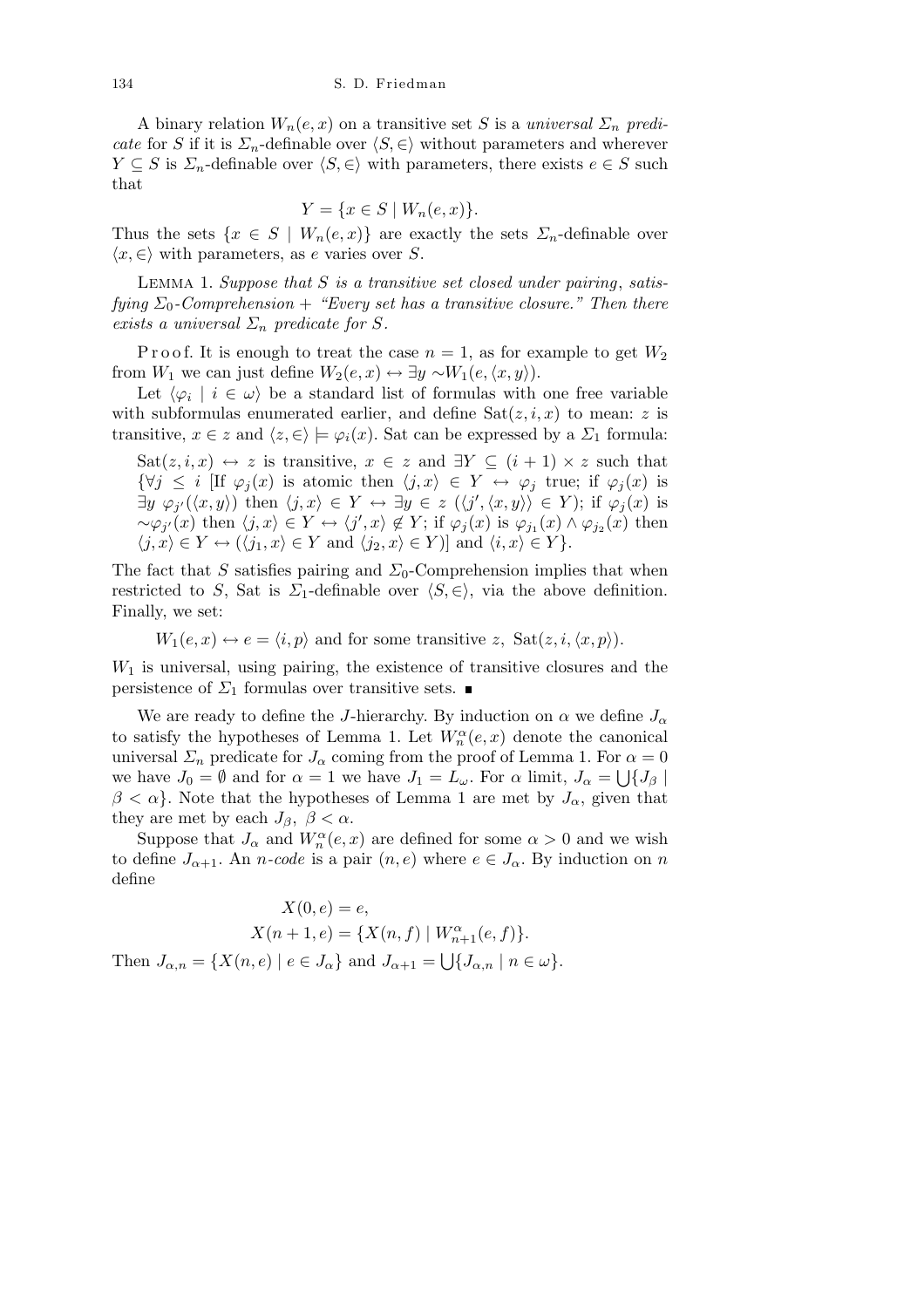LEMMA 2. (a)  $n \leq m \to J_{\alpha,n} \subseteq J_{\alpha,m}$ . (b)  $J_{\alpha,n}$  *is transitive.* (c)  $ORD(J_{\alpha,n}) = \omega \alpha + n$ . (d)  $J_{\alpha+1} \models Pairing + \Sigma_0$ -Comprehension. (e)  $J_{\alpha+1} \cap P(J_\alpha) = \text{Def}(J_\alpha)$ .

P r o o f. (a) By induction on *n*, we define a  $\Sigma_1(J_\alpha)$  function  $F(n, e)$ ,  $e \in J_\alpha$ , that produces  $f \in J_\alpha$  such that  $X(n, e) = X(n + 1, f)$ . For  $n =$ 0, let  $F(0, e) = f$  where  $\{g \mid W_1^{\alpha}(f, g)\} = e$ ; then  $X(0, e) = e = \{g \mid$  $W_1^{\alpha}(f,g)$ } = *X*(1*, f*). Suppose that *F*(*n, e*) has been defined for all *e*. Then let  $F(n+1, e) = f$  where  $\{g \mid W_{n+2}^{\alpha}(f, g)\} = \{F(n, h) \mid W_{n+1}^{\alpha}(e, h)\};$  clearly *f* exists as *F* restricted to pairs  $(n, h)$ ,  $h \in J_\alpha$ , is  $\Sigma_1(J_\alpha)$  and therefore the latter set is  $\Sigma_{n+1}(J_\alpha)$  with parameter *e*. Finally, we get  $X(n+2, f) =$  $\{X(n+1, F(n, h)) \mid W_{n+1}^{\alpha}(e, h)\} = \{X(n, h) \mid W_{n+1}^{\alpha}(e, h)\}$  by induction, and the latter set is  $X(n+1, e)$ .

(b)  $J_{\alpha,0} = J_{\alpha}$  is transitive by induction on  $\alpha$ , and if  $x \in J_{\alpha,n+1}$  then  $x \subseteq J_{\alpha,n}$  and hence  $x \subseteq J_{\alpha,n+1}$  by (a).

(c) Clearly  $\text{ORD}(J_{\alpha,n}) \leq \omega \alpha + n$  since  $x \in J_{\alpha,n+1} \to x \subseteq J_{\alpha,n}$ . By induction on *n*, define  $e_{n+1}$  such that  $X(n+1, e_{n+1}) = \omega \alpha + n$ : For  $n = 0$  we can take  $e_1$  so that  $\omega \alpha = \{ f \mid W_1^{\alpha}(e_1, f) \}$ . If  $e_{n+1}$  is defined take  $e_{n+2}$  so that  $\{f | W_{n+2}^{\alpha}(e_{n+2}, f)\} = \{F(n,g) | W_{n+1}^{\alpha}(e_{n+1}, g)\} \cup \{e_{n+1}\}\$ , where F is from the proof of (a). Then  $X(n+2, e_{n+2}) = X(n+1, e_{n+1}) \cup \{X(n+1, e_{n+1})\}$  $\omega \alpha + n + 1$ .

(d)  $J_{\alpha+1}$  is closed under pairing because all 2-element subsets of  $J_{\alpha,n}$ belong to  $J_{\alpha,n+1}$ . For  $\Sigma_0$ -Comprehension note that  $J_{\alpha,n} = \{X(n,e) \mid e \in$  $J_{\alpha}$ } = *X*(*n* + 1*, f*) for some *f* so  $J_{\alpha,n} \in J_{\alpha,n+1}$  and it suffices to show that if  $X \subseteq J_{\alpha,n}$  is definable over  $\langle J_{\alpha,n}, \in \rangle$  then X belongs to  $J_{\alpha,m}$  for some *m*. But  $\{e \mid X(n,e) \in X\}$  is a definable subset of  $J_{\alpha}$  as  $\langle J_{\alpha,n}, \in \rangle$ with the additional function  $(n, e) \rightarrow X(n, e)$  is isomorphic to a structure definable over  $J_{\alpha}$ . Choose *m* so that this set is  $\Sigma_m$ -definable over  $J_{\alpha}$  and using *F* from the proof of (a), produce a  $\Sigma_1(J_\alpha)$  *G* such that for each *e*,  $X(n, e) = X(m, G(e))$ . Then  $\{G(e) \mid X(n, e) \in X\}$  is  $\Sigma_m$ -definable over  $J_\alpha$ and  $X = \{X(m, G(e)) \mid X(n, e) \in X\}$  belongs to  $J_{\alpha, m+1}$ .

(e) We get  $\textbf{Def}(J_\alpha) \subseteq J_{\alpha+1}$  by (d). Conversely, if  $X(n, e) \subseteq J_\alpha$  then  ${f \mid f \in X(n, e)} = X(n, e)$  is a definable subset of  $J_\alpha$ , using the definition of  $X(n, e)$ .

Of course now we may define  $W_n^{\alpha+1}(e, x)$ , using (d) of Lemma 2, thereby completing the definition of the *J*-hierarchy. It is occasionally convenient to refer to the refined hierarchy  $\langle J_\alpha | \alpha \in \text{ORD} \rangle$  defined by  $J_{\omega \alpha+n} = J_{\alpha,n}$  and conveniently:  $ORD(\tilde{J}_{\alpha}) = \alpha$ .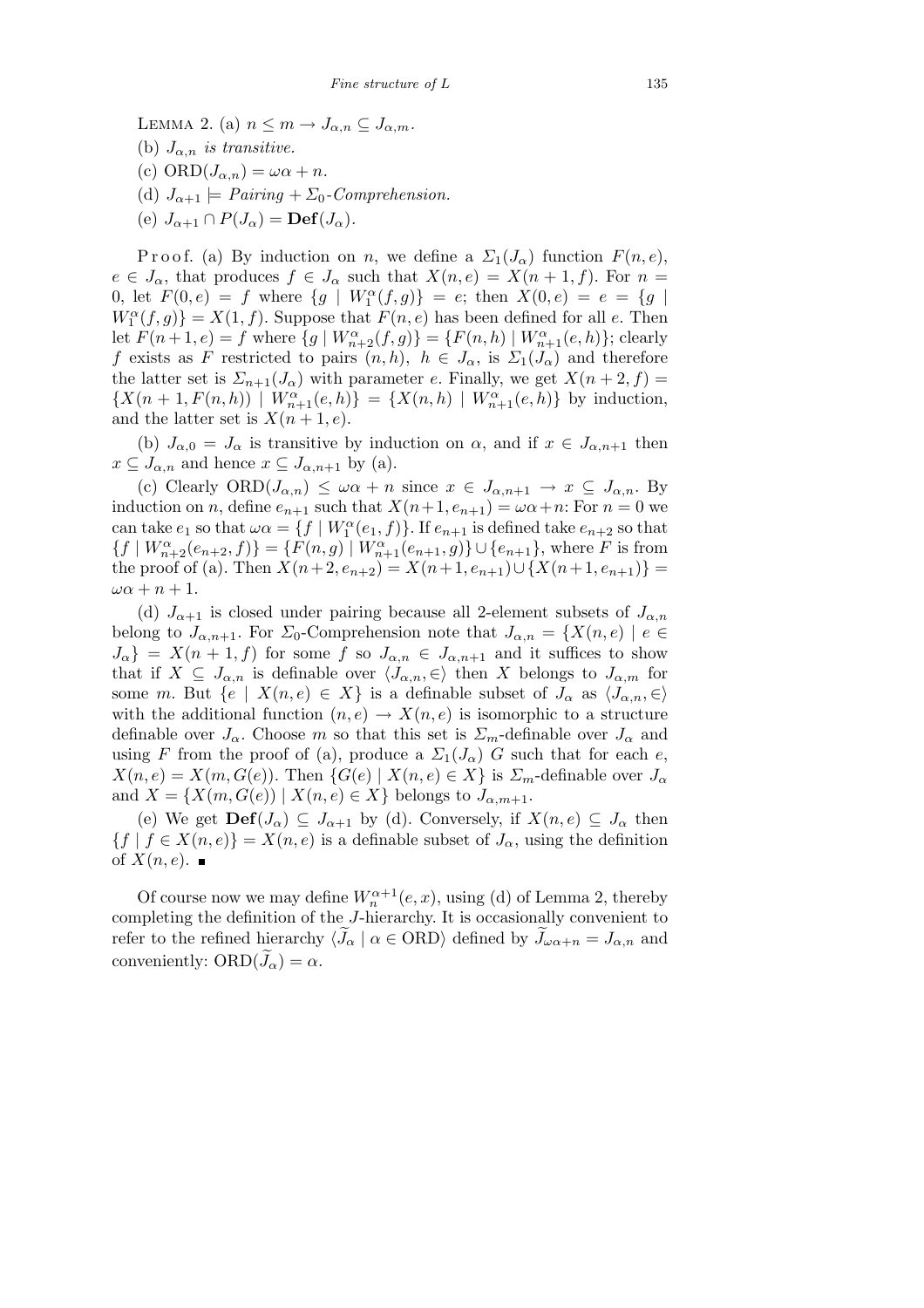LEMMA 3. (a)  $\langle \tilde{J}_{\alpha} | \alpha \langle \lambda \rangle$  *is*  $\Sigma_1(\tilde{J}_{\lambda})$  *for limit*  $\lambda$ *, via a definition independent of*  $\lambda$ *.* 

(b) *There is a*  $\Sigma_1(J_\alpha)$  *well-ordering*  $\lt_\alpha$  *of*  $J_\alpha$ *, via a definition independent of*  $\alpha$ *.* 

(c) (Condensation) *If*  $\langle X, \in \rangle$  *is*  $\Sigma_1$ *-elementary in*  $\langle J_\alpha, \in \rangle$  *then*  $\langle X, \in \rangle \simeq$  $\langle J_{\bar{\alpha}}, \in \rangle$  *for some*  $\bar{\alpha}$ *.* 

Proof. (a) We have  $x = \widetilde{J}_{\alpha} \leftrightarrow \exists \langle x_{\beta} | \beta \langle \gamma \rangle$  such that  $x = x_{\alpha}$  where  $x_n = L_n$  for finite  $n < \gamma$ ,  $x_\lambda = \bigcup \{x_\beta \mid \beta < \lambda\}$  for limit  $\lambda < \gamma$  and for *λ* + *n* < γ, *λ* limit,  $x_{λ+n}$  is obtained from  $x_{λ}$  as in the definition of  $J_{α,n}$ from  $J_{\alpha}$ ,  $\alpha > 0$ . This definition works inside any  $\widetilde{J}_{\lambda}$ ,  $\lambda$  limit.

(b) Define well-orderings  $\lt_{\alpha}$  of  $J_{\alpha}$  as follows:  $\lt_0 = \emptyset$ ,  $\lt_1 =$ some  $L_{\omega}$ -definable well-ordering of  $L_{\omega}$ ;  $x \leq_{\lambda} y \leftrightarrow x \leq_{\alpha} y$  for some  $\alpha \leq \lambda$  for limit  $\lambda$ ;  $x <_{\alpha+1} y \leftrightarrow x <_{\alpha} y$  or for some  $n, y \in J_{\alpha,n+1} - J_{\alpha,n}$  and either  $x \in J_{\alpha,n}$  or  $(<_{\alpha}$  -least  $e$  such that  $X(n+1,e)=x)<_{\alpha}(<_{\alpha}$  -least  $e$  such that  $X(n+1,e)=x$ *y*). Then  $\lt_{\alpha}$  is  $\Sigma_1(J_{\alpha})$ , via a definition independent of  $\alpha$ .

(c) Let  $\langle X, \in \rangle \simeq \langle \overline{X}, \in \rangle$  be the transitive collapse of *X*. Then  $\langle \overline{X}, \in \rangle \models$ *Σ*<sub>0</sub>-Comprehension + *∀x ∃* $β$  (*x*  $∈$   $\widetilde{J}_β$ ) + *∀* $β$  *∃y* (*y* =  $\widetilde{J}_β$ ). But *Σ*<sub>0</sub>-Comprehension gives  $(\widetilde{J}_{\beta})^{\overline{X}} = \widetilde{J}_{\beta}$  for  $\beta \in \overline{X}$  so that  $\overline{X} = \widetilde{J}_{\omega \bar{\alpha}} = J_{\bar{\alpha}}$  where  $\omega \bar{\alpha} =$ ORD $(\overline{X})$ .

*Σ*1-*Skolem functions*. Condensation, as stated in Lemma 3(c), is a powerful tool for proving things about *L*. To unleash its power, we must first provide a method for generating *Σ*1-elementary submodels. Fix an ordinal  $\alpha > 0$ .

DEFINITION 1. Suppose  $X \subseteq J_\alpha$ . The  $\Sigma_1$ -hull of X is the smallest  $\Sigma_1$ elementary submodel of  $J_\alpha$  containing *X* as a subset. A  $\Sigma_1$ -*Skolem function* is a partial function  $h : \omega \times J_\alpha \to J_\alpha$  with  $\Sigma_1$  graph such that for any  $X \subseteq J_\alpha$ ,  $\Sigma_1$ -hull of  $X = \{h(n,x) \mid n \in \omega, x$  a finite sequence from  $X\}$ .

LEMMA 4. For any  $X \subseteq J_\alpha$ , the  $\Sigma_1$ -hull of X exists. Moreover, there is *a*  $\Sigma_1$ -Skolem function for  $J_\alpha$ , with a  $\Sigma_1$ -definition independent of  $\alpha$ .

P r o o f. Let  $\varphi_0, \varphi_1, \ldots$  be a standard list of formulas of 2 free variables and define  $h^*(n, x) = \langle \alpha \rangle$ -least pair  $(y, t)$  such that  $x, y \in t$ , t transitive,  $\langle t, \in \rangle \models \varphi_n(x, y)$ ; if no such pair  $(y, t)$  exists then  $h^*(n, x)$  is undefined. Then  $h(n, x) = y$  when  $h^*(n, x) = (y, t)$ . Any  $\Sigma_1$ -elementary submodel of *J*<sup>α</sup> must be closed under *h*, and clearly for any  $X \subseteq J_\alpha$ ,  $\{h(n,x) \mid x \text{ a finite}\}$ sequence from *X*<sup>}</sup> is a *Σ*<sub>1</sub>-elementary submodel of  $J_{\alpha}$ .

The key to Fine Structure Theory is to find a suitable generalization of Lemma 4 to higher levels of definability. We will take this up in the next section.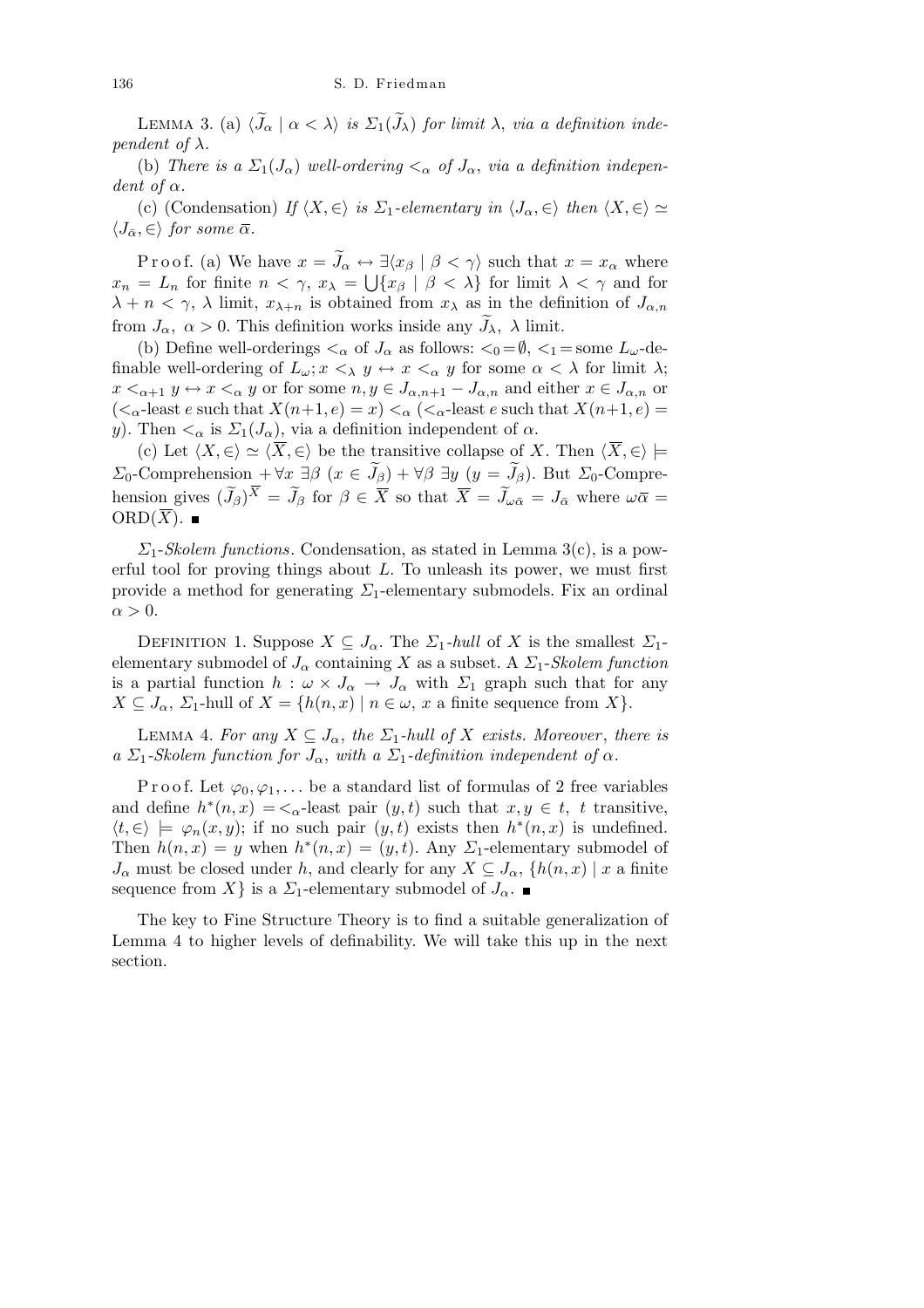We close this section with an illustration of how  $\Sigma_1$ -hulls can be used to prove a version of Jensen's  $\Diamond$ -principle in *L* (see Jensen [72]). Our version will include some technical conditions which are of use in our proof of Jensen's Coding Theorem (see Friedman [94]). Assume  $V = L$  and let  $\alpha$  be an infinite cardinal.

DEFINITION 2.  $C \subseteq \alpha^+$  is *closed unbounded* (CUB) if  $\bigcup C = \alpha^+$  and  $\bigcup (C \cap \beta) \in C$  for each  $\beta < \alpha^+$ .  $S \subseteq \alpha^+$  is *stationary* if  $S \cap C \neq \emptyset$  for each  $\beta < \alpha^+$ . CUB  $C \subseteq \alpha^+$ .

For  $\mu < \alpha^+$ ,  $\beta'(\mu)$  denotes the largest  $\beta$  such that either  $\beta = \mu$  or  $\mu < \beta, J_\beta \models \mu$  is a cardinal greater than  $\alpha$ .

**LEMMA 5.** *There exists*  $\langle D_\mu | \mu \langle \alpha^+ \rangle$  *such that*  $D_\mu \subseteq J_\mu$  *and*:

- (a) *If*  $D \subseteq J_{\alpha+}$  *then*  $\{\mu < \alpha^{+} \mid D \cap J_{\mu} = D_{\mu}\}$  *is stationary.*
- (b)  $D_{\mu}$  *is uniformly definable as an element of*  $J_{\beta'(\mu)}$ , for  $\mu < \alpha^{+}$ .
- (c) If  $J_{\beta'(\mu)} \models \alpha^{++}$  exists or  $\mu = \beta'(\mu)$  then  $D_{\mu} = \emptyset$ .

Proof. Let  $D_{\mu} = \emptyset$  if  $J_{\beta'(\mu)} \models \alpha^{++}$  exists or  $\mu = \beta'(\mu)$  and otherwise let  $\langle D_\mu, C_\mu \rangle$  be least in  $J_{\beta'(\mu)}$  such that  $C_\mu$  is CUB in  $\mu$ ,  $D_\mu \subseteq J_\mu$  and  $\overline{\mu} \in C_{\mu} \to D_{\mu} \cap J_{\overline{\mu}} \neq D_{\overline{\mu}}$ ; if  $\langle D_{\mu}, C_{\mu} \rangle$  does not exist then let  $D_{\mu} = \emptyset$ . We need only prove (a).

Suppose (a) fails and let  $\langle D, C \rangle$  be least in  $J_{\alpha^{++}}$  such that  $D \subseteq J_{\alpha^{+}}$ , *C* is CUB in  $\alpha^+$  and  $\mu \in C \rightarrow D \cap J_\mu \neq D_\mu$ . Let  $\sigma < \alpha^{++}$  be least such that  $\omega \sigma = \sigma$ ,  $J_{\sigma} \models \alpha^{+}$  is the largest cardinal and  $\langle D, C \rangle \in J_{\sigma}$ . Let *H* = *Σ*<sub>1</sub>-hull of  $\alpha \cup {\alpha^{+}}$  in  $J_{\sigma}$  and  $\mu = H \cap {\alpha^{+}}$ . Then  $\langle H, \in \rangle \simeq \langle J_{\beta'}, \in \rangle$ for some  $\beta'$  and since  $J_{\beta'} \models \mu = \alpha^+$  we have  $\beta' \leq \beta'(\mu)$ . But now we have  $\langle D_\mu, C_\mu \rangle = \langle D \cap J_\mu, C \cap \mu \rangle$  and since  $\mu = \bigcup (C \cap \mu) \in C$ , this is a contradiction.

**2. Fine Structure Theory.** Our main goal is to develop a version of Lemma 4 for higher levels of definability. Specifically, we want to define the notion of  $\mathcal{L}_n^*$  formula so as to obtain:

- (a) There is a universal  $\Sigma_n^*$  predicate for  $J_\alpha$  for each *n*.
- (b) For any  $X \subseteq J_\alpha$ , the  $\sum_{n=1}^{\infty}$ -hull of  $X$  in  $J_\alpha$  exists for each *n*.
- (c) There is a  $\Sigma_n^*$ -Skolem function for  $J_\alpha$  for each *n*.
- (d) Every formula is  $\Sigma_n^*$  for some *n*.

What happens if we just take  $\Sigma_n^* = \Sigma_n$ ? Then (a) holds by Lemma 1 and (d) is clear.

PROPOSITION 1. For any  $X \subseteq J_\alpha$  and  $n \in \omega$  there is a least  $\Sigma_n$ *elementary submodel of*  $J_\alpha$  *containing*  $X$  *as a subset.* 

Proof. Let  $M = \{y \in J_\alpha \mid \text{For some } \Sigma_n \text{ formula } \varphi \text{ with parameters } \varphi$ from *X*, *y* is the  $\lt_{\alpha}$ -least solution to  $\varphi$  in  $J_{\alpha}$ . Then *M* is  $\Sigma_n$ -elementary in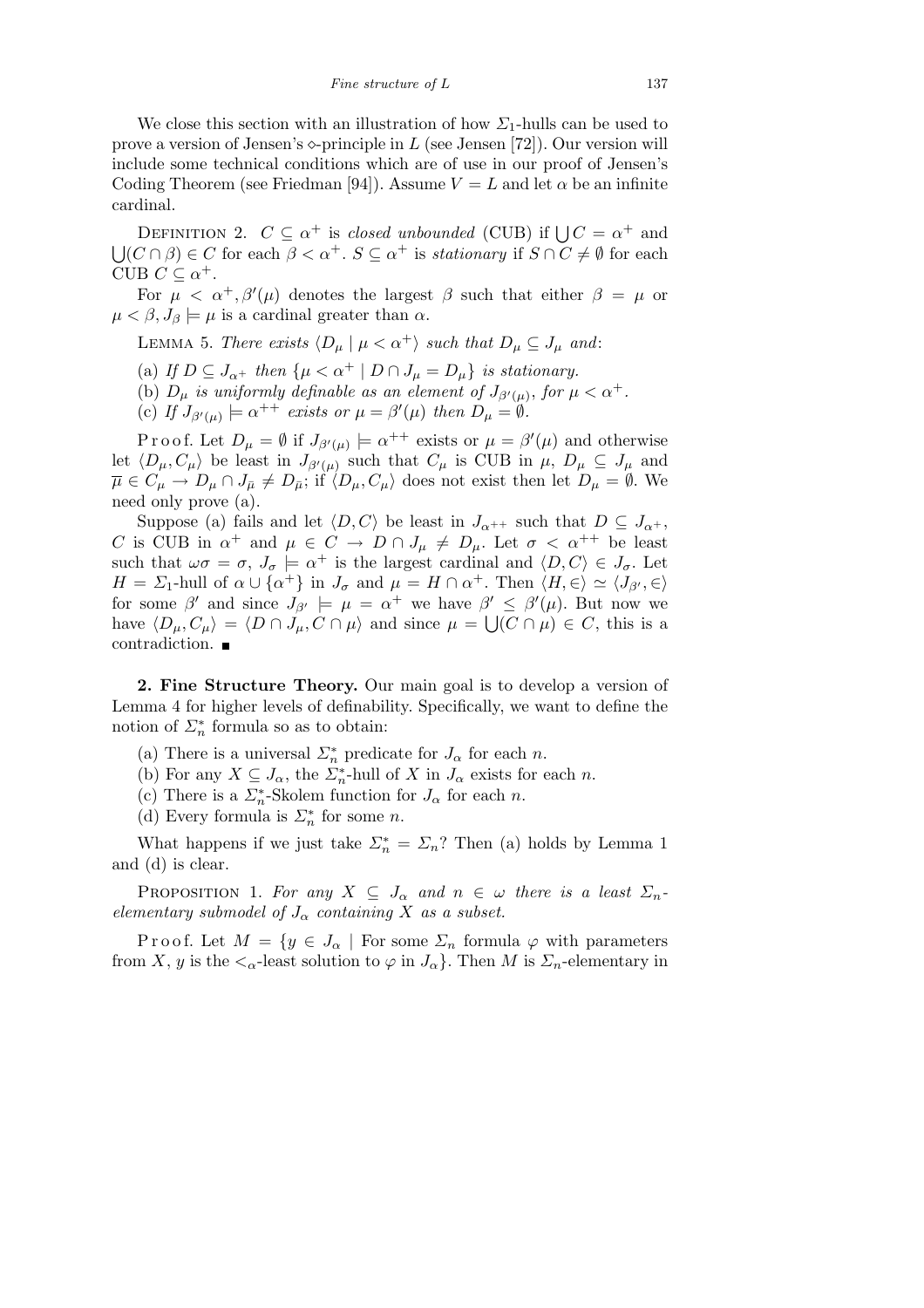$J_{\alpha}$  since if  $y_i$  is the  $\lt_{\alpha}$ -least solution to  $\varphi_i$ ,  $1 \leq i \leq n$ , then  $\langle y_1 \ldots y_n \rangle$  is the  $\langle \langle \alpha \rangle$ -least solution to  $\varphi_1((z)_1) \wedge \ldots \wedge \varphi_n((z)_n)$ , where  $(z)_i = i$ th component of *z*. Suppose  $X \subseteq N$ , N is  $\Sigma_n$ -elementary in  $J_\alpha$  and  $\varphi$  is a  $\Sigma_n$  formula with parameters from *X* with a solution in  $J_{\alpha}$ . Then  $\varphi$  has a solution  $y_0$  in *N* and if  $y_0$  is not the least solution then *N* also has a solution  $y_1 <_{\alpha} y_0$ . Continuing in this way we see that in fact *N* does contain the  $\lt_{\alpha}$ -least solution to  $\varphi$  and hence we get  $M \subseteq N$ .

So (b) holds. What fails is property (c):

PROPOSITION 2. For some  $\alpha$  there is no  $\Sigma_2$ -Skolem function for  $J_{\alpha}$ .

P r o o f. Let  $\kappa$  denote  $\omega_1$ . For each limit  $\alpha < \omega_1$ ,  $\alpha$  is the least  $\beta$  such that  $J_{\kappa+\alpha} \models \kappa+\beta$  does not exist. If  $J_{\kappa+\alpha}$  has a  $\Sigma_2$ -Skolem function then  $\alpha$  must be the unique solution in  $J_{\kappa+\alpha}$  to a  $\Sigma_2$  formula  $\exists x \ \forall y \ \varphi_\alpha$  where  $\varphi_\alpha$  is  $\Sigma_0$ with parameter *κ*. Suppose that each  $J_{\kappa+\alpha}$  has a  $\Sigma_2$ -Skolem function and by Fodor's Theorem choose  $\varphi$  and  $\alpha_0 < \kappa$  such that for stationary-many  $\alpha, \varphi_{\alpha} = \varphi$  and  $J_{\kappa+\alpha} \models \exists x \in J_{\kappa+\alpha_0}$   $\forall y \varphi$  holds at  $\alpha$ . But then choose any  $\alpha < \beta$  in this stationary set,  $\alpha_0 < \alpha$  and we have  $J_{\kappa+\alpha} \models \exists x \; \forall y \; \varphi$  holds at both  $\alpha$  and  $\beta$ . Contradiction.  $\blacksquare$ 

R e m a r k. A result similar to the previous appears in Devlin [84], pages 106–107.

It is shown in Jensen [72] that for any  $\alpha$  and any  $n$  there is a partial *Σ*<sup>*n*</sup> function with parameters that can serve as a  $Σ$ <sup>*n*</sup>-Skolem function for  $\Sigma_n$ -hulls without parameters. However, this does not achieve our goal as the definition of the necessary parameters does not reflect to arbitrary *Σn*elementary submodels that contain them.

Instead we take an approach based on the idea that in a certain sense *Σ*<sub>*n*+1</sub> can be viewed as *Σ*<sub>1</sub> relativized to *Σ*<sub>*n*</sub>, for an arbitrary *J*<sub>α</sub>. Though this is only true for the usual Lévy hierarchy when awkward parameters are introduced, we define  $\Sigma_n^*$  in such a way that this is true using only "standard" parameters, whose definitions relativize without difficulty to *Σ<sup>∗</sup> n*hulls. Our approach is derived from Jensen's *Σ<sup>∗</sup>* Theory in Jensen [?]. *Σ<sup>∗</sup> n* in our sense corresponds to  $\sum_{1}^{(n-1)}$  $i_1^{(n-1)}$  in Jensen's terminology.

*The*  $\Sigma_n^*$ *-hierarchy*. In order to define the notion of  $\Sigma_n^*$  formula we must also define the auxiliary notions of *n*th reduct and *n*th standard parameter, all by induction on *n*.

Let *M* denote some fixed  $J_{\alpha}$ ,  $\alpha > 0$ . We order finite sets of ordinals by the maximum difference order:  $x < y$  iff  $\beta \in y$ , where  $\beta$  is the largest element of  $(y - x) \cup (x - y)$ .

A  $\Sigma_1^*$  *formula* is just a  $\Sigma_1$  formula. The  $\Sigma_1^*$  projectum of M, denoted by  $\varrho_1^M$ , is the least  $\varrho$  such that there is a subset of  $\omega \varrho$  which is  $\Sigma_1^*$  with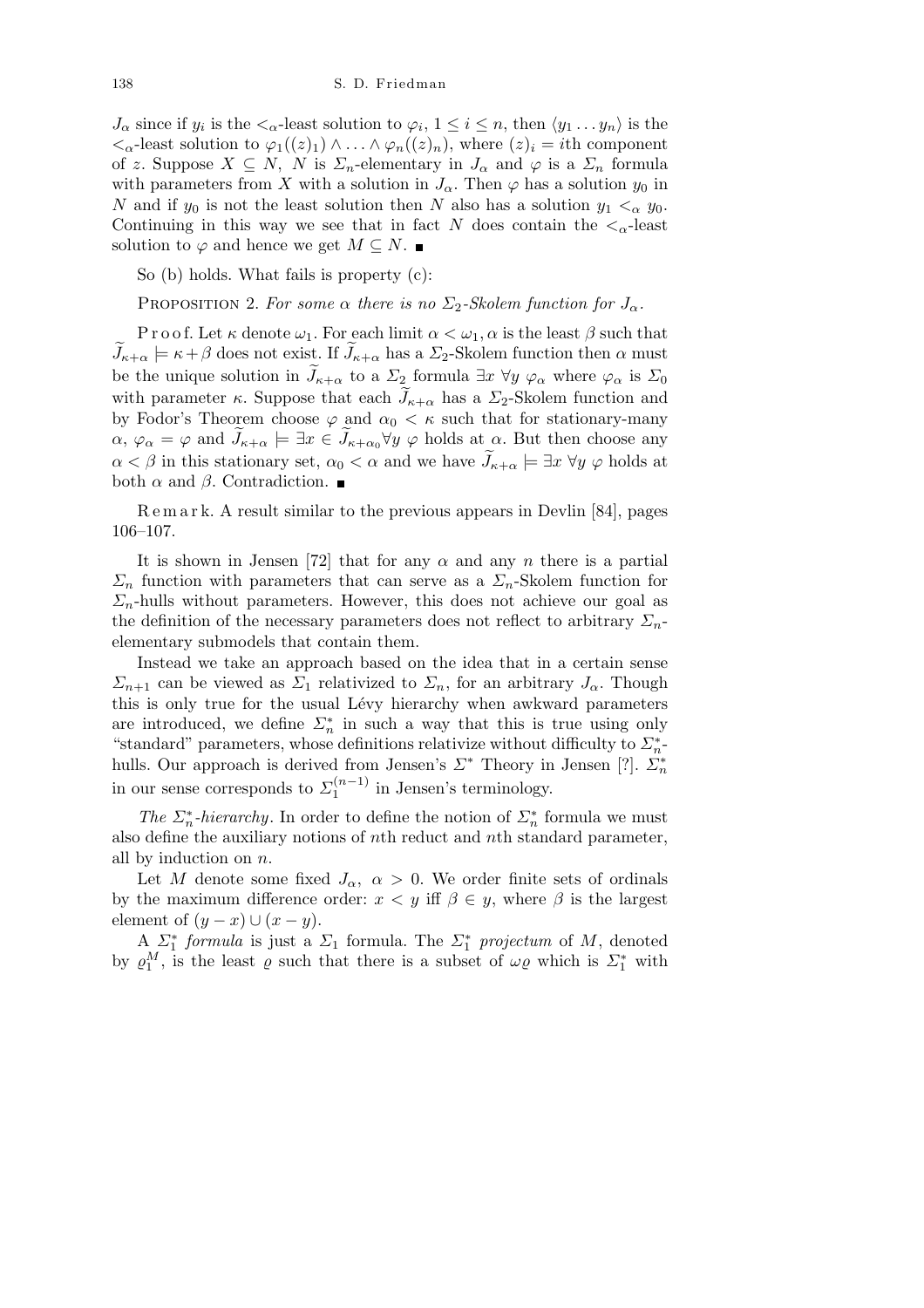parameters but not an element of *M*. The 1st *standard parameter* of *M*, denoted by  $p_1^M$ , is the least finite set of ordinals *p* such that  $A \cap \omega \varrho_1^M \notin M$ for some *A* which is  $\Sigma_1^*$  with parameter *p*. We use  $H_1^M$  to denote  $J_{\varrho_1^M}$  and for any  $x \in M$ ,  $A_1(x) = \{ \langle y, m \rangle \mid \text{the } m \text{th } \Sigma_1^* \text{ formula is true at } \langle y, x, p_1^M \rangle, \}$  $y \in H_1^M$ . The 1st *reduct* of *M* relative to *x*, denoted by  $M_1(x)$ , is the structure  $\langle H_1^M, A_1(x) \rangle$ .

For  $n \geq 1$ : a  $\sum_{n=1}^{\infty}$  *formula* is one of the form  $\varphi(x) \leftrightarrow M_n(x) \models \psi$ , where  $\psi$  is  $\Sigma_1$ . The  $\Sigma_{n+1}^*$  projectum of M, denoted by  $\varrho_{n+1}^M$ , is the least  $\varrho$ such that there is a subset of  $\omega \varrho$  which is  $\sum_{n=1}^{\infty}$  with parameters but not an element of *M*. The  $(n+1)$ st *standard parameter* of *M*, denoted by  $p_{n+1}^M$ , is  $p_n^M \cup p$  where *p* is the least finite set of ordinals such that  $A \cap \omega \varrho_{n+1}^M \notin M$ for some *A* which is  $\Sigma_{n+1}^*$  with parameter  $p_n^M \cup p$ . We use  $H_{n+1}^M$  to denote  $J_{\varrho_{n+1}^M}$  and for any  $x \in M$ ,  $A_{n+1}(x) = \{ \langle y, m \rangle \mid \text{the } m \text{th } \Sigma_{n+1}^* \text{ formula is} \}$ true at  $\langle y, x, p_{n+1}^M \rangle$ ,  $y \in H_{n+1}^M$ . The  $(n+1)$ st *reduct* of *M* relative to *x*, denoted by  $M_{n+1}(x)$ , is the structure  $\langle H_{n+1}^M, A_{n+1}(x) \rangle$ .

This completes the definition of the  $\sum_{n=1}^{\infty}$ -hierarchy. Thus a  $\sum_{n=1}^{\infty}$  formula is a formula expressing a  $\Sigma_1$  property on *n*th reducts, uniformly. In order to achieve amenability when relativizing to a  $\Sigma_n^*$  predicate, we take our *n*th reduct to have ordinal height  $\omega \varrho_n^M$ .

LEMMA 6. (a) If  $\varphi$  and  $\psi$  are  $\Sigma_n^*$  formulas then  $\varphi \vee \psi$  and  $\varphi \wedge \psi$  are *equivalent to*  $\Sigma_n^*$  *formulas.* 

(b) If  $\varphi$  *is a*  $\Sigma_n^*$  *formula then both*  $\varphi$  *and*  $\sim \varphi$  *are equivalent to*  $\Sigma_{n+1}^*$ *formulas.*

(c) *There is a universal*  $\Sigma_n^*$  *formula*, *i.e.*,  $a \Sigma_n^*$  *formula*  $\varphi(e, x)$  *such that if*  $\psi(x)$  *is*  $\Sigma_n^*$  *then for some*  $e \in \omega$ ,  $\psi(x) \leftrightarrow \varphi(e, x)$  *for all x.* 

(d) *The reduct*  $M_n(x) = \langle H_n^M, A_n(x) \rangle$  *is amenable, i.e., if*  $y \in H_n^M$  *then*  $y \cap A_n(x) \in H_n^M$ .

Proof. (a) is clear because a  $\mathcal{L}_{n+1}^*$  formula is of the form  $\varphi(x) \leftrightarrow$  $M_n(x) \models \psi, \psi \Sigma_1$  and  $\Sigma_1$  is closed under  $\vee$  and  $\wedge$ .

(b) If  $\varphi(x)$  is  $\sum_{n=1}^{\infty}$  then so is  $\varphi'(y, x, z) \leftrightarrow \varphi(x)$  and choose *k* so that  $\varphi'$ is the *k*th  $\sum_{n=1}^{\infty}$  formula. Then  $\varphi(x) \leftrightarrow \langle \emptyset, k \rangle \in A_n(x)$  so  $\varphi$  is equivalent to a *Σ*<sup>\*</sup><sub>*n*+1</sub> formula. Similarly for *∼* $\varphi$  since  $\sim \varphi(x) \leftrightarrow \langle \emptyset, k \rangle \notin A_n(x)$ .

(c) If  $\psi$  is a universal  $\Sigma_1$  formula then  $\varphi(k, x) \leftrightarrow \langle H_n^M, A_n(x) \rangle$  |=  $\langle \psi(k,\emptyset) \leftrightarrow \langle H_n^M, A_n(\langle k,x \rangle) \rangle \models \psi^*$  is a universal  $\sum_{n+1}^*$  formula (where  $\psi^*$  is *Σ*<sub>1</sub> and chosen to satisfy the last ↔).

(d) By (c) we see that  $A_n(x)$  is  $\sum_{n=1}^{\infty}$  (with parameter  $p_n^M$ ) and hence  $A_n(x) \cap y \in M$  for each  $y \in H_n^M$ . But either  $H_n^M = M$  or  $\omega \varrho_n^M$  is a cardinal of *M*. Using Proposition 1 and condensation, we find that if  $\kappa$  is an *M*-cardinal then every bounded subset of  $\kappa$  in *M* actually belongs to  $J_{\kappa}$ : if  $x \subseteq \gamma < \kappa$  and *x* is  $\Sigma_n$ -definable with parameter *p* over  $M'$ , a proper initial segment of *M*, then let  $H = \sum_{n}$ -Skolem hull of  $\gamma \cup \{p\}$  in *M'*. Then  $H \simeq J_{\beta}$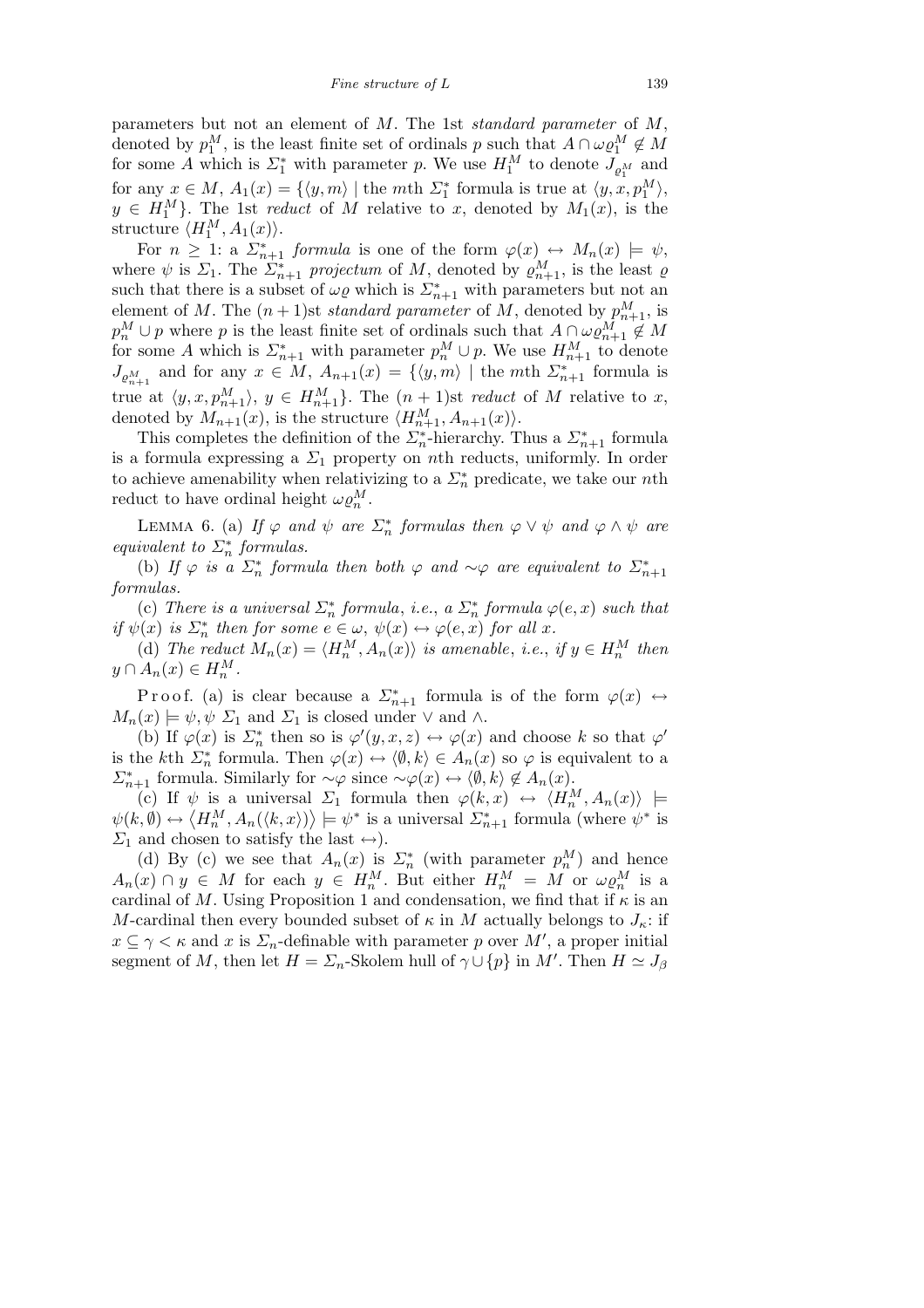where  $\beta$  is less than  $\kappa$ , since in M the cardinality of H is at most  $\gamma$  (we may assume  $\omega \leq \gamma < \kappa$ ). But *x* is definable over  $J_{\beta}$ , so  $x \in J_{\beta+1} \subseteq J_{\kappa}$ .

As promised, we have the following analogue of Lemma 4, in the *Σ<sup>∗</sup>* context.

LEMMA 7. For any  $X \subseteq J_\alpha$ , the  $\sum_{n=1}^{\infty}$ -hull of X exists. Moreover, there is *a*  $\sum_{n=1}^{\infty}$  *Skolem function for*  $J_{\alpha}$ , *via a*  $\sum_{n=1}^{\infty}$ *definition independent of*  $\alpha$ *.* 

P r o o f. By induction on *n*. The base case  $n = 1$  is Lemma 4. Suppose the result holds for  $n \geq 1$  and we establish it for  $n + 1$ . Let  $h_n(k, x)$  be a  $\sum_{n=0}^{\infty}$ -Skolem function for  $J_{\alpha}$ .

Lemma 1 holds uniformly for amenable structures so we may define a partial  $\Sigma_{n+1}^*$  function  $h(k, x)$  such that for each  $x$ ,  $H(x) = \{h(k, x) \mid k \in$ *ω*,  $h(k, x)$  defined} is a *Σ*<sub>1</sub>-elementary submodel of  $M_n(x) = \langle H_n^M, A_n(x) \rangle$ . Define

$$
h_{n+1}(k, x) = h_n((k)_0, \langle h((k)_1, x), p_n^M \rangle)
$$

where  $k = \langle (k)_0, (k)_1 \rangle$  is a pairing function on  $\omega$ . Now graph $(h_{n+1})$  is a  $\sum_{n=1}^{\infty}$ relation because  $h_{n+1}(k, x) = y \leftrightarrow \exists z \in H_n^M$   $(y = h_n(\langle k \rangle_0, \langle z, p_n^M \rangle) \wedge z =$  $h((k)_1, x)$  and as graph $(h_n)$  is  $\Sigma_n^*$ , graph $(h)$  is  $\Sigma_{n+1}^*$  this yields a  $\Sigma_{n+1}^*$ definition of graph $(h_{n+1})$ . If *H* is a  $\sum_{n=1}^{\infty}$ -elementary submodel of *M* then *H* is closed under  $h_{n+1}$ , since it is closed under  $h_n$  by induction, is closed under *h* by  $\sum_{n=1}^{\infty}$ -elementarity and must contain  $p_n^M$  since " $x = p_n^M$ " is a  $\Sigma_{n+1}^*$  formula.

It remains to show that  $H = \{h_{n+1}(k, x) \mid k \in \omega\}$  is  $\sum_{n+1}^*$ -elementary in *M*. (It then follows that for any  $X \subseteq M$ ,  $\{h_{n+1}(k, x) \mid x \text{ a finite sequence }$ from *X}* is  $\Sigma_{n+1}^*$ -elementary in *M*.) As *H* is  $\Sigma_1$ -elementary in *M* we know that *H* satisfies extensionality so we may take the transitive collapse  $\pi : \overline{M} \simeq$ *H*  $\subseteq$  *M*. It will suffice to show that  $\pi^{-1}[H \cap M_n(\pi(\overline{x}))] = \overline{M}_n(\overline{x})$  for each  $\overline{x} \in \overline{M}$ , for then the closure of *H* under *h* guarantees  $\sum_{n=1}^{*}$ -elementarity. Now  $M_n(\pi(\overline{x})) = \langle H_n^M, A_n(\pi(\overline{x})) \rangle$  and  $H_n^M = J_{\omega \rho_n^M}, A_n(\pi(\overline{x})) = \{ \langle y, m \rangle \mid$ the *m*th  $\Sigma_n^*$  formula is true at  $\langle y, \pi(\bar{x}), p_n^M \rangle$ ,  $y \in H_n^M$  so since by induction we have  $\Sigma_n^*$ -elementarity, it is enough to show

$$
\pi^{-1}[\varrho_n^M] = \varrho_n^{\overline{M}}, \quad \pi^{-1}(p_n^M) = p_n^{\overline{M}}.
$$

Let  $\bar{\varrho} = \pi^{-1} [\varrho_n^M]$ . Suppose  $\bar{A} \subseteq J_{\bar{\varrho}}$  is  $\sum_n^*$ -definable in  $\bar{M}$  with parameter *q*. For  $\overline{\gamma} < \overline{\varrho}$  we have  $\overline{\hat{A}} \cap J_{\overline{\gamma}} \in \overline{M}^{\epsilon}$  by  $\overline{\hat{Z}}_1$ -elementarity of  $\pi$  from  $\overline{M}_n(\overline{q})$ to  $M_n(\pi(\overline{q}))$ . Note that if  $\overline{p} = \pi^{-1}(p_n^M)$  then every  $\overline{A} \in \overline{M}$  is of the form  $h_n(k, \langle \overline{x}, \overline{p} \rangle), \overline{x} \in J_{\overline{\rho}},$  so the set  $\{ \langle k, \overline{x} \rangle \mid k \in \omega, \overline{x} \in J_{\overline{\rho}}, h_n(k, \langle \overline{x}, \overline{p} \rangle) \text{ defined},$  $\langle k, \overline{x} \rangle \notin h_n(k, \langle \overline{x}, \overline{p} \rangle)$  is  $\Sigma_n^*$ -definable in  $\overline{M}$  with parameters and does not belong to  $\overline{M}$ . So  $\overline{\varrho} = \varrho_n^M$  and  $\overline{p} \geq p_n^M$ .

Finally, we show that  $\overline{p} \leq p_n^M$ . Let  $\overline{H} = \sum_{n=1}^{\infty}$ -hull of  $\{\overline{q} \mid \overline{q} < \overline{p}\}$ . We may assume that  $\bar{p} \neq \emptyset$  and therefore  $\bar{\varrho} \subseteq \bar{H}$ . Now if  $\bar{H} \simeq \bar{M}$  then we get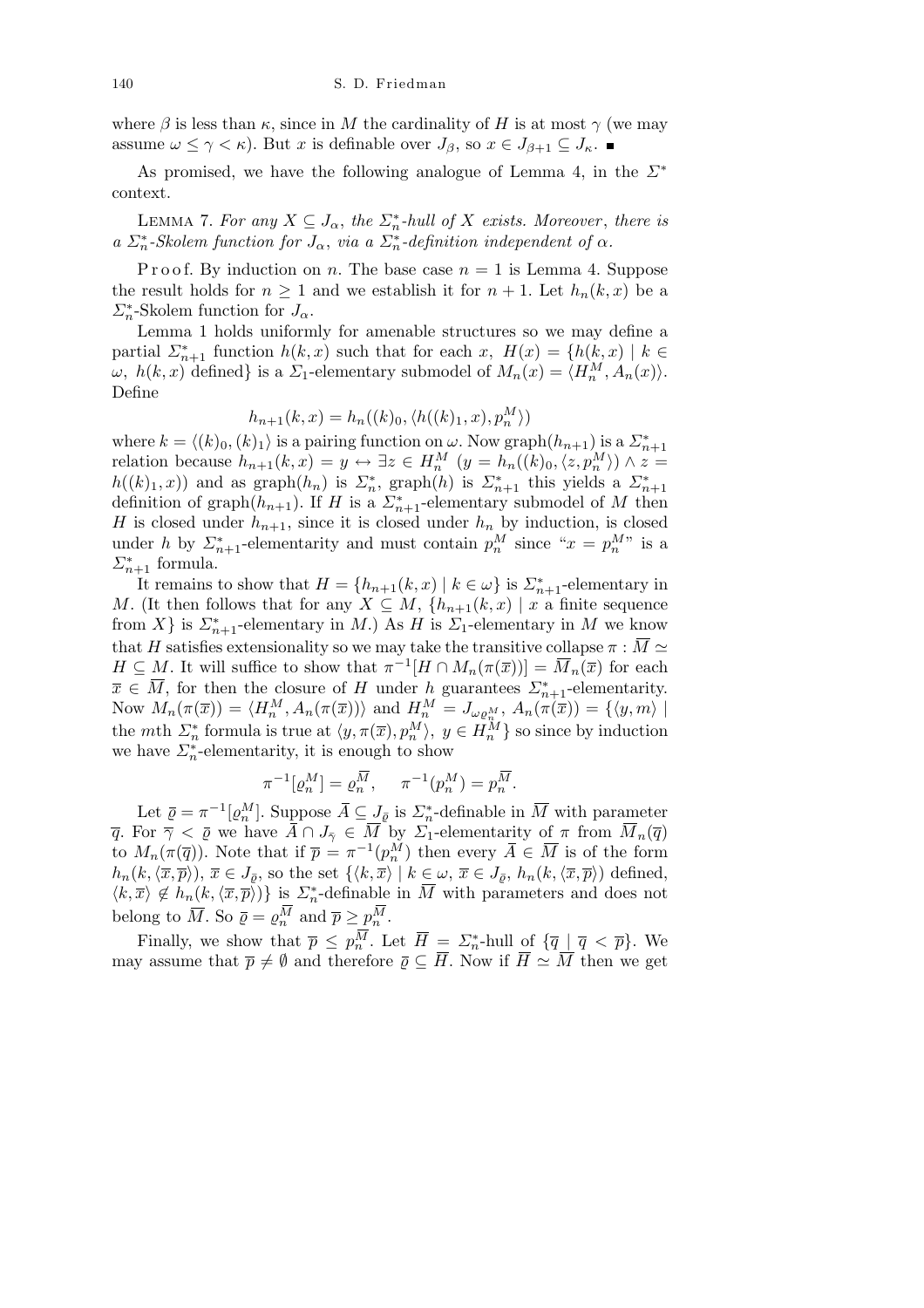$\overline{H} = \overline{M}$  and hence  $\overline{p} \in \overline{H}$ . But then by  $\sum_{n=0}^{\infty}$ -elementarity,  $p_n^M \in \sum_{n=0}^{\infty}$ -hull of  ${q \mid q \lt p_n^M}$ , which contradicts the definition of  $p_n^M$ . So  $\overline{H} \simeq$  proper initial segment of  $\overline{M}$  and therefore  $\overline{A} \cap J_{\overline{\varrho}} \in \overline{M}$  whenever  $\overline{A}$  is  $\sum_{n=0}^{\infty}$ -definable in  $\overline{M}$ from a parameter  $\overline{q} < \overline{p}$ . So  $\overline{p} \leq p_n^M$ .

Our next lemma helps to clarify the meaning of the standard parameters, as well as the relationship between  $\mathcal{L}_n^*$  and  $\mathcal{L}_n$ .

LEMMA 8. Let 
$$
H = \sum_{n=0}^{\infty} Skolem hull of \rho_n^M \cup \{p_n^M\}
$$
 in M. Then  $H = M$ .

Proof. Let  $\pi : H \simeq \overline{M}$ . Then  $\overline{M} = M$  as  $A \cap H_n^M$  is definable over  $\overline{M}$ whenever *A* is  $\sum_{n=1}^{\infty}$ -definable in *M* with parameter  $p_n^M$ . So  $M = \sum_{n=1}^{\infty}$ -Skolem hull of  $\rho_n^M \cup {\{\pi(p_n^M)\}}$ . But we must have  $\pi(p_n^M) = p_n^M$ , else  $\pi(p_n^M) < p_n^M$  contradicts the definition of  $p_n^M$ .

COROLLARY 1. *For each*  $n, \Sigma_n \subseteq \Sigma_n^*$  *and for*  $m < n, \Sigma_n^*$  *is closed under existential quantification over H<sup>M</sup> <sup>m</sup> .*

P r o o f. We can assume  $m = 0$  as " $x \in H_m^M$ " is a  $\sum_{m=1}^{\infty}$  formula. By induction on *n*: Assume that we have an effective translation of  $\Sigma_n$  formulas into  $\Sigma_n^*$  formulas; then if  $\varphi$  is  $\exists x \psi(x)$  where  $\psi$  is  $\Pi_n$  we can write  $\exists x \psi(x) \leftrightarrow$  $\exists \bar{x} \in H_n^M \exists k \ \psi(h_n(k, \langle \bar{x}, p_n^M \rangle))$  and after translating  $\psi$  into a  $\overline{H}_n^*$  formula, this gives a  $\Sigma_{n+1}^*$  translation of  $\varphi$ .

Remark. With some effort, it can be shown that conversely, each  $\mathcal{L}_n^*$ formula is equivalent to a  $\Sigma_n$  formula with parameters. But we will have no use for this fact.

It will be useful to have approximations to the  $\sum_{n=1}^{\infty}$ -hulls and  $\sum_{n=1}^{\infty}$ -Skolem functions. For  $n = 1$  and limit  $\sigma < \omega \alpha = \text{ORD}(M)$  we let  $h_1^{\sigma}(k, x)$  be defined by restricting the  $\Sigma_1$  definition of  $h_1$  to  $\tilde{J}_\sigma$ : if  $h_1(k, x) = y \leftrightarrow \exists z \varphi(x, y, z)$ where  $\varphi$  is  $\Sigma_0$  then  $h_1^{\sigma}(k, x) = y \leftrightarrow \exists z \in \tilde{J}_{\sigma}$   $\varphi(x, y, z)$ . For any  $n \geq 1$ and  $\sigma < \omega \varrho_n^M$  we define  $h_{n+1}^{\sigma}(k,x) = h_n((k)_0, \langle h^{\sigma}((k)_1, x), p_n^M \rangle)$ , where  $h^{\sigma}$  is defined by restricting the  $\Sigma_{n+1}^*$  definition of *h* (from the proof of Lemma 7) to  $J_{\sigma}$ : if  $h(k, x) = y \leftrightarrow M_n(k, x, y) \models \exists z \varphi$  where  $\varphi$  is  $\Sigma_0$  then  $h^{\sigma}(k, x) = y \leftrightarrow M_n(k, x, y) \models \exists z \in \widetilde{J}_{\sigma} \varphi$ . Also let  $\varSigma_n^*$   $\uparrow \sigma$ -hull $(X)$  denote  $\{h_n^{\sigma}(k, x) \mid x \text{ is a finite sequence from } X\}.$ 

LEMMA 9. For any  $X \subseteq J_\alpha$ ,  $1 \leq n \in \omega$ , and every limit  $\sigma < \omega \varrho_{n+1}^M$ ,  $\sum_{n=1}^{\infty}$   $\lceil \sigma \text{-hull}(X) \rceil$  *is*  $\sum_{n=1}^{\infty}$  *elementary in M*.

P r o o f. It suffices to show that the hull in question is closed under  $h_n$ . This follows from the facts that

 ${h^{\sigma}(k, x) \mid x \text{ a finite sequence from } X}$ 

is closed under pairing and that  $\{h_n(k, \langle y, p \rangle) \mid y$  a finite sequence from  $Y\}$ is closed under  $h_n$  for any  $Y \subseteq M$ ,  $p \in M$ . ■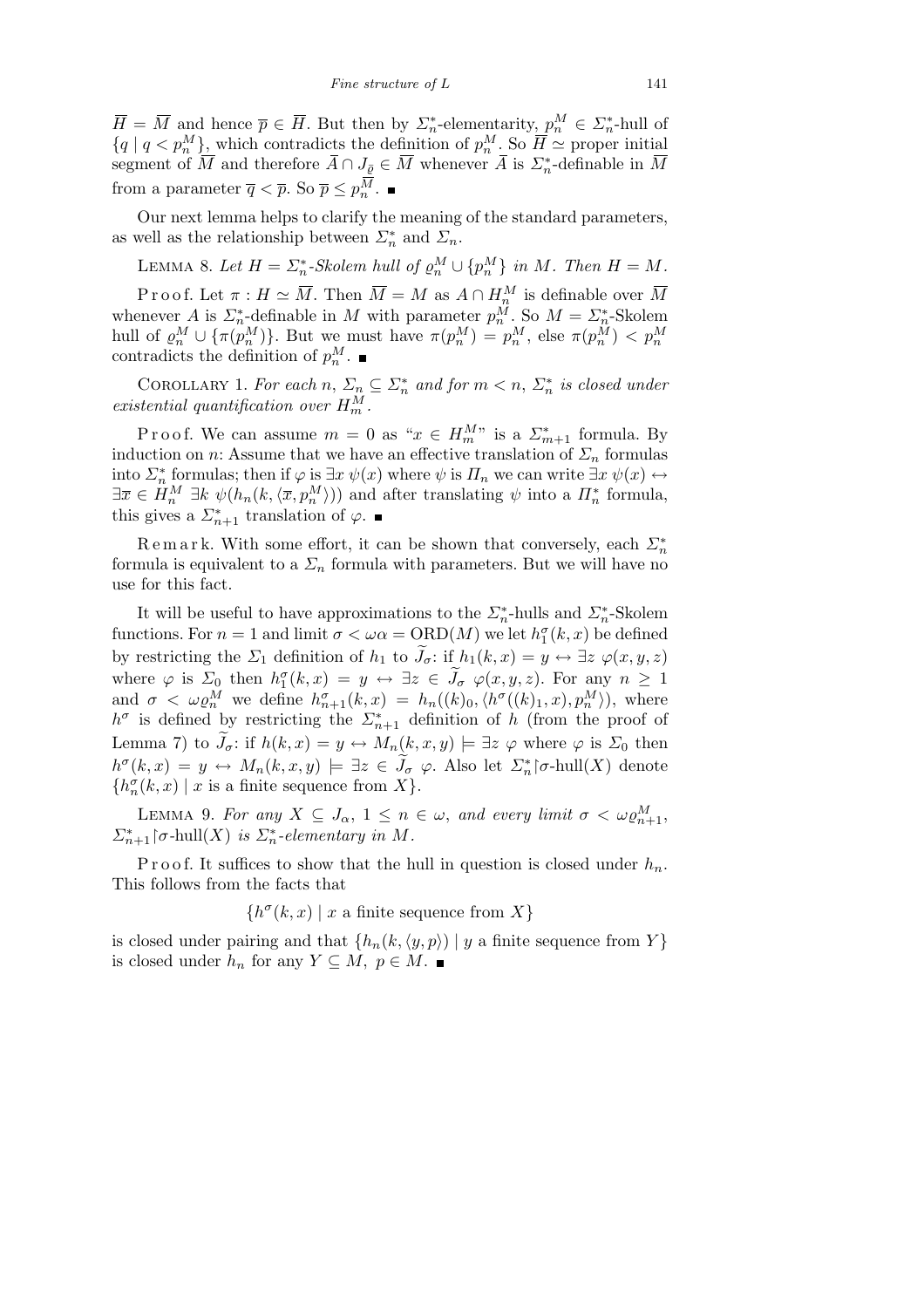The following fact about hull approximation is very useful.

LEMMA 10. *Suppose*  $X \subseteq J_\alpha$ ,  $\omega < \beta \leq \varrho_{n-1}^M$ ,  $\beta$  *is a regular M*-cardinal *and*  $\beta \in \Sigma_n^*$ -hull $(X)$  *in M. Let*  $\mathbf{r}$ 

$$
\overline{\beta} = \bigcup (\Sigma_n^* \text{-hull}(X) \cap \beta) \quad \text{and} \quad \sigma = \bigcup (\Sigma_n^* \text{-hull}(X) \cap \varrho_{n-1}^M).
$$

*Then*  $\bar{\beta} = \beta \cap \Sigma_n^*$   $[\sigma$$ -hull $(X \cup \bar{\beta})$  *and if*  $n \geq 2$  *then for any*  $\bar{\beta} < \bar{\beta}$ *, and x a finite sequence from*  $X$ ,  $\beta \cap \Sigma_{n-1}^*$ -hull $(\lbrace x \rbrace \cup \overline{\beta})$  *is bounded strictly below*  $\overline{\beta}$ *.* 

Proof. Suppose that  $\gamma \in \beta \cap \Sigma_n^*$   $\sigma$ -hull $(X \cup \overline{\beta})$ . Then there exists a finite sequence *x* from *X* such that  $\gamma \in \Sigma_n^* \setminus \overline{\sigma}$ -hull $(\lbrace x \rbrace \cup \overline{\beta})$  where  $\overline{\sigma}, \overline{\beta}$  $\in \Sigma_n^*$ -hull $(\{x\}), \bar{\sigma} < \sigma, \ \bar{\beta} < \bar{\beta}$ . But  $\Sigma_n^*$ | $\bar{\sigma}$ -hull $(\{x\} \cup \bar{\beta}) \cap \beta$  belongs to *Σ*<sup>\*</sup><sub>*n*</sub>-hull(*X*) and hence so does its supremum *δ*. As *β* is regular in *M*, we have  $\delta < \beta$  and therefore  $\delta < \overline{\beta}$ . Since  $\gamma < \delta$  we get  $\gamma < \overline{\beta}$ , as desired. The second conclusion of the lemma also follows, by Lemma 9.

*The Square Principle*. An important application of fine structure theory is to Jensen's Square Principle, which we now establish using the *Σ<sup>∗</sup>* approach.

SQUARE. Assume  $V = L$ . Then there is  $\langle C_u | \mu$  a singular limit ordinal) such that

- (a)  $C_{\mu}$  is closed unbounded in  $\mu$ .
- (b) ordertype $(C_\mu) < \mu$ .

(c)  $\bar{\mu} \in \text{Lim } C_{\mu} \to \bar{\mu}$  is singular and  $C_{\bar{\mu}} = C_{\mu} \cap \bar{\mu}$ .

(d)  $\langle \widetilde{J}_{\mu}, C_{\mu} \rangle$  is amenable and if  $\langle \widetilde{J}_{\bar{\mu}}, \overline{C} \rangle \rightarrow \langle \widetilde{J}_{\mu}, C_{\mu} \rangle$  is  $\Sigma_1$ -elementary then  $\overline{C} = C_{\overline{u}}$ .

We refer the reader to Jensen [72] for background on and applications of the Square Principle.

Let  $\mu$  be a singular limit ordinal. We wish to define  $C_{\mu}$ . Let  $\beta(\mu) \geq \mu$ be the least limit ordinal  $\beta$  such that  $\mu$  is not regular with respect to  $J_{\beta}$ definable functions and let  $n(\mu)$  be least such that there is a  $\sum_{n(\mu)}^{\ast}(\widetilde{J}_{\beta(\mu)})$ partial function (with parameters) from an ordinal less than  $\mu$  cofinally into  $\mu$ . Note that  $\omega \varrho_{n(\mu)}^{\beta(\mu)} \leq \mu$  (where  $\varrho_n^{\beta}$  denotes  $\varrho_n^N$ ,  $N = \widetilde{J}_{\beta}$ ) as otherwise such a partial function would belong to  $\widetilde{J}_{\beta(\mu)}$ , contradicting the leastness of  $\beta(\mu)$ . Also  $\mu \leq \omega \varrho_{n(\mu)}^{\beta(\mu)}$  $p(\mu)$ <sub>n</sub>( $\mu$ )<sub>−1</sub>, else by Lemma 8 we have contradicted the leastness of  $n(\mu)$ .

For  $X \subseteq \widetilde{J}_{\beta(\mu)}$  let  $H(X)$  denote  $\sum_{n(\mu)}^*$ -hull $(X)$  in  $\widetilde{J}_{\beta(\mu)}$ . For some least parameter  $q(\mu) \in \widetilde{J}_{\beta(\mu)}, H(\mu \cup \{q(\mu)\}) = \widetilde{J}_{\beta(\mu)}.$  (Actually,  $q(\mu) = p_{n(\mu)}^{\beta(\mu)}$  - $\mu - p_{n(\mu)}^{\beta(\mu)}$  $\mu - p_{n(\mu)-1}^{\beta(\mu)}$ .) Also let  $\alpha(\mu) = \bigcup \{ \alpha < \mu \mid \alpha = H(\alpha \cup \{q(\mu)\}) \cap \mu \}.$  Then<br>  $\alpha(\mu) < \mu$  and (unless  $\alpha(\mu) = \bigcup \emptyset = 0$ )  $\alpha(\mu) = H(\alpha(\mu) \cup \{q(\mu)\}) \cap \mu.$  Then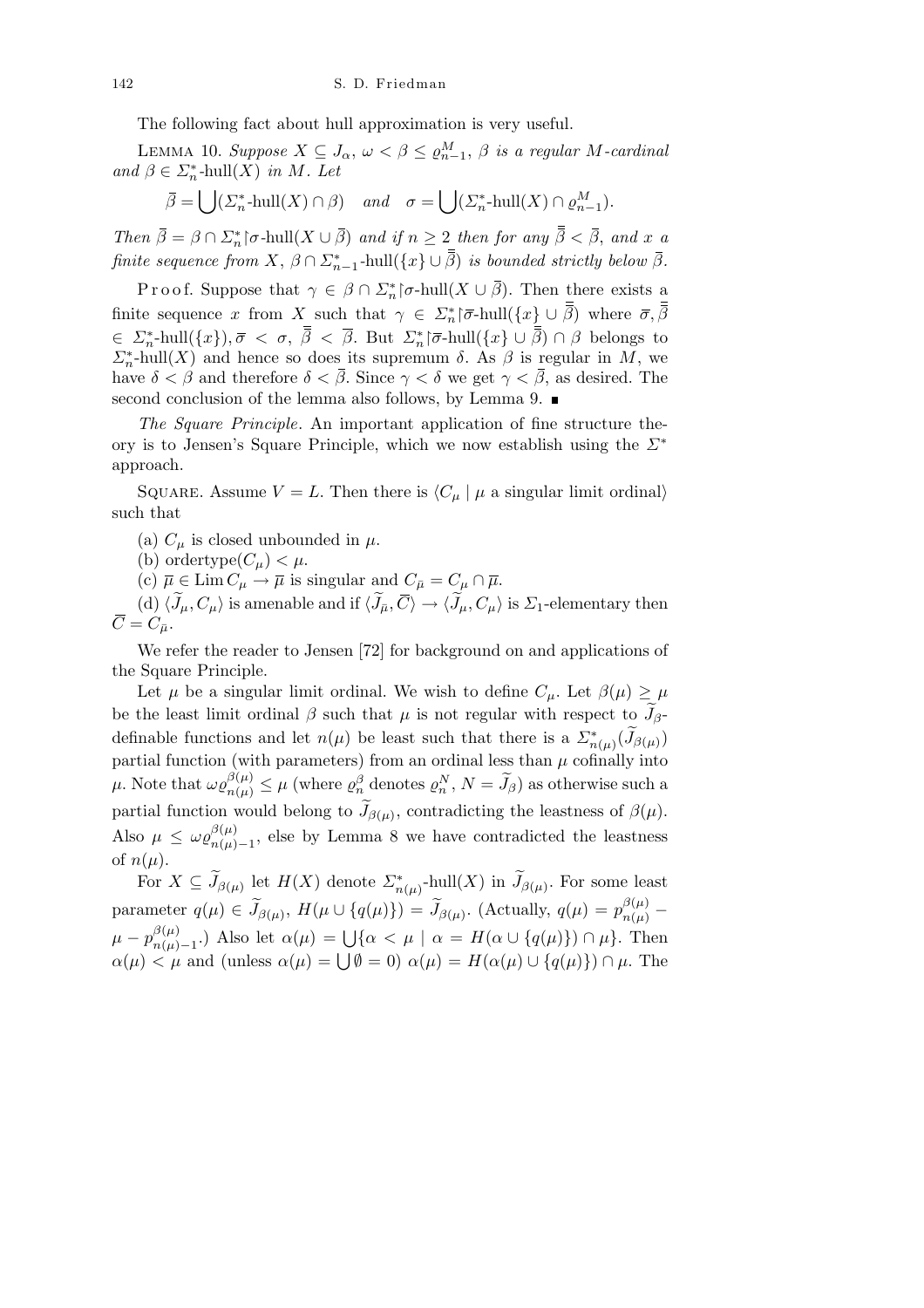former is because for large enough  $\alpha < \mu$ ,  $H(\alpha \cup \{q(\mu)\})$  contains both the domain and defining parameter for a  $\sum_{n(\mu)}^*$  partial function from an ordinal less than  $\mu$  cofinally into  $\mu$ .

If  $\mu < \beta(\mu)$  let  $p(\mu) = \langle q(\mu), \mu \rangle$  and if  $\mu = \beta(\mu)$  let  $p(\mu) = \emptyset$ .

We are ready to define  $C_{\mu}$ . Let  $C_{\mu}^{0} = {\overline{\mu} \lt \mu \mid \text{For some } \alpha \ge \alpha(\mu)}$ ,  $\bar{\mu}$  =  $\rm{e}$  .  $(H(\alpha \cup \{p(\mu)\}) \cap \mu)\}.$  Then  $C^0_\mu$  is a closed subset of  $\mu$ . If  $C^0_\mu$  is unbounded in  $\mu$  then let  $C_{\mu} = C_{\mu}^{0}$ . If  $C_{\mu}^{0}$  is bounded but nonempty then let  $\mu_0 =$  $\frac{1}{1}$ .  $C^0_\mu$  and define  $C^1_\mu = {\overline{\mu} \lt \mu \mid \text{For some } \alpha, \overline{\mu} =$ n<br>S (*H*(*α ∪*  $\{p(\mu), \mu_0\}$   $\cap \mu$ ) $\}$ . If  $C^1_\mu$  is unbounded then let  $C_\mu = C^1_\mu$ . If  $C^1_\mu$  is bounded but nonempty then let  $\mu_1 =$ oι<br>'' empty then let  $\mu_1 = \bigcup C_\mu^1$  and define  $C_\mu^2 = \{\overline{\mu} < \mu \mid \text{For some } \overline{\mu} \leq \overline{\mu} \leq \overline{\mu} \leq \overline{\mu} \leq \overline{\mu} \leq \overline{\mu} \leq \overline{\mu} \leq \overline{\mu} \leq \overline{\mu} \leq \overline{\mu} \leq \overline{\mu} \leq \overline{\mu} \leq \overline{\mu} \leq \overline{\mu} \leq \overline{\mu} \leq \overline{\mu} \leq \overline{\mu} \leq \$  $\alpha$ ,  $\bar{\mu} = \bigcup (H(\alpha \cup \{p(\mu), \mu_0, \mu_1\}) \cap \mu) \}$ . Continue in this way, defining  $C^k_{\mu}$ for  $k \in \omega$  until  $C_{\mu}^{k}$  is unbounded or empty for some least  $k = k(\mu)$ . To see that  $k(\mu)$  exists, note that  $\alpha_0 > \alpha_1 > \ldots$  where  $\alpha_k$  is greatest such that  $\bigcup (H(\alpha_k \cup \{p(\mu), \mu_0 \dots \mu_{k-1}\})) \cap \mu$  contains no ordinal  $\geq \mu_k$ : we get  $\alpha_k \in H(\{p(\mu), \mu_0 \ldots \mu_k\});$  so  $H(\alpha_k \cup \{p(\mu), \mu_0 \ldots \mu_k\}) \cap \mu \supseteq H(\alpha_k + 1 \cup$ *{p*( $\mu$ )*,*  $\mu$ 0 *. . .*  $\mu$ <sub>*k*</sub> –1</sub>}) ∩  $\mu$ *,* which by definition of  $\mu$ <sup>*k*</sup> is unbounded in  $\mu$ ; hence  $\alpha_{k+1} < \alpha_k$ .

If  $C_{\mu}^{k(\mu)}$  is unbounded in  $\mu$  then let  $C_{\mu} = C_{\mu}^{k(\mu)}$ . If  $C_{\mu}^{k(\mu)} = \emptyset$  then

$$
H(\{p(\mu), \mu_0 \ldots \mu_{k(\mu)-1}\}) \cap \mu
$$

is unbounded in  $\mu$ . And  $H(\{p(\mu), \mu_0 \dots \mu_{k(\mu)-1}\}) \cap \omega_{\mathcal{Q}_{n(\mu)}^{(\mu)}}$  $\binom{p(\mu)}{n(\mu)-1}$  is unbounded in  $\omega \varrho_{n(\mu)}^{\beta(\mu)}$  $\frac{\beta(\mu)}{n(\mu)-1}$  else this set belongs to  $\widetilde{J}_{\beta(\mu)}$  and  $\mu$  is singular inside  $\widetilde{J}_{\beta(\mu)}$ , contradicting leastness of  $\beta(\mu)$ . Let  $\varrho(\mu) = \omega \varrho_{n(\mu)}^{\beta(\mu)}$  $\{p(\mu)\}_n(\mu) - 1, p = \{p(\mu), \mu_0 \dots \mu_{k(\mu)-1}\}$  and *h*<sub>n</sub>(*k, x*) the *Σ*<sup>\*</sup><sub>*n*</sub></sub>-Skolem function for  $\widetilde{J}_{\beta(\mu)}$ . Also let  $\overline{\sigma}_m = \max(\{h_n(k,p) \mid$ *k* < *m}* ∩  $\mu$ ) and  $\sigma_m = \max({h_n(k, p) | k < m} \cap \varrho(\mu))$ . We define  $C_{\mu} = {\delta_0, \delta_1, \ldots}$  where  $\delta_m$  is the ordertype of the transitive collapse of  $\sum_{n(\mu)}^{\ast}$   $\lceil \sigma_m$ -hull( $\bar{\sigma}_m \cup \{p\}$ ). Note that  $\delta_m < \mu$  as  $\mu$  is regular inside  $\widetilde{J}_{\beta(\mu)}$  and  $card(\delta_m) \leq \overline{\sigma}_m$  in  $\widetilde{J}_{\beta(\mu)}$ .

This completes the definition of  $C_{\mu}$ . Clearly  $C_{\mu}$  is closed unbounded in *µ*. The argument that  $\alpha(\mu) < \mu$  also implies that ordertype( $C_{\mu}$ )  $< \mu$ . So we need only show (c), (d) from the statement of Square.

LEMMA 11.  $\overline{\mu} \in C_{\mu}^{k} \to C_{\overline{\mu}}^{k} = C_{\mu}^{k} \cap \overline{\mu}$ .

P r o o f. First suppose that  $k = 0$ . Given  $\overline{\mu} \in C^0_\mu$  choose  $\alpha < \overline{\mu}$  such that  $\bar{\mu} =$  $\bigcup (H(\alpha \cup \{p(\mu)\}) \cap \mu)$ , where  $H(X) = \sum_{n(\mu)}^*$ -hull $(X)$  in  $\widetilde{J}_{\beta(\mu)}$ . Also let  $\rho =$ S  $(H(\alpha \cup \{p(\mu)\}) \cap \omega \rho^{\beta(\mu)}_{n(\mu)})$ *n*(*µ*)–1). Let  $H = \sum_{n(\mu)}^* {\phi \in \text{hull}(\overline{\mu} \cup \{p(\mu)\})}$ and  $\pi$ :  $\widetilde{J}_{\bar{\beta}} \simeq H \subseteq \widetilde{J}_{\beta(\mu)}$ . By Lemma 10,  $H \cap \mu = \overline{\mu}$  and therefore when  $\mu < \beta(\mu)$ ,  $\pi(\overline{\mu}) = \mu$ . By Lemma 9,  $\pi$ :  $\widetilde{J}_{\overline{\beta}} \to \widetilde{J}_{\beta(\mu)}$  is  $\sum_{n(\mu)=1}^{*}$ -elementary (when  $n(\mu) > 1$ ), so we get  $\beta(\overline{\mu}) = \overline{\beta}$  and  $n(\overline{\mu}) \leq n(\mu)$ . By the second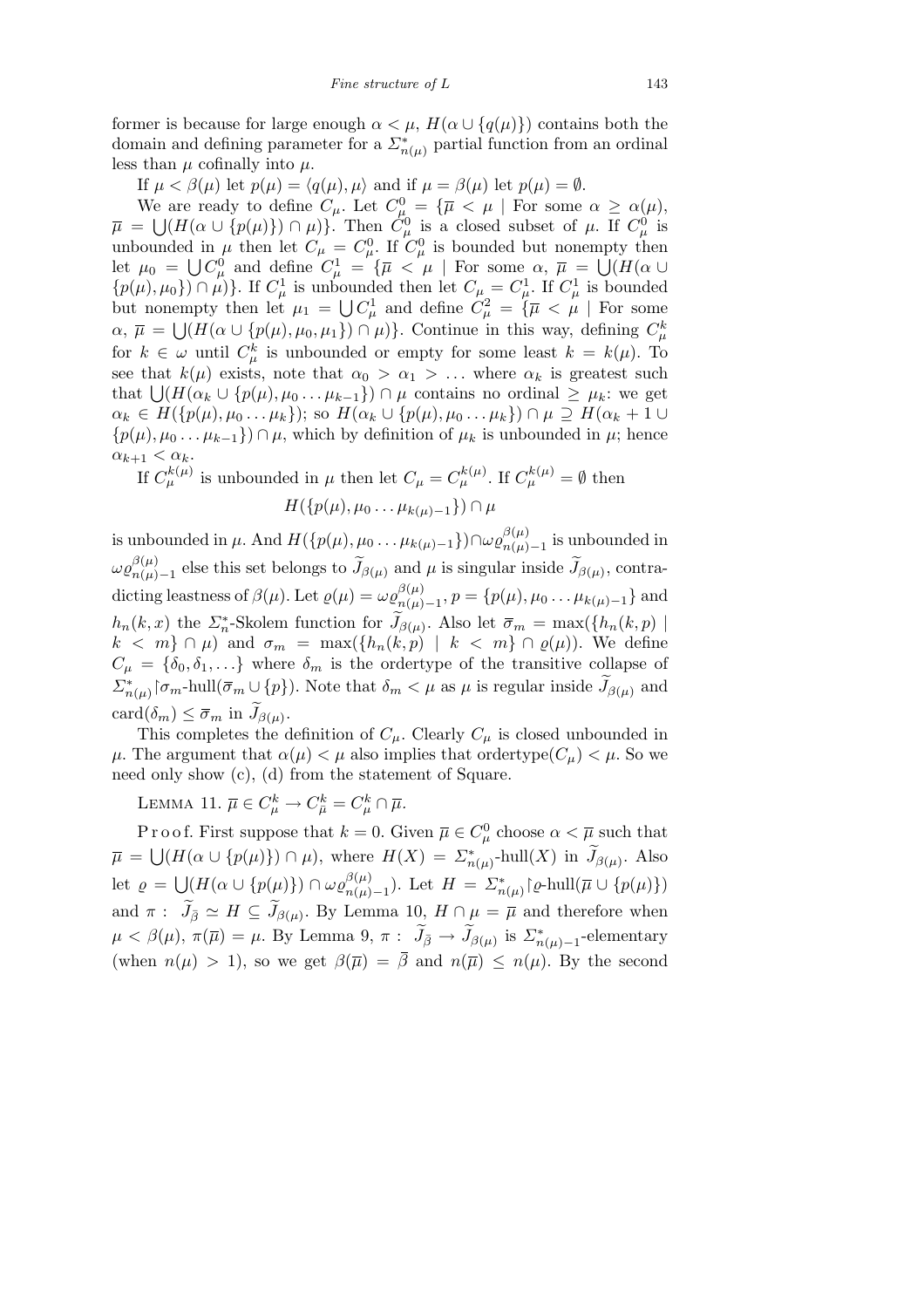conclusion of Lemma 10 we get  $n(\overline{\mu}) > n(\mu) - 1$ , so  $n(\overline{\mu}) = n(\mu)$ . Thus to conclude that  $C_{\bar{\mu}}^0 = C_{\mu}^0 \cap \bar{\mu}$  we need only check that  $\pi(q(\bar{\mu})) = q(\mu)$  when  $\mu < \beta(\mu)$ , and  $\alpha(\overline{\mu}) = \alpha(\mu)$ .

For the former, first note that  $\mu \in H(\{\mu'\} \cup \{q(\mu)\})$  for some  $\mu' < \mu$ ,  $\mu' \in H(\{p(\mu)\})$ , since  $\mu, q(\mu) \in H(\{p(\mu)\}) \cap H(\mu \cup \{q(\mu)\})$ . So in fact  $\mu$  and  $\alpha(\mu)$  belong to  $\sum_{n(\mu)}^*$  [ $\varrho$ -hull( $\overline{\mu} \cup \{q(\mu)\}\$ ) and hence the latter is just *H*. Now let  $\overline{q} = \pi^{-1}(q(\mu))$ . We see that  $\sum_{n(\overline{\mu})}^*$ -hull $(\overline{\mu} \cup {\overline{q}}) = \widetilde{J}_{\beta(\overline{\mu})}$  and hence  $\overline{q} \geq$  $q(\overline{\mu})$ . But  $\overline{q} \in \Sigma_{n(\overline{\mu})}^*$ -hull $(\overline{\mu} \cup {\{\pi(q(\overline{\mu}))\}})$  in  $\widetilde{J}_{\beta(\mu)}$  hence  $q(\overline{\mu}) \geq \overline{q}$ , else we have contradicted the definition of  $q(\mu)$ . So  $\pi(q(\overline{\mu})) = q(\mu)$ . Now since  $\alpha(\mu) < \overline{\mu}$ we get  $\alpha(\mu) \leq \alpha(\overline{\mu})$ . Conversely,  $\alpha(\overline{\mu}) < \alpha$  where  $\overline{\mu} = \bigcup (H(\alpha \cup \{p(\mu)\}) \cap \mu)$ so  $H(\alpha(\overline{\mu}) \cup \{p(\mu)\}) \cap \mu = \alpha(\overline{\mu})$  and we get  $\alpha(\overline{\mu}) \leq \alpha(\mu)$ . So  $\alpha(\overline{\mu}) = \alpha(\mu)$ .

Now suppose  $k = 1$ . The above argument shows that  $\overline{\mu} \in C^1_{\mu} \to C^0_{\overline{\mu}} =$  $C^0_\mu \cap \overline{\mu}$  and hence, since  $\mu_0 < \overline{\mu}$ , we get  $\overline{\mu}_0 = \mu_0$ . Then the above argument shows that  $C_{\bar{\mu}}^1 = C_{\mu}^1 \cap \bar{\mu}$ . The general case  $k \geq 0$  follows similarly.

To verify (c) in the statement of Square: if  $\overline{\mu} \in \text{Lim}\,C_{\mu}$  then we must have  $C_{\mu} = C_{\mu}^{k}$  for some *k* and so  $C_{\bar{\mu}}^{k} = C_{\mu} \cap \bar{\mu}$  is unbounded in  $\bar{\mu}$ . Hence  $C_{\bar{\mu}} = C_{\bar{\mu}}^k = C_{\mu} \cap \bar{\mu}$  as desired. Now we verify (d).

LEMMA 12. (a)  $A \subseteq \widetilde{J}_{\mu}, A \in \widetilde{J}_{\beta(\mu)}$  implies  $A$  is  $\Delta_1 \langle \widetilde{J}_{\mu}, C_{\mu} \rangle$ .

(b) *Suppose*  $\pi$  :  $\langle \widetilde{J}_\mu, \overline{C} \rangle \rightarrow \langle \widetilde{J}_\mu, C_\mu \rangle$  *is*  $\Sigma_1$ *-elementary. Then*  $\overline{C} = C_{\overline{\mu}}$  $and \pi$  *extends uniquely to a*  $\sum_{n(\mu)}^*$ -elementary  $\widetilde{\pi}$  :  $\widetilde{J}_{\beta(\bar{\mu})} \to \widetilde{J}_{\beta(\mu)}$  *such that*  $p(\mu) \in \text{Range}(\widetilde{\pi})$ .

Proof. First suppose that  $C_{\mu} = C_{\mu}^{k}$  for some *k*. For  $\mu' \in C_{\mu}$  form  $H(\mu')$ as *H* was formed in the proof of Lemma 11 for  $\overline{\mu}$ . Then  $\pi(\mu') : \widetilde{J}_{\beta(\mu')} \to \widetilde{J}_{\beta(\mu)}$ , with range  $H(\mu')$ , is  $\sum_{n(\mu)=1}^*$ -elementary and  $\widetilde{J}_{\beta(\mu)}=$  $\tilde{\mathcal{L}}$  ${H(\mu') | \mu' \in C_\mu}.$ Also  $\pi(\mu')$  is the identity on  $\mu'$  and sends  $p(\mu')$  to  $p(\mu)$ .

(a) If  $A \subseteq \tilde{J}_{\mu}$  and  $A \in \tilde{J}_{\beta(\mu)}$  then  $A \cap \tilde{J}_{\mu'}$  is  $\sum_{n(\mu)}^*$ -definable as an element of  $H(\mu')$  from some fixed parameter  $x \in \tilde{J}_{\mu}$ , uniformly for sufficiently large  $\mu' \in C_{\mu}$ . So *A* is  $\Delta_1 \langle \tilde{J}_{\mu}, C_{\mu} \rangle$ . This proves (a).

(b) Let  $X = \text{Range}(\pi)$  and  $\widetilde{X} = \sum_{n(\mu)}^* \text{hull}(X \cup \{p(\mu)\})$  in  $\widetilde{J}_{\beta(\mu)}$ . If  $y \in \widetilde{X} \cap \widetilde{J}_{\mu}$  then for some  $\mu' \in C_{\mu}$ ,  $y \in \Sigma_{n(\mu)}^*$ -hull $((X \cap \widetilde{J}_{\mu'}) \cup \{p(\mu')\})$  in  $\widetilde{J}_{\beta(\mu')}$ , and as this property of  $\mu'$  is  $\Sigma_1 \langle \widetilde{J}_\mu, C_\mu \rangle$  with parameters from X,  $\mu'$  can be chosen in *Σ*<sub>1</sub>-hull(*X*) in  $\langle \widetilde{J}_{\mu}, C_{\mu} \rangle$ . It follows that  $y \in (\Sigma_1\text{-hull}(X))$  $\mathrm{in} \,\,\langle \widetilde{J}_{\mu},C_{\mu}\rangle\big) \,=\, X. \,\,\mathrm{So} \,\,\widetilde{X}\cap \widetilde{J}_{\mu} \,=\, X\,\,\,\mathrm{and}\,\,\,\mathrm{if} \,\,\widetilde{\pi} \,:\, \widetilde{J}_{\bar{\beta}} \,\simeq\, \widetilde{X} \,\subseteq\, \widetilde{J}_{\beta(\mu)} \,\,\mathrm{then} \,\,\widetilde{\pi}$ is a  $\sum_{n}^{*}$  elementary embedding extending  $\pi$  with  $p(\mu)$  in its range. Let  $\mu^* = \bigcup (X \cap \mu).$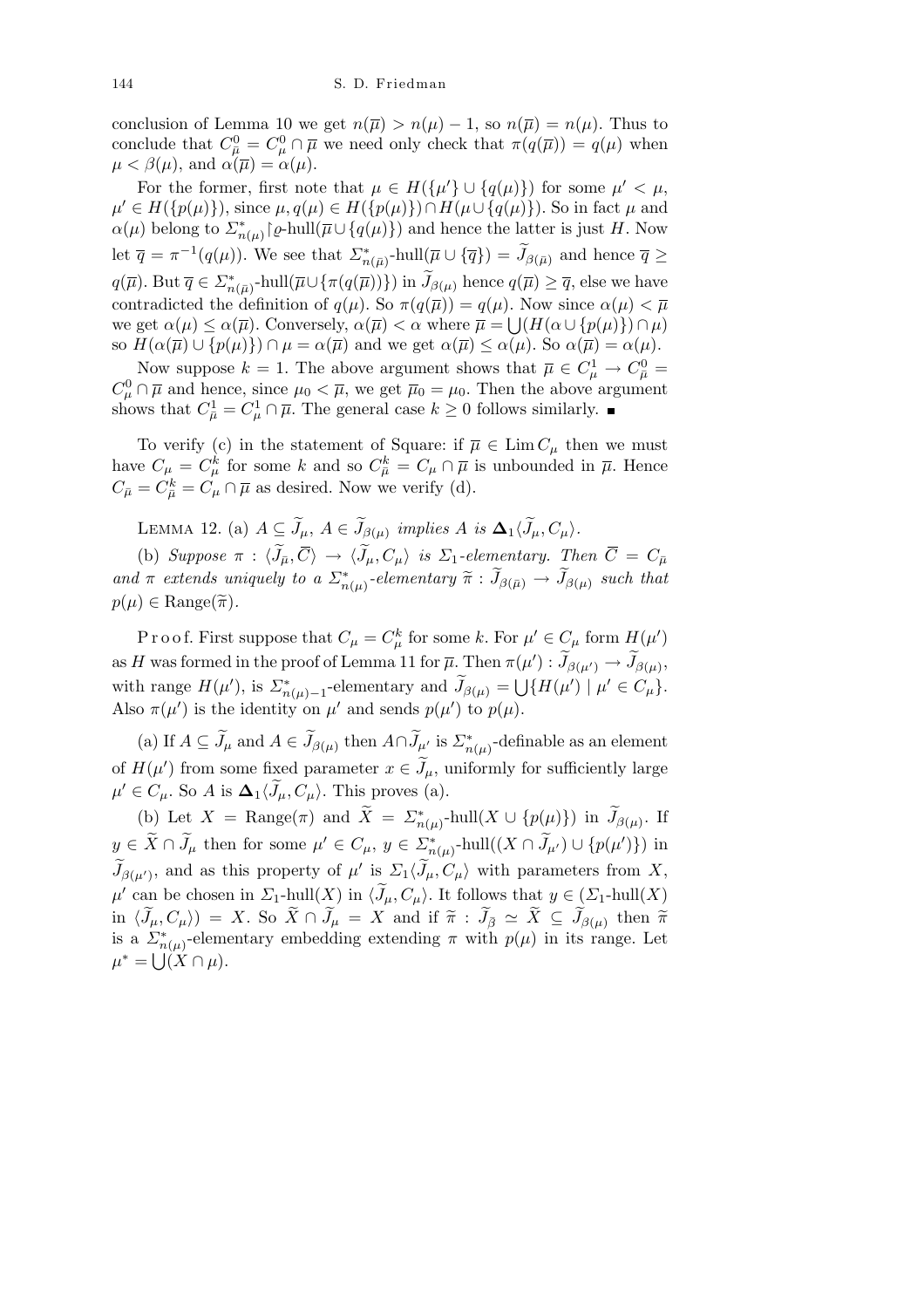As  $\widetilde{X} \simeq \Sigma_{n(\mu^*)}^*$ -hull $(X \cup \{p(\mu^*)\})$  in  $\widetilde{J}_{\beta(\mu^*)}$  (by the  $\Sigma_{n(\mu)}^*$ -elementarity of  $\pi(\mu^*)$  when  $\mu^* < \mu$ ) we see that  $\bar{\mu}$  is regular with respect to partial  $\sum_{n(\mu)=1}^{*}(\widetilde{J}_{\overline{\beta}})$  functions and singular with respect to  $\sum_{n(\mu)}^{*}(\widetilde{J}_{\overline{\beta}})$  partial functions. So we get  $\beta(\overline{\mu}) = \overline{\beta}$  and  $n(\overline{\mu}) = n(\mu)$ . Then the  $\sum_{n(\mu)}^*$ -elementarity of  $\tilde{\pi}$  and the fact that  $p(\mu) \in \text{Range}(\tilde{\pi})$  guarantee that  $\overline{C} = C_{\overline{\mu}}$ . The unique- $\sum_{n=1}^{\infty}$  *f*  $\pi$  comes from the fact that  $\widetilde{J}_{\beta(\bar{\mu})} = \sum_{n=1}^{\infty}$ -hull $(\bar{\mu} \cup \{p(\bar{\mu})\})$  and  $\widetilde{\pi} | \bar{\mu}$ is determined by  $\pi$ . This proves (b).

If  $C^k_\mu = \emptyset$  for some *k* then  $C_\mu$  was defined as a special *ω*-sequence cofinal in  $\mu$ . That definition was made precisely to enable the preceding arguments to also apply in this case. (Also note that in this case  $\mu^* = \mu$ .)

*Relativization*. Square and Diamond hold relative to *reshaped strings*, a fact which is useful in the proof of Jensen's Coding Theorem (Beller–Jensen– Welch [82] and Friedman [94]). We state these versions here.

Assume that  $A \subseteq \text{ORD}$  and  $L_{\alpha}[A] = H_{\alpha}$  for each cardinal  $\alpha$ . For each such  $\alpha$  define  $S_{\alpha}$  to consist of all  $s : [\alpha, |s|] \to 2$ ,  $\alpha \leq |s| < \alpha^+$ , such that for all  $\eta \leq |s|$ ,  $L[A \cap \alpha, s[\eta]] \models \text{card}(\eta) \leq \alpha$ . These are the "reshaped strings" at *α*.

We must also define *coding structures*. For  $s \in S_\alpha$  define  $\mu^{< s}$  and  $\mu^s$ inductively by:  $\mu^{<\emptyset_\alpha} = \alpha$  (where  $\emptyset_\alpha \in S_\alpha$ ,  $|\emptyset_\alpha| = \alpha$ , is the empty string),  $\mu^{< s} = \bigcup \{ \mu^t \mid t \text{ a proper initial segment of } s \}$  for  $s \neq \emptyset_\alpha$ , and  $\mu^s = \text{least}$  $\mu > \mu^{< s}$  such that  $\mu' \mu = \mu$  for  $\mu' < \mu$  and  $L_{\mu}[A \cap \alpha, s] \models \text{card}(|s|) \leq \alpha$ . Also let  $\hat{\mu}^s$  = largest  $\mu > \mu^{ such that  $\mu' \mu = \mu$  for  $\mu' < \mu$ ,  $L_\mu[A \cap \alpha, s] \models |s|$  is$ a cardinal, if exists; if there is no such  $\mu$  then  $\hat{\mu}^s = \mu^{. Then  $\mathcal{A}^s = L_{\mu^s}[A \cap$$  $[\alpha, s], \mathcal{A}^{< s} = \langle L_{\mu^{< s}}[A \cap \alpha, \widehat{s}], A \cap \alpha, \widehat{s} \rangle \text{ and } \widehat{\mathcal{A}}^s = \langle L_{\hat{\mu}^s}[A \cap \alpha, \widehat{s}], A \cap \alpha, \widehat{s} \rangle$ where  $\hat{s} = {\mu^{$ 

And we must discuss *collapsibility*. If  $\langle A, C \rangle$  is an amenable structure of the form  $\langle \widetilde{J}_{\mu}[B], B, C \rangle$  we define  $\mathcal{A}^+$  to be  $\langle \widetilde{J}_{\mu^*}[B], B \rangle$  where  $\mu^* \ge \mu$  is the least limit ordinal such that  $\tilde{J}_{\mu^*+\omega}[B] \models \mu$  is not a cardinal (if it exists), and  $\langle A, C \rangle$  is *collapsible* if  $A^+$  exists and whenever  $\pi : \langle \overline{A}, \overline{C} \rangle \to \langle A, C \rangle$ is  $\Sigma_1$ -elementary then  $\overline{A}^+$  exists,  $\overline{C}$  is definable over  $\overline{A}^+$  and  $\pi$  lifts to a *Σ*<sub>1</sub>-elementary  $\pi^+ : \overline{A}^+ \to A^+.$ 

RELATIVIZED SQUARE. Suppose  $\alpha$  is an uncountable limit cardinal. Then there exists  $\langle C^s | s \in S_\alpha \rangle$  such that:

- $(a)$   $s \neq \emptyset$ <sub>α</sub>  $\rightarrow C^s$  is CUB in  $\mu^{< s}$ , ordertype $(C^s) \leq \alpha, C^s \in \mathcal{A}^s$ .
- (b)  $\mu \in \text{Lim } C^s \to \mu = \mu^{< s \upharpoonright \eta}$  for some  $\eta \leq |s|$  and  $C^{s \upharpoonright \eta} = C^s \cap \mu$ .
- (c)  $\langle A^{ is collapsible.$
- $(d)$   $s \neq \emptyset_\alpha$ ,  $D \subseteq \mathcal{A}^{< s}$ ,  $D \in (\mathcal{A}^{< s})^+ \to D$  is  $\Delta_1 \langle \mathcal{A}^{< s}, C^s \rangle$ .

RELATIVIZED DIAMOND. Suppose  $\alpha$  is an uncountable limit cardinal. Then there exists  $\langle D^s | s \in S_\alpha \rangle$  such that: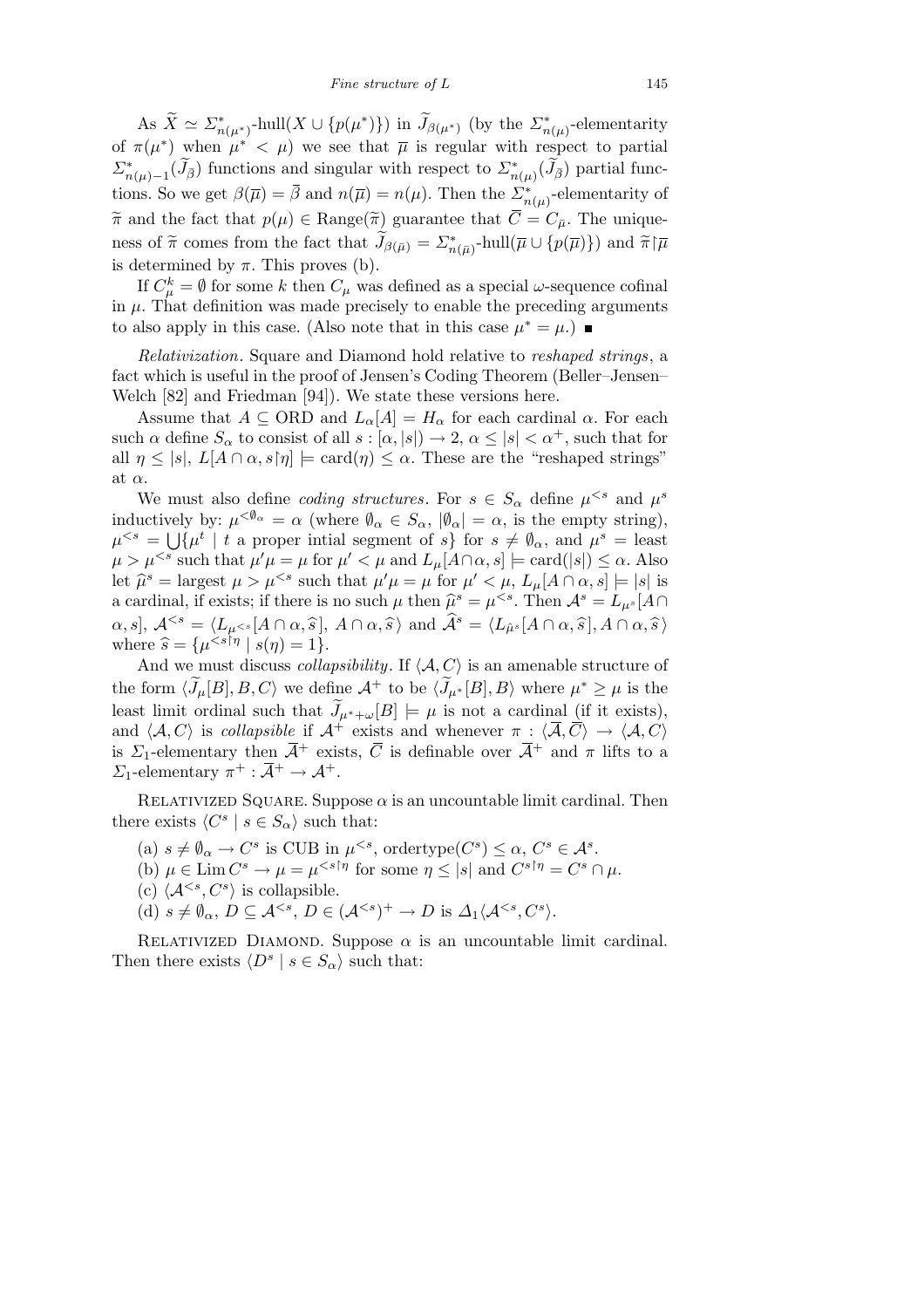(a)  $D^s \subseteq A^{< s}$  and  $\langle D^t | t$  an initial segment of  $s \rangle \in A^s$ .

(b) If  $D \subseteq \mathcal{A}^{< s}$  and  $D \in \widehat{\mathcal{A}}^s \neq \mathcal{A}^{< s}$  then  $\{\eta < |s| \mid D^{s \dagger \eta} = D \cap \mathcal{A}^{< s \dagger \eta}\}\$ is stationary in  $\widehat{A}^s$ .

(c) If  $\mu^{< s} \upharpoonright \eta \in \text{Lim } C^s$  and  $\eta < |s|$  then  $D^{s} \upharpoonright \eta = \emptyset$ . If  $\widehat{A}^s \models |s|^{++}$  exists then  $D^s = \emptyset$ . And if  $\pi : \langle A^{\leq \bar{s}}, \overline{C} \rangle \to \langle A^{\leq s}, C^s \rangle$  is  $\Sigma_1$ -elementary and  $\pi(\overline{\alpha}) =$  $\alpha$  where  $\bar{s} \in S_{\bar{\alpha}}$  then  $D^{\bar{s}} = \pi^{-1}[D^s].$ 

 $\text{Proof.}$  For Relativized Square, define  $C^s$  using  $\langle \widetilde{J}_{\beta(s)}[A\cap \alpha, \widehat{s}], A\cap \alpha, \widehat{s}\rangle$ as we defined  $C_{\mu}$  using  $\widetilde{J}_{\beta(\mu)}$ , where  $\beta(s) \geq \mu^{ is least so that  $\mu^{ is not$$ regular with respect to functions definable over this structure. Note that this structure belongs to  $\mathcal{A}^s$ . As before, we get property (a), and (b) follows from (the analogue of) Lemma 11. Properties (c), (d) follow from (the analogue of) Lemma 12.

For Relativized Diamond, define  $D^s$  using  $\langle \widetilde{J}_{\beta(s)}[A \cap \alpha, \widehat{s}], A \cap \alpha, \widehat{s} \rangle$  as we defined  $D_{\mu}$  in Lemma 5 using  $J_{\beta'(\mu)}$ . Property (a) follows from (the analogue to) (b) of Lemma 5 and (b) follows from the same argument used to establish (a) of Lemma 5. Also, that argument in fact shows that (a) of Lemma 5 holds in the stronger form: if  $D \subseteq J_{\alpha^+}$  then  $\{\mu < \alpha^+ \mid D \cap J_\mu = D_\mu \text{ and } C_\mu^0 = \emptyset\}$ is stationary; note that  $C_{\mu}^0 = \emptyset \to \mu \in \text{Lim } C_{\mu'}$  for any  $\mu < \mu'$ . So by (the analogue to) this proof we may assume that the first statement of Relativized Square (c) holds. The second statement of (c) follows from (the analogue to) Lemma 5(c) and the final statement follows from (the analogues to) Lemmas 12 and 5(b).  $\blacksquare$ 

*The Fine Structure Principle*. We summarize here those aspects of the *Σ<sup>∗</sup>* theory that are used when establishing combinatorial principles in *L*. For any set *X* let  $Seq(X)$  denote the set of all finite sequences from X and recall the ordering  $\lt$  on finite sets of ordinals:  $p \lt q$  iff  $\alpha \in q$  where  $\alpha = \max((p-q) \cup (q-p))$ . Also for any limit ordinal  $\lambda$  let  $M_{\lambda}$  denote  $J_{\lambda}$  $(= J_{\alpha}, \text{ where } \omega \alpha = \lambda).$ 

(FSP) There exists a sequence of recursive sets of formulas  $\Sigma_1 = \Sigma_1^* \subseteq$  $\Sigma_2^* \subseteq \ldots$  and partial functions  $h_n^{\lambda} : \omega \times M_{\lambda} \to M_{\lambda}$  for  $\lambda$  limit and  $n \in \omega$ such that

*f* **1**)  $\bigcup \{ \Sigma_n^* \mid n \in \omega \} = \text{All first-order formulas}, H_n^* = \{ \sim \varphi \mid \varphi \in \Sigma_n^* \}$  $\Sigma_{n+1}^*$  and  $\Sigma_n^*$  is closed under  $\exists$ ,  $\wedge$ ,  $\vee$ .

2)  $h_n^{\lambda}$  is  $\Sigma_n^*$ -definable and if  $\varphi(x)$  is  $\Sigma_n^*$  then for some  $k, M_{\lambda} \models \varphi(x) \leftrightarrow$  $h_n(k, x)$  is defined.

3) For any  $X \subseteq M_\lambda$ ,  $H_n^{\lambda}(X) = \{h_n^{\lambda}(k,x) \mid x \in \text{Seq}(X), k \in \omega\}$  is the least  $\sum_{n=0}^{\infty}$ -elementary submodel of  $M_{\lambda}$  containing X as a subset.

4) Let  $\varrho_n^{\lambda} =$  least ordinal  $\varrho$  such that for some  $p \in \text{Seq}(\lambda)$  and  $A \subseteq \lambda$ where *A* is  $\Sigma_n^*(M_\lambda)$  in parameter *p*,  $A \cap \omega_\ell \notin M_\lambda$ . And let  $p_n^\lambda = \text{ }$ -least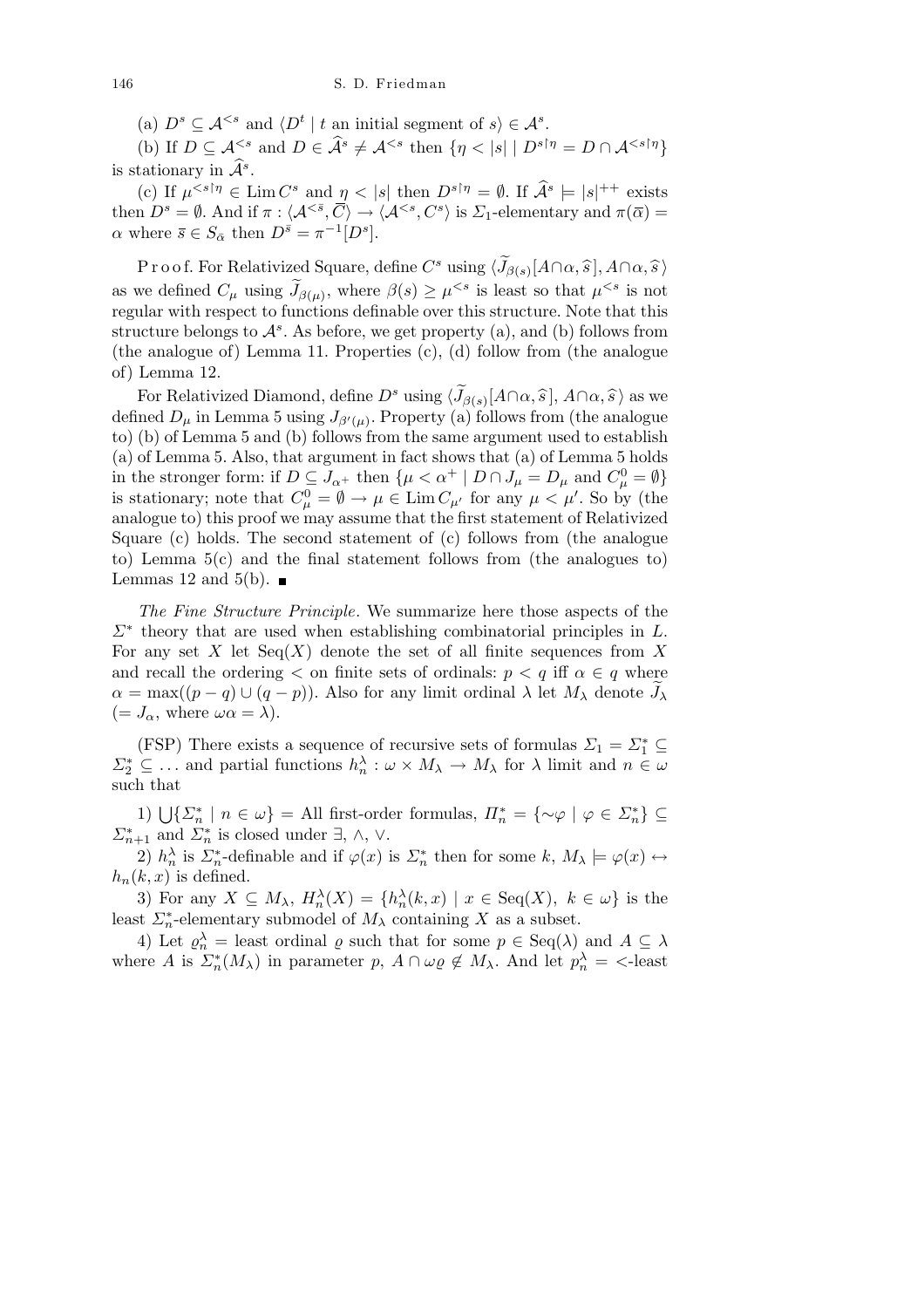such p. Then  $p_n^{\lambda} \in H_{n+1}^{\lambda}(\emptyset)$  and  $M_{\lambda} = H_n^{\lambda}(\omega \varrho_n^{\lambda} \cup \{p_n^{\lambda}\})$ . Also the formula  $^{\omega}x \in M_{\omega \varrho_n^{\lambda}}$ " is  $\Sigma_{n+1}^*$ .

5) If  $\pi : M_{\overline{\lambda}} \to M_{\lambda}$  is  $\Sigma_{n+1}^*$ -elementary then  $\pi^{-1}[\varrho_n^{\lambda}] = \varrho_n^{\overline{\lambda}}$  and  $\pi^{-1}(p_n^{\lambda}) =$  $p_n^{\bar{\lambda}}$ . S

6) Approximations:  $h_n^{\lambda} =$  ${h}^{\lambda,\sigma}_{n} \mid \sigma < \omega \varrho^{\lambda}_{n-1}, \sigma \text{ limit}$  where  $\sigma < \sigma' \rightarrow$  $h_n^{\lambda,\sigma} \subseteq h_n^{\lambda,\sigma'}$ ,  $\{\langle \sigma, k, x, y \rangle \mid h_n^{\lambda,\sigma}(k,x) = y\}$  is  $\sum_{n=1}^{\infty} \cap \prod_{n=1}^{\infty}$  and when  $n > 1$ , for each  $\sigma$ ,  $H_n^{\lambda,\sigma}(X) = \{h_n^{\lambda,\sigma}(k,x) \mid k \in \omega, x \in \text{Seq}(X)\}\$ is  $\sum_{n=1}^{\infty}$ -elementary in *M*<sub> $\lambda$ </sub>. (When *n* = 1 we take  $\omega \varrho_{n-1}^{\lambda}$  to be  $\lambda$ .)

It is not difficult to verify that the proof of Square that we gave can be carried out directly from the FSP. In the next section we use the FSP to construct morasses.

R e m a r k. *Σ<sup>∗</sup>* theory can also be applied in core models other than *L*, as in its original form (Jensen [?]), however Lemma  $3(c)$  (Condensation) may fail in this more general context. For this reason the fine structure theory for core models in general presents numerous new difficulties, some of which remain unsolved.

**3. Morasses.** A strong form of the gap-1 morass principle is useful in the theory of strong coding. We now establish a global form of this principle, which we call Morass with Square.

In Square we found a uniform way of writing a singular ordinal as the union of a short sequence of smaller ordinals. In Morass we find a uniform way of writing an ordinal of regular cardinality as the direct limit of ordinals of smaller cardinality. These two principles interact in Morass with Square.

Rather than begin with a statement of our principle, we first use the Fine Structure Principle to describe the actual object which will interest us. In this way it is easier to see the motivation behind a list of its combinatorial properties, expressed in Morass with Square.

An ordinal  $\alpha$  is *cardinal-correct* if whenever  $J_{\alpha} \models \kappa$  is a cardinal, then *κ* really is a cardinal. Let  $S^0 = \{ \alpha > \omega \mid \alpha \text{ is cardinal-correct} \}.$  Then  $S^0$  is CUB in every uncountable cardinal. For  $\alpha \in S^0$  let  $S_\alpha = \{ \nu \mid \alpha < \nu < \alpha^+, \nu \}$ is a limit ordinal,  $\widetilde{J}_{\nu} \models \alpha$  is regular and  $\alpha$  is the largest cardinal}. Then  $S_{\alpha}$ is a closed subset of  $(\alpha, \alpha^+)$  and  $\alpha$  not a cardinal,  $\alpha < \beta$  in  $S^0 \to \bigcup S_{\alpha} < \beta$ . We write  $\nu_0 < 0$   $\nu_1$  iff  $\nu_0 < \nu_1$  and for some  $\alpha \in S^0$ ,  $\nu_0$  and  $\nu_1$  both belong to  $S_{\alpha}$ . When  $\nu \in S_{\alpha}$  we write  $\alpha(\nu) = \alpha$ . (This is a different use of the notation  $\alpha(\nu)$  than was made in the proof of Square.) Let  $S^1 = \bigcup \{ S_\alpha \mid \alpha \in S^0 \}.$ 

Now we come to the main definition. For  $\nu \in S^1$ ,  $\beta(\nu) =$  least limit ordinal  $\beta \geq \nu$  such that  $\varrho_n^{\beta} \leq \alpha(\nu)$  for some *n* and  $n(\nu) =$  least such *n*. And  $q(\nu) =$  least  $q \in \text{Seq}(\beta(\nu))$  such that  $\widetilde{J}_{\beta(\nu)} = H_{n(\nu)}^{\beta(\nu)}$  $\binom{\beta(\nu)}{n(\nu)}$  ( $\alpha(\nu) \cup \{q\}$ ). (Actually,  $q(\nu) = p_{n(\nu)}^{\beta(\nu)} - \alpha(\nu)$ .) We write  $\bar{\nu} <_1 \nu$  iff there is  $\pi : \widetilde{J}_{\beta(\bar{\nu})} \to \widetilde{J}_{\beta(\nu)}$  such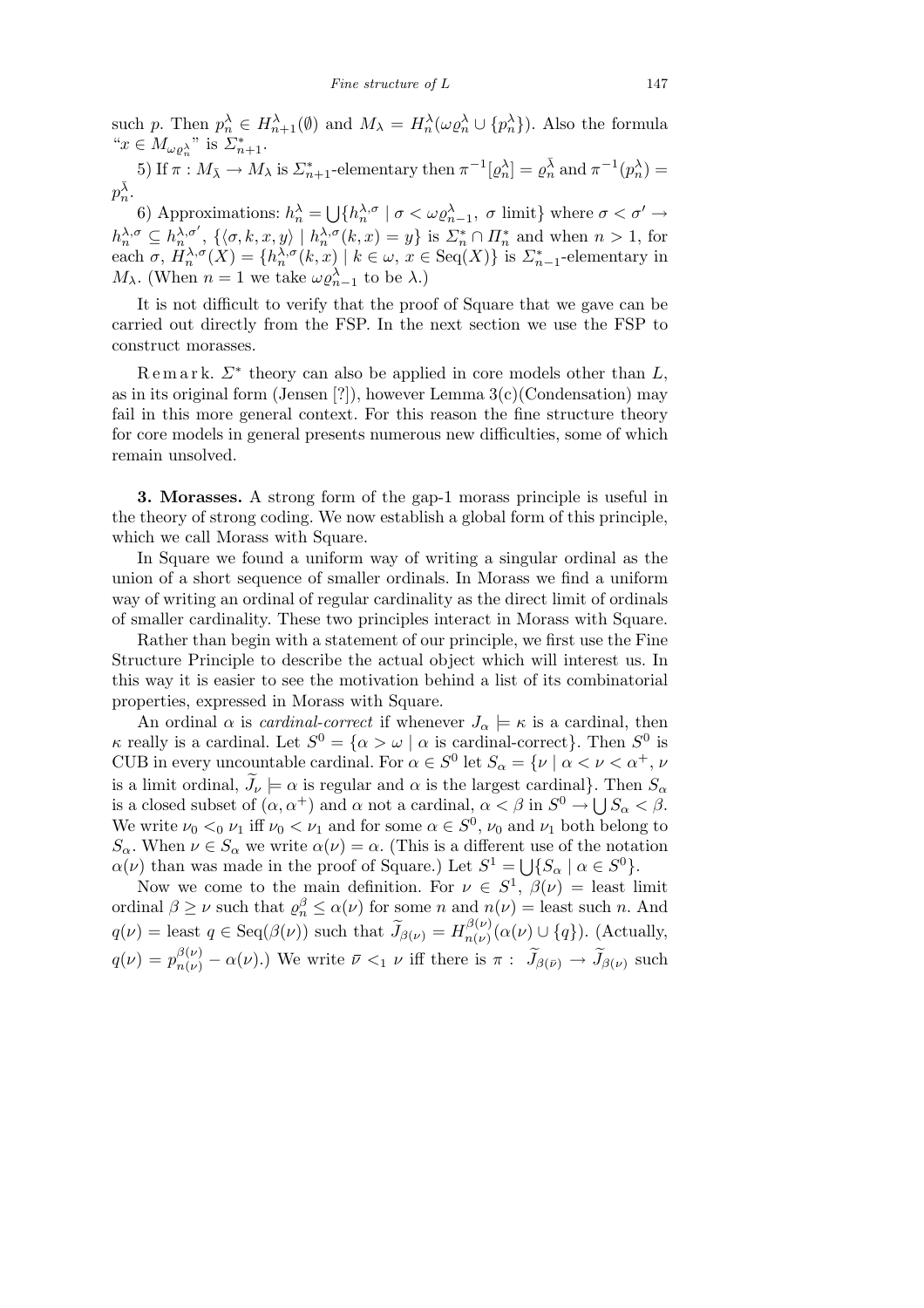that  $\pi$  is  $\sum_{n(\bar{\nu})}^*$ -elementary,  $n(\bar{\nu}) = n(\nu), \pi(\alpha(\bar{\nu})) = \alpha(\nu), \pi(q(\bar{\nu})) = q(\nu)$ and  $\pi \upharpoonright \alpha(\bar{\nu}) =$  identity; in addition we impose the *Q*-condition:

(Q) Whenever  $\varphi(x)$  is  $\sum_{n(\nu)}^*$  with parameter  $\overline{p} \in \widetilde{J}_{\beta(\overline{\nu})}$  then  $\{\nu_0 < \nu \mid$  $\widetilde{J}_{\beta(\nu)} \models \varphi(\nu_0, \pi(\overline{p}))\}$  is bounded in  $\nu$  iff  $\{\overline{\nu}_0 < \overline{\nu} \mid \widetilde{J}_{\beta(\overline{\nu})} \models \varphi(\overline{\nu}_0, \overline{p})\}$ is bounded in  $\bar{ν}$ .

This condition originates in Jensen [72].

If  $\bar{\nu} <_1 \nu$  then  $\pi$  as above is unique and we write  $\pi_{\bar{\nu}\nu} = \pi |\bar{\nu} : \bar{\nu} \to \nu$ ,  $\widetilde{\pi}_{\bar{\nu}\nu}=\pi.$ 

The above structure, together with the Square sequence  $\langle C_\alpha | \alpha \text{ singu-} \rangle$ lar limit*i* from the preceding section, constitutes our realization of Morass with Square. Before stating this principle we make a few observations regarding the relation  $\lt_1$ . Using the fact that  $\tilde{\pi}_{\bar{\nu}\nu}$  is  $\sum_{n(\nu)}^*$ -elementary and sends  $(\alpha(\bar{\nu}), q(\bar{\nu}))$  to  $(\alpha(\nu), q(\nu))$  it follows not only that  $\tilde{\pi}_{\bar{\nu}\nu} = \pi$  is unique but also that  $\lt_1$  is a tree,  $\nu \lt_0$ -minimal,  $\lt_0$ -limit  $\to \bar{\nu} \lt_0$ -minimal,  $\lt_0$ limit. Also  $\pi^{-1}[S_{\alpha(\nu)}] = S_{\alpha(\bar{\nu})} \cap \bar{\nu}$  and  $\pi(\bar{\nu}_0^+) = \pi(\bar{\nu}_0)^+$  when  $\bar{\nu}_0^+ = (\langle 0, \rangle)$ successor to  $\bar{\nu}_0$   $\lt_0$   $\bar{\nu}$ . Also if  $\bar{\nu}_0$   $\lt_0$   $\bar{\nu}$  and  $\nu_0 = \pi(\bar{\nu}_0)$  then  $\pi | \tilde{J}_{\beta(\bar{\nu}_0)}$  is elementary from  $\widetilde{J}_{\beta(\nu_0)}$  into  $\widetilde{J}_{\beta(\nu_0)}$  so  $\bar{\nu}_0 < 1$   $\nu_0$  and  $\pi_{\bar{\nu}_0 \nu_0} = \pi_{\bar{\nu} \nu} |\bar{\nu}_0$ . Finally,  $\bar{\bar{\nu}} \leq_1 \bar{\nu} \leq_1 \nu \to \pi_{\bar{\nu}\nu} = \pi_{\bar{\nu}\nu} \circ \pi_{\bar{\nu}\bar{\nu}}$  and  $\{\alpha(\bar{\nu}) \mid \bar{\nu} \leq_1 \nu\}$  is always closed in *α*(*ν*), unbounded if *ν* is not  $\lt_0$ -maximal. If  $\{\alpha(\bar{\nu}) \mid \bar{\nu} \lt_1 \nu\}$  is unbounded then  $\nu = \bigcup \{ \text{Range}(\pi_{\bar{\nu}\nu}) \mid \overline{\nu} \leq_1 \nu \}.$ 

There are four more properties of  $\pi$  which take a bit of argument. First we claim that if  $\nu < \beta(\nu)$  then  $\nu \in \text{Range}(\pi)$ : If  $n(\nu) > 1$  then this is clear because  $\widetilde{J}_{\beta(\nu)} \models \nu = \alpha(\nu)^+$  and the property of being a cardinal is  $\mathcal{Z}_2^*$ . If *n*(*ν*) = 1 then we claim that  $q(\nu) - \nu$  is nonempty and hence if  $\gamma \in q(\nu) - \nu$ we see that  $\nu = \alpha(\nu)^+$  of  $\widetilde{J}_\gamma$  belongs to  $H_1^{\beta(\nu)}$  $\{a(\nu), q(\nu)\}\}\subseteq \text{Range}(\pi).$ The reason that  $q(\nu) - \nu$  is nonempty is that as in the proof of Lemma 6(d), we can show that  $\widetilde{J}_{\nu}$  is  $\Sigma_1$ -elementary in  $\widetilde{J}_{\beta(\nu)}$  and hence  $q(\nu) \subseteq \nu$  would contradict  $H_1^{\beta(\nu)}$  $J_1^{\beta(\nu)}(\alpha(\nu) \cup \{q(\nu)\}) = \widetilde{J}_{\beta(\nu)}.$ S

Second, we claim that if  $\bar{\nu}$  is  $\lt_0$ -limit and  $\lambda =$  $\text{Range}(\pi) < \nu \text{ then } \bar{\nu} <_1$  $\lambda$  and  $\pi_{\bar{\nu}\lambda} = \pi_{\bar{\nu}\nu}$ : As in the proof of Square we form  $H = H_{n(\nu)}^{\beta(\nu),\sigma}$  $\binom{p(\nu),\sigma}{n(\nu)}(\lambda \cup \{q(\nu)\})$ where  $\sigma =$  $\overline{\phantom{a}}$  $(\text{Range}(\pi) \cap \varrho_{n(\nu)}^{\beta(\nu)})$  $\binom{p(\nu)}{n(\nu)-1}$ . Then as in the proof of Lemma 10,  $H \simeq \widetilde{J}_{\beta(\lambda)}$  and  $q(\nu)$  is sent to  $q(\lambda)$  under this isomorphism. By composing with  $\pi$ , we get a  $\sum_{n(\nu)}^*$ -elementary embedding from  $\widetilde{J}_{\beta(\bar{\nu})}$  into  $\widetilde{J}_{\beta(\lambda)}$  sending  $(\alpha(\bar{\nu}), q(\bar{\nu}))$  to  $(\alpha(\lambda), q(\lambda))$ . As the range of this embedding contains a cofinal subset of  $\lambda$ , the *Q*-condition is satisfied and  $\bar{\nu} \leq_1 \lambda$ ,  $\pi_{\bar{\nu}\lambda} = \pi_{\bar{\nu}\nu}$ .

Third, we claim that if  $\bar{\nu} <_1 \nu$ ,  $\pi_{\bar{\nu}\nu}$  is cofinal and  $\alpha$  is such that for each  $\bar{\nu}_0 <_0 \bar{\nu}, \alpha = \alpha(\nu'_0)$  for some  $\nu'_0 <_1 \pi_{\bar{\nu}\nu}(\bar{\nu}_0)$  then  $\alpha = \alpha(\nu')$  for some  $\nu' <_1 \nu$ . For,  $H = H^{\beta(\nu)}_{n(\nu)}$  $\frac{\partial}{\partial \nu}(\nu)}{n(\nu)}(\alpha \cup \{q(\nu)\}) = \bigcup \{H_{n(\nu)}^{\beta(\nu), \sigma}$  $\sigma_{n(\nu)}^{\beta(\nu),\sigma}(\alpha \cup \{q(\nu)\})$  |  $\sigma \in \text{Range}(\widetilde{\pi}_{\bar{\nu}\nu}),$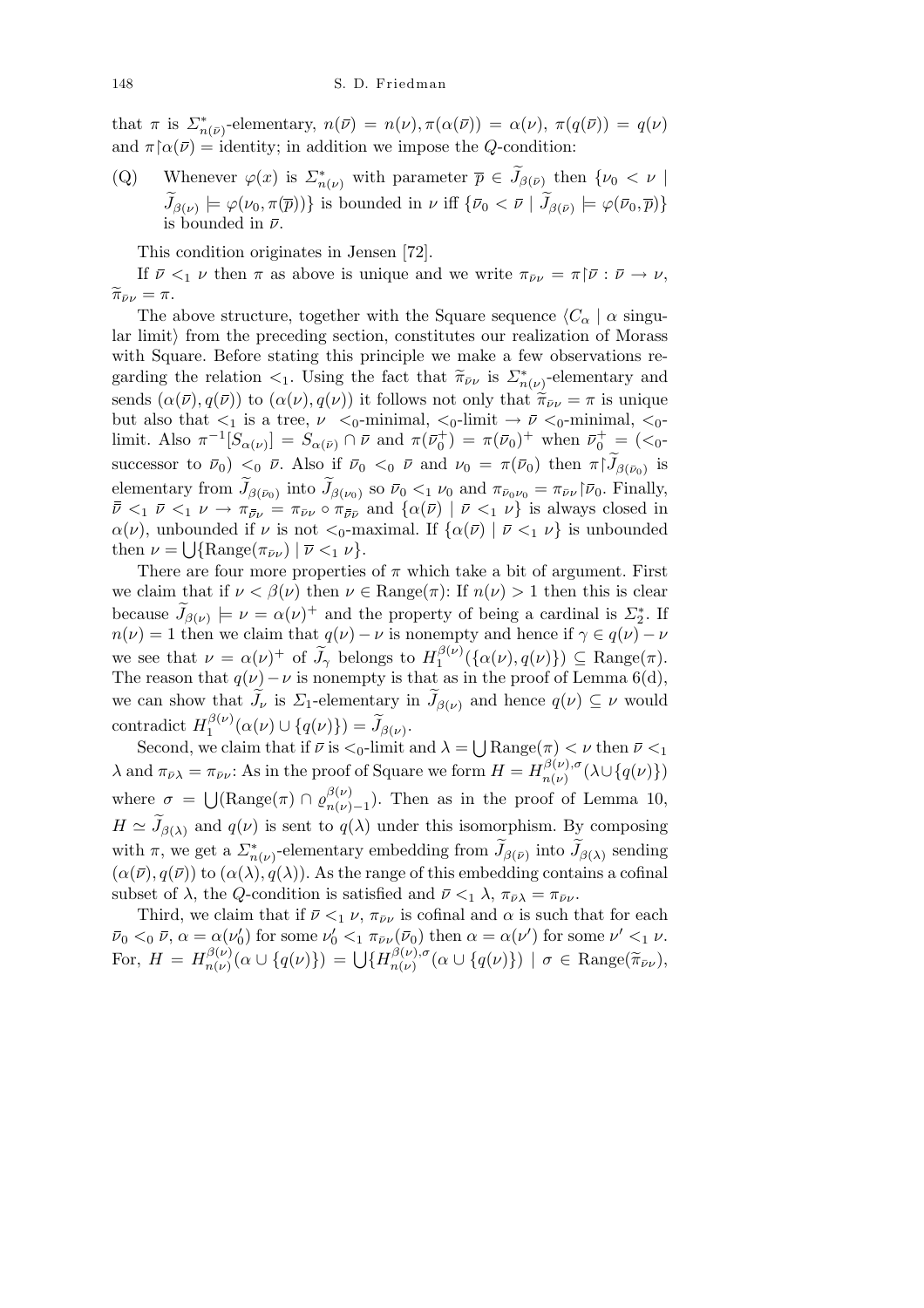$\sigma < \omega \varrho_{n(\nu)-1}^{\beta(\nu)}\}$  and hence  $H \cap \alpha(\nu) = \alpha$  since for each  $\sigma$  as above,  $\alpha = \alpha(\nu_{\sigma}')$ for some  $\nu'_{\sigma} < 1$   $\nu_{\sigma} =$ S  $(\nu \cap H^{\beta(\nu),\sigma}_{n(\nu)})$  $\binom{\beta(\nu), \sigma}{n(\nu)}(\alpha \cup \{q(\nu)\})$ . Since  $H \cap \nu$  is cofinal in  $\nu$  (as we can assume that  $\alpha \geq \alpha(\bar{\nu})$  we get  $\alpha = \alpha(\nu')$  where  $\nu' = \text{ordertype}(H \cap \nu)$ .

Fourth, we claim that if  $\nu$  is a  $\lt_0$ -successor then so is  $\bar{\nu}$ : This is clear if  $\nu < \beta(\nu)$  or  $n(\nu) > 1$  as being the  $\lt_0$ -predecessor to  $\nu$  is  $\Pi_1(\bar{J}_{\nu})$ . If  $(\beta(\nu), n(\nu)) = (\nu, 1)$  then we must use the *Q*-condition on  $\pi$  to guarantee that  $S_{\alpha(\bar{\nu})} \cap \bar{\nu}$  is bounded in  $\bar{\nu}$ .

The previous is our first use of the *Q*-condition on  $\pi$ . In strong coding we will use it to argue that if  $\bar{\nu} <_1 \nu$  and  $\nu$  is admissible (i.e.,  $L_{\nu} \models \Sigma_1$ -Replacement) then so is  $\bar{\nu}$ .

We now state Morass with Square. We have shown that the structure defined above satisfies  $(a)$ – $(f)$  in the list of properties below.

MORASS WITH SQUARE. There exist  $\langle C_\alpha | \alpha \text{ singular limit} \rangle$ ,  $\langle S_\alpha | \alpha \in \mathbb{R}^n$  $S^0$ , a binary relation  $\lt_1$  on  $S^1 = \bigcup \{ S_\alpha \mid \alpha \in S^0 \}$  and  $\langle \pi_{\bar{\nu}\nu} \mid \bar{\nu} \lt_1 \nu \rangle$  such that

(a) For  $\alpha$  a singular limit,  $C_{\alpha}$  is CUB in  $\alpha$ , ordertype $(C_{\alpha}) < \alpha$ ,  $\beta \in$ Lim  $C_{\alpha} \rightarrow \beta$  singular,  $C_{\beta} = C_{\alpha} \cap \beta$ .

- (b)  $S^0 \cap \kappa$  is CUB in  $\kappa$  for every uncountable cardinal  $\kappa$ .
- (c) For  $\alpha \in S^0$ ,  $S_\alpha$  is a closed subset of  $(\alpha, \alpha^+)$ . And:
	- (c1)  $\alpha$  regular  $\rightarrow S_{\alpha} = S^0 \cap (\alpha, \alpha^+).$
	- $(c2)$   $\alpha$  singular cardinal  $\rightarrow S_{\alpha}$  is a proper initial segment of  $S^0$  $(\alpha, \alpha^+).$
	- (c3)  $\alpha$  not a cardinal,  $\alpha < \beta$  in  $S^0 \to \bigcup$ *S<sup>α</sup> < β*.

NOTATION. (c) implies that  $\nu \in S^1 \to \text{there is a unique } \alpha \text{ with } \nu \in S_\alpha;$ denote this by  $\alpha(\nu)$ . Write  $\nu <_0 \nu'$  if  $\nu < \nu'$ ,  $\alpha(\nu) = \alpha(\nu')$ . For  $\alpha \in S^0$ ,  $\alpha$ not regular, let  $\nu(\alpha)$  denote  $\max(S_{\alpha}) < \alpha^{+}$ . If  $\nu \in S^{1}$ ,  $\nu$  not  $\lt_{0}$ -maximal, then  $\nu^+$  denotes its  $\lt_0$ -successor.

(d)  $\lt_1$  is a tree and if  $\bar{\nu} \lt_1 \nu$  then  $\alpha(\bar{\nu}) \lt \alpha(\nu)$  and  $\bar{\nu}$  is  $\lt_0$ -minimal, successor, limit iff  $\nu$  is  $\lt_0$ -minimal, successor, limit.

(e) If  $\bar{\nu} <_1 \nu$  then  $\pi = \pi_{\bar{\nu}\nu} : \bar{\nu} \to \nu$  is order-preserving,  $\pi^{-1}[S_{\alpha(\nu)}] =$  $S_{\alpha(\bar{\nu})} \cap \bar{\nu}, \pi(\bar{\nu}_0^+) = \pi(\bar{\nu}_0)^+$  when  $\bar{\nu}_0^+ <_0 \bar{\nu}$ . If  $\bar{\nu}_0 <_0 \bar{\nu}$  and  $\nu_0 = \pi(\bar{\nu}_0)$  then  $\bar{\nu}_0 <_1 \nu_0$  and  $\pi_{\bar{\nu}_0 \nu_0} = \pi | \bar{\nu}_0$ . If  $\bar{\nu}$  is  $\langle 0 \cdot \text{limit}, \lambda = \bigcup \text{Range}(\pi)$  then  $\bar{\nu} \langle 1 \rangle$ and  $\pi_{\bar{\nu}\lambda} = \pi$ ; and if  $\nu = \bigcup \text{Range}(\pi)$ ,  $\alpha = \alpha(\nu'_0)$  for some  $\nu'_0 \leq_1 \pi_{\bar{\nu}\nu}(\bar{\nu}_0)$  for each  $\bar{\nu}_0 < \bar{\nu}$  then  $\alpha = \alpha(\nu')$  for some  $\nu' <_1 \nu$ .

(f)  $\bar{\bar{\nu}} <_1 \bar{\nu} <_1 \nu \rightarrow \pi_{\bar{\nu}\nu} \pi_{\bar{\nu}\bar{\nu}} = \pi_{\bar{\nu}\nu}$ . For  $\nu \in S^1$ ,  $\{\alpha(\bar{\nu}) \mid \bar{\nu} <_1 \nu\}$  is closed in  $\alpha(\nu)$  and is unbounded if  $\nu$  is not  $\langle 0$ -maximal. If  $\{\alpha(\bar{\nu}) \mid \bar{\nu} \langle 1 \nu \rangle\}$  is unbounded in  $\alpha(\nu)$  then  $\nu = \bigcup \{\text{Range}(\pi_{\bar{\nu}\nu}) \mid \bar{\nu} \leq_1 \nu\}.$ 

Now let  $C'_{\alpha}$  denote the limit points of  $C_{\alpha}$  less than  $\alpha$ , for  $\alpha$  singular limit.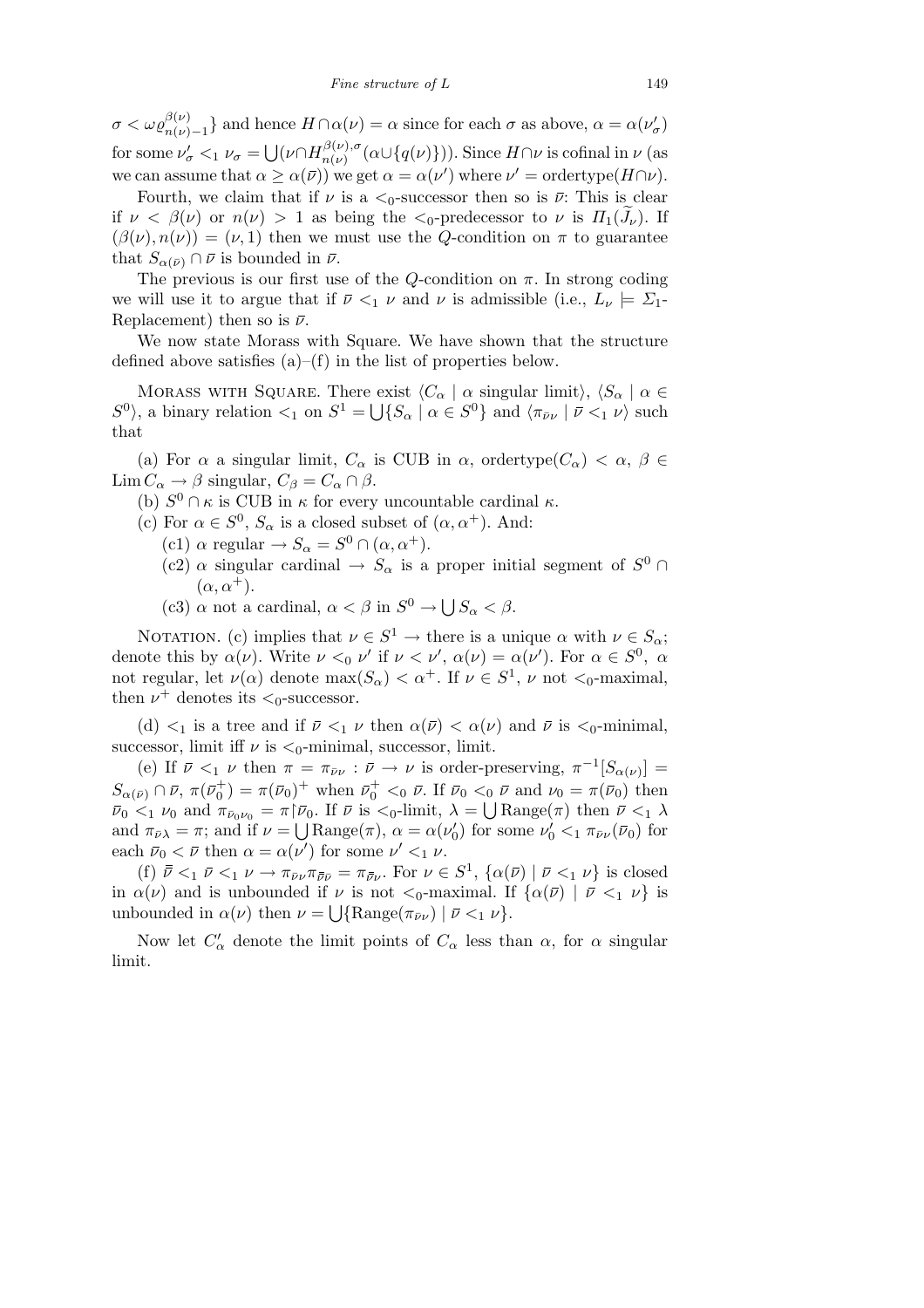(g) Suppose  $\nu$  is  $\lt_1$ -limit and  $\alpha(\nu)$  singular. Then for  $\alpha$  in a final segment of  $C'_{\alpha(\nu)}$  there exists  $\nu_{\alpha} <_{1} \nu$  with  $\nu_{\alpha} \in S_{\alpha}$ ; and for  $\nu <_{0}$ -limit if  $\lambda_{\alpha} = \bigcup \text{Range}(\pi_{\nu_{\alpha}\nu})$  then  $\lambda_{\alpha} \in C'_{\nu} \cup \{\nu\}$  and  $\alpha < \beta \in C'_{\alpha(\nu)} \to \lambda_{\alpha} \in C'_{\alpha(\nu)}$  $\text{Range}(\pi_{\nu_{\beta}\nu}) \cup \{\nu\}.$ 

(h) Suppose  $\nu$  is  $\lt_1$ -minimal and  $\lt_0$ -limit. Then for  $\alpha$  in a final segment of  $C'_{\alpha(\nu)}, \nu(\alpha)$  is  $\lt_1$ -minimal,  $\lt_0$ -limit and there is  $\nu_\alpha \lt_0 \nu$  such that  $\nu(\alpha) <_1 \nu_\alpha \in C'_\nu, \ \alpha < \beta \to \nu_\alpha \in \text{Range}(\pi_{\nu(\beta)\nu_\beta}), \text{ and } \beta \in \text{Lim } C'_{\alpha(\nu)} \to$  $\nu_{\beta} = \bigcup \{ \nu_{\alpha} \mid \alpha \in C'_{\beta} \}.$ 

(i) Suppose  $\nu$  is a  $\lt_1$ -successor and  $\lt_0$ -limit. Let  $\bar{\nu} \lt_1^* \nu$  express the property that  $\bar{\nu} = \langle 1 \rangle$ -predecessor to  $\nu$ . Then for a final segment of  $\alpha \in C'_{\alpha(\nu)}$ ,  $\nu(\alpha)$  is  $\langle \cdot \rangle$ -successor and  $\langle \cdot \rangle$ -limit and there exist  $\nu_{\alpha} \langle \cdot \rangle$  as in (h) such that in addition,  $\nu = \lambda = \bigcup \text{Range}(\pi_{\bar{\nu}\nu}) \to \nu_\alpha = \pi_{\bar{\nu}\nu}(\bar{\nu}_\alpha)$  where  $\bar{\nu}_\alpha <^*_{1} \nu(\alpha)$ ,  $\lambda < \nu \to \lambda \in \text{Range}(\pi_{\nu(\alpha)\nu_{\alpha}}), \bar{\nu} <^*_{1} \nu(\alpha).$ 

Proof. (g) Suppose  $\alpha \in C'_{\alpha(\nu)}$ . Then for some  $k, \alpha \in \text{Lim } C^k_{\alpha(\nu)}$  and therefore for some  $\gamma \geq \gamma(\alpha(\nu)),$ 

$$
\alpha = \bigcup(\alpha(\nu) \cap H_{n(\alpha(\nu))}^{\beta(\alpha(\nu))}(\gamma \cup \{p(\alpha(\nu)), \alpha(\nu)_0 \dots \alpha(\nu)_{k-1}\}))
$$

where  $\beta(\alpha(\nu))$ ,  $n(\alpha(\nu))$ ,  $p(\alpha(\nu)) = \langle q(\alpha(\nu))$ ,  $\alpha(\nu)$  and  $\alpha(\nu)$ <sub>*i*</sub> are defined as in the proof of Square. (We have changed the notation  $\alpha(\mu)$  to  $\gamma(\mu)$  so as to avoid confusion.) The fact that  $\nu$  is a  $\lt_1$ -limit implies that  $(\beta(\nu), n(\nu)) \lt \infty$ ( $\beta(\alpha(\nu))$ ,  $n(\alpha(\nu))$ . (I.e., either  $\beta(\nu) < \beta(\alpha(\nu))$  or  $\beta(\nu) = \beta(\alpha(\nu))$ ,  $n(\nu) <$  $n(\alpha(\nu))$ . Note that as  $J_{\nu} \models$  There is a largest cardinal,  $\beta(\nu)$  and  $n(\nu)$  have the same meaning in this section as they did in the proof of Square.) Thus for sufficiently large  $\alpha \in C'_{\alpha(\nu)}$  we see by Lemma 10 that  $\alpha = \alpha(\nu) \cap H_{n(\nu)}^{\beta(\nu)}$  $\frac{\partial^{(\nu)}}{\partial n(\nu)}(\alpha \cup$  ${q(\nu)}$ , where  $q(\nu)$  is defined in this section. (We need only choose  $\alpha$  large enough so that  $H_{n(\nu)}^{\beta(\nu)}$  $H_{n(\nu)}^{\beta(\nu)}(\alpha \cup \{q(\nu)\}) \subseteq H_{n(\alpha(\nu))}^{\beta(\alpha(\nu))}$  $\frac{\partial P(\alpha(\nu))}{\partial n(\alpha(\nu))-1}(\alpha \cup \{p(\alpha(\nu))\})$ .) To verify the *Q*-condition we must argue as follows. Either *α* can be chosen large enough so that  $H_{n(\nu)}^{\beta(\nu)}$  $\binom{\beta(\nu)}{n(\nu)}$  ( $\alpha \cup \{q(\nu)\}\$ )  $\cap \nu$  is cofinal in  $\nu$ , in which case the *Q*-condition is automatic, or we claim that the *Q*-condition implies that  $H_{n(\nu)}^{\beta(\nu)}$  $\binom{p(\nu)}{n(\nu)}(\alpha \cup \{q(\nu)\})$ is  $\sum_{n(\nu)+1}^*$ -elementary in  $\widetilde{J}_{\beta(\nu)}$ . In the latter case the assumption that  $\nu$  is a  $\langle \langle \cdot | \cdot |$  imit yields that in fact  $(\beta(\nu), n(\nu) + 1) \langle (\beta(\alpha(\nu)), n(\alpha(\nu)) \rangle$ , and hence  $H^{\beta(\nu)}_{n(\nu)}$  $P_{n(\nu)}^{(\beta(\nu))}(\alpha \cup \{q(\nu)\}) = H_{n(\nu)+1}^{(\beta(\nu))}(\alpha \cup \{q(\nu)\})$  obeys the *Q*-condition.

To prove the above claim suppose  $\varphi(x)$  is  $\sum_{n(\nu)+1}^{*}$  and note that  $\varphi(x) \leftrightarrow$ *∃γ < α*(*ν*) *∃k ∈ ω* (*x ∈ y* = *h β*(*ν*)  $\varphi_{n(\nu)}^{(\nu)}(k, \langle \gamma, q(\nu) \rangle), y \models \varphi(x), y \Sigma_{n(\nu)}^*$ -elementary in  $\widetilde{J}_{\beta(\nu)}$ ). To each  $\sigma < \omega \varrho_{n(\nu)-1}^{\beta(\nu)} = \varrho$  associate the least  $(\gamma(\sigma), k(\sigma))$  such that the above holds with  $h_{n(\nu)}^{\beta(\nu)}$  $\frac{\beta(\nu)}{n(\nu)}$  replaced by  $h^{\beta(\nu), \sigma}_{n(\nu)}$  $\int_{n(\nu)}^{\beta(\nu),\sigma}$  and "*y*  $\sum_{n(\nu)}^*$ -elementary in  $\widetilde{J}_{\beta(\nu)}$ " replaced by " $y = H^{\beta(\nu), \sigma}_{n(\nu)}$  $n(\nu) \to \infty$  (*y*)." Then  $\varphi(x) \leftrightarrow A = \{\sigma \mid \text{For some}$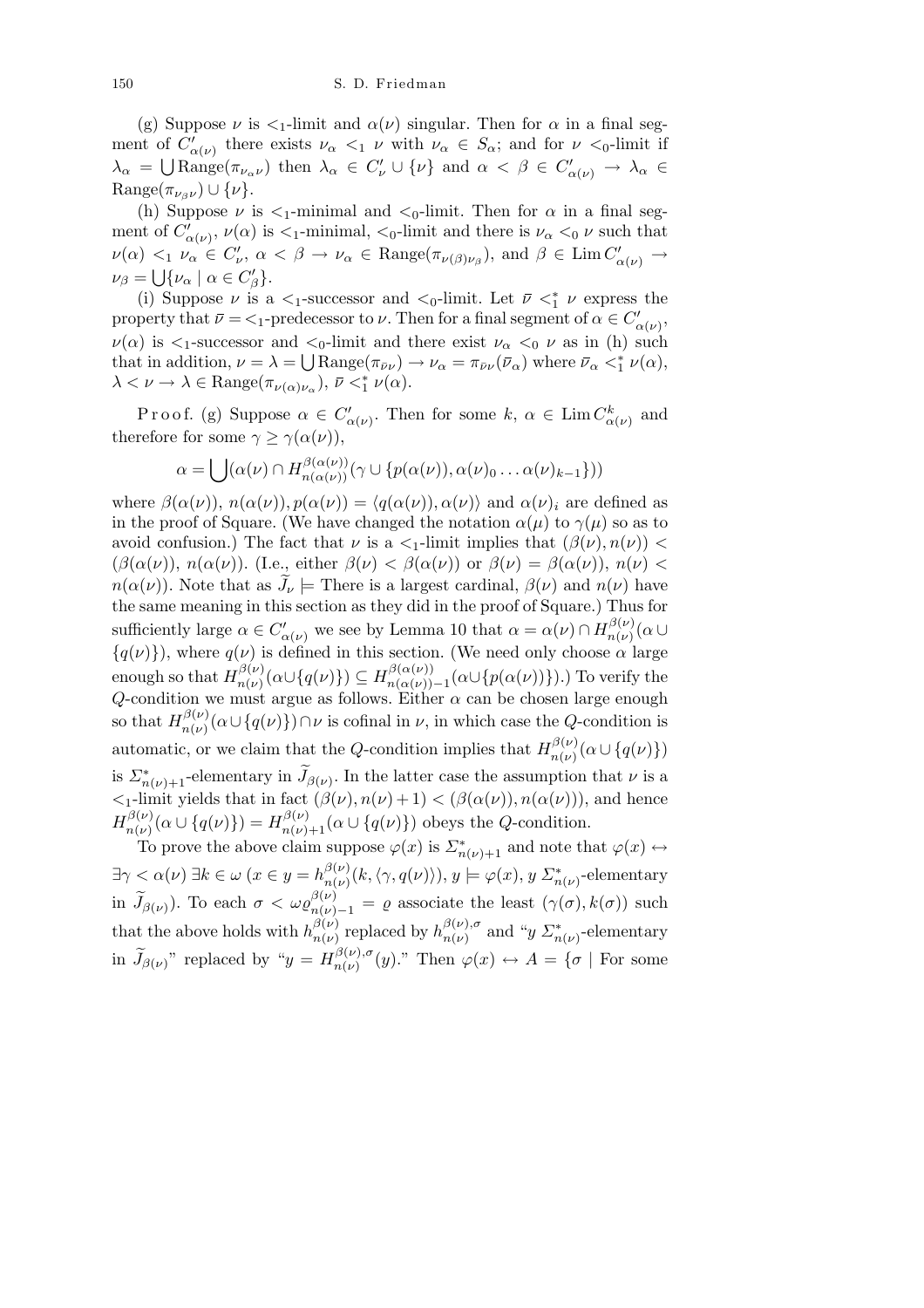*γ*, *k*, *σ* is least so that  $(\gamma(\sigma), k(\sigma)) = (\gamma, k)$ } is bounded in  $\varrho \leftrightarrow B =$  ${H}^{\beta(\nu),\sigma}_{n(\nu)}$  $\int_{n(\nu)}^{\beta(\nu),\sigma} (\alpha(\nu) \cup \{q(\nu)\}) \cap \nu \mid \sigma \in A\}$  is bounded in  $\nu$ . So  $\nu$  is equivalent to the boundedness of a  $\sum_{n(\nu)}^*$  subset of  $\nu$ , hence the *Q*-condition implies  $\Sigma_{n(\nu)+1}^*$ -elementarity.

Thus we have  $\nu_{\alpha} <sub>1</sub> \nu$  where  $\nu_{\alpha} = \text{ordertype}(\nu \cap H_{n(\nu)}^{\beta(\nu)})$  $\binom{p(\nu)}{n(\nu)}$ ( $\alpha \cup \{q(\nu)\}\)$ . Again since  $(\beta(\nu), n(\nu)) < (\beta(\alpha(\nu)), n(\alpha(\nu)))$ , if  $\alpha < \beta$  in  $C'_{\alpha(\nu)}$  and  $H_{n(\nu)}^{\beta(\nu)}$  $\frac{\partial^{(\nu)}}{\partial(\nu)}(\alpha \cup$  ${q(\nu)}$ ) is bounded in *ν* then its supremum below *ν* belongs to  $H^{\beta(\nu)}_{n(\nu)}$  $\frac{\partial^2(\nu)}{\partial(\nu)}(\beta \cup$  ${q(\nu)}$   $\geq H_{n(\nu)+1}^{\beta(\nu)}(\{\alpha,q(\nu)\})\cap \nu$ . So it only remains to show that  $\lambda_{\alpha}$  $\frac{3}{2}$  $(\nu \cap H_{n(\nu)}^{\beta(\nu)})$  $n(\nu)(\alpha \cup \{q(\nu)\}) \in C'_{\nu} \cup \{\nu\}$ . Note that if  $p(\nu)$  and  $\nu_0$  are defined as in the proof of Square then  $q(\nu)$  as defined in this section belongs to  $H^{\beta(\nu)}_{n(\nu)}$  $\mathcal{L}_{n(\nu)}^{\beta(\nu)}(\{p(\nu),\nu_0\})$ :  $q(\nu)$  is just  $p_{n(\nu)}^{\beta(\nu)}-p_{n(\nu)-1}^{\beta(\nu)}-\alpha(\nu)$ , and so by definition of *p*(*ν*) we have  $q(\nu) - \nu$  in  $H_{n(\nu)}^{\beta(\nu)}$  $n(\nu)(p(\nu))$ ; but if  $q(\nu) \cap \nu$  is nonempty then it consists of a single ordinal  $\delta$ , and  $\delta$  is largest so that  $H_{n(\nu)}^{\beta(\nu)}$  $\frac{\partial^{\beta}(\nu)}{\partial n(\nu)}$  $\left(\delta\cup\{p^{\beta(\nu)}_{n}-\nu\}\right)\cap$  $\nu = \delta$ . This is precisely the ordinal used to provide a lower bound on  $C_{\nu}^{0}$  in the proof of Square. As  $C_{\nu}^0 = \{\delta\}$  in this case we get  $\nu_0 = \delta$ . So if  $\lambda_{\alpha} < \nu$  for sufficiently large  $\alpha$  then  $C_{\nu}$  is a final segment of  $\{$  $\frac{1}{2}$  $(H^{\beta(\nu)}_{n(\nu)})$ *n*(*ν*) (*α∪ {q*(*ν*)*}*)*∩ν*) *|*  $\alpha < \alpha(\nu)$ }. And the fact that  $(\beta(\nu), n(\nu)) < (\beta(\alpha(\nu)), n(\alpha(\nu))$  implies that  $\lambda_{\alpha} \in C'_{\nu}$  for sufficiently large *α*. Of course the alternative is that  $\lambda_{\alpha} = \nu$  for sufficiently large  $\alpha \in C'_{\alpha(\nu)}$  and so (g) is proved.

(h) There are two cases: either  $(\beta(\nu), n(\nu)) = (\beta(\alpha(\nu)), n(\alpha(\nu))$  or  $(\beta(\nu), n(\nu) + 1) = (\beta(\alpha(\nu)), n(\alpha(\nu))$ . In the latter case we must have  $H^{\beta(\nu)}_{n(\nu)}$  $n(\nu)(\alpha \cup \{q(\nu)\}) \cap \nu$  bounded in  $\nu$  for each  $\alpha < \alpha(\nu)$ , else we could contradict the  $\lt_1$ -minimality of *ν* by forming  $H_{n(\nu)}^{\beta(\nu)}$  $\binom{p(\nu)}{n(\nu)}(\alpha_0 \cup \{q(\nu)\})$  where  $\alpha_0 =$ S  $(\alpha(\nu) \cap H_{n(\nu)}^{\beta(\nu)})$  $\binom{\beta(\nu)}{n(\nu)}(\alpha \cup \{q(\nu)\})$ ),  $H_{n(\nu)}^{\beta(\nu)}$  $\binom{\beta(\nu)}{n(\nu)}$  ( $\alpha \cup \{q(\nu)\}\$ )  $\cap \nu$  unbounded in  $\nu$ ,  $\alpha < \alpha(\nu)$ .

First we treat the former case. Suppose  $\alpha \in C'_{\alpha(\nu)}$ . Then for some k,  $\alpha \in C^k_{\alpha(\nu)}$  and so for some  $\gamma \geq \gamma(\alpha(\nu))$  if  $k = 0$ ),

$$
\alpha = \bigcup(\alpha(\nu) \cap H_{n(\nu)}^{\beta(\nu)}(\gamma \cup \{p(\alpha(\nu)), \alpha(\nu), \ldots \alpha(\nu)_{k-1}\}))
$$

where  $p(\alpha(\nu)) = \langle q(\alpha(\nu)), \alpha(\nu) \rangle$  and  $\alpha(\nu)_i$  are defined as in the proof of Square. (Again to avoid confusion we now write  $\gamma(\mu)$  in place of  $\alpha(\mu)$ *.*) Note that  $q(\alpha(\nu))$  is precisely the  $q(\nu)$  as defined in this section. Write *p* for  $\{p(\alpha(\nu))$ ,  $\alpha(\nu)$ <sub>0</sub>  $\ldots$   $\alpha(\nu)$ <sub>*k*−1</sub></sub>} and  $\rho$  for  $\omega \rho_{n(\nu)}^{\beta(\nu)}$ *n*(*ν*)*−*1 .

Now let  $\nu_{\alpha} =$ S  $(\nu \cap H_{n(\nu)}^{\beta(\nu)})$  $\sigma_n(\nu)(\gamma \cup \{p\})$  and  $\sigma_\alpha =$ S  $(\varrho \cap H^{\beta(\nu)}_{n(\nu)})$  $\frac{\partial^{(V)}(V)}{\partial(n)}(\gamma \cup \{p\})).$ Then as  $\alpha > \gamma(\alpha(\nu))$  we get  $\nu_{\alpha} < \nu$  and  $\sigma_{\alpha} < \varrho$ , and by Lemma 10,  $\alpha =$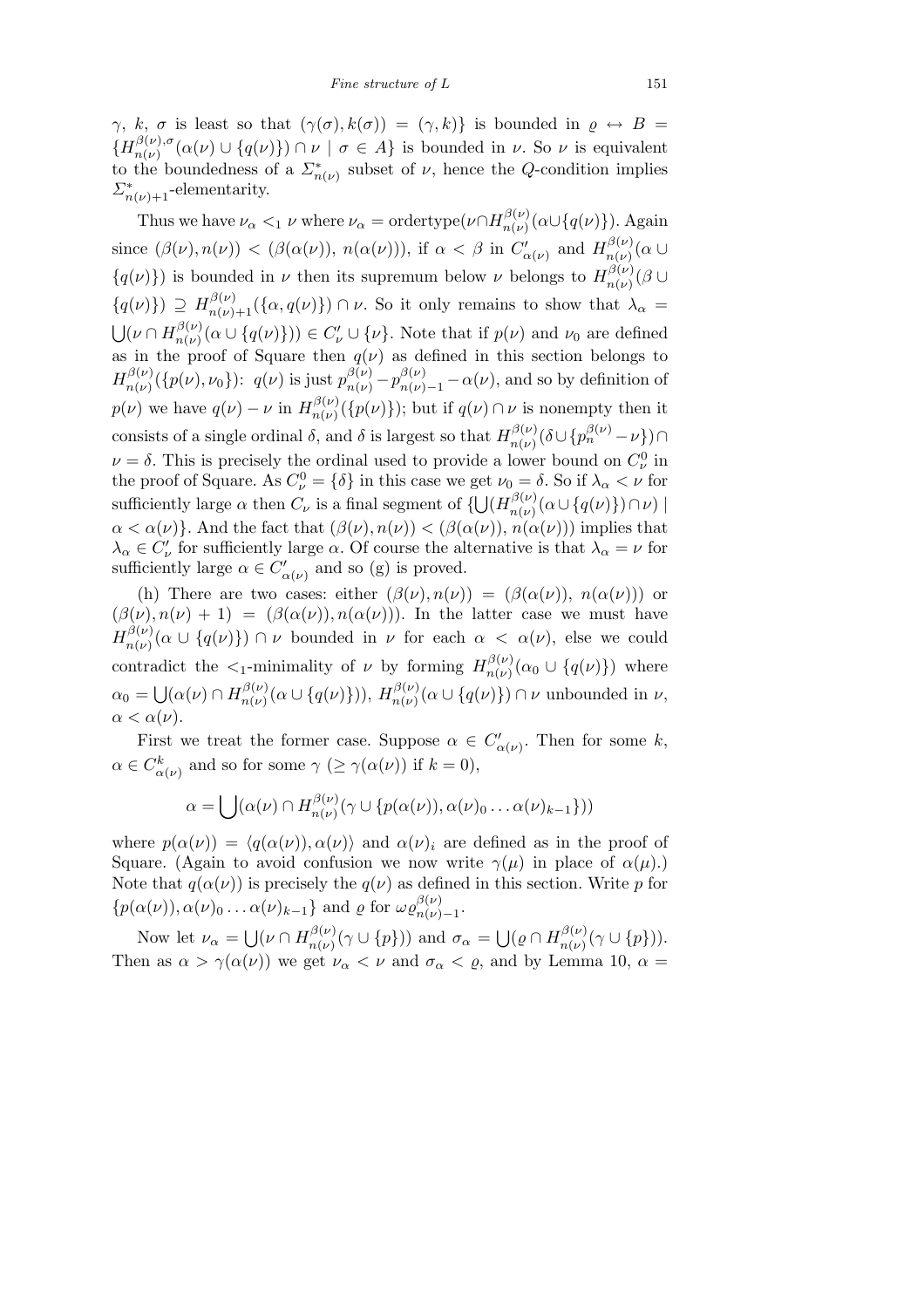$\alpha(\nu) \cap H_{n(\nu)}^{\beta(\nu),\sigma_\alpha}$  $\eta(\nu), \sigma_{\alpha}(\alpha \cup \{p\})$ . We get an embedding  $\pi : \widetilde{J}_{\beta} \simeq H_{n(\nu)}^{\beta(\nu), \sigma_{\alpha}}$  $\binom{p(\nu), \sigma_{\alpha}}{n(\nu)}(\alpha \cup \{p\})$ and  $\pi^{-1}[\nu_{\alpha}] = \nu(\alpha), \ \beta = \beta(\nu(\alpha)), \ n(\nu) = n(\nu(\alpha)).$  In fact,  $\nu(\alpha) <_1 \nu_{\alpha}$ as  $\pi$  maps  $\nu(\alpha)$  cofinally into  $\nu_{\alpha}$ . It is not clear that  $\nu(\alpha)$  is  $\lt_1$ -minimal as it is possible that there exists  $\bar{\nu} <_1 \nu(\alpha)$  with  $\alpha(\bar{\nu}) \leq \gamma(\alpha) = \gamma(\alpha(\nu))$ .  $(\alpha(\bar{\nu}) > \gamma(\alpha)$  is ruled out because of the definition of  $\gamma(\alpha)$ .) However, as *ν* is  $\lt_{1}$ -minimal the *Q*-condition must fail between  $H_{n(\nu)}^{\beta(\nu)}$  $\{a(\nu)\}_{n(\nu)}^{(\nu)}(\gamma(\alpha) \cup \{q(\nu)\})$ and  $\widetilde{J}_{\beta(\nu)}$  so we may choose  $\alpha$  large enough in  $C'_{\alpha(\nu)}$  so that this failure is captured by  $H_{n(\nu)}^{\beta(\nu),\sigma_\alpha}$  $n(\nu)$ ,  $\sigma_{\alpha}$  ( $\alpha \cup \{p\}$ ), and therefore  $\nu(\alpha)$  is  $\lt_1$ -minimal.

To see that  $\nu_{\alpha} \in C'_{\nu}$  for sufficiently large  $\alpha$ , the same analysis as in the proof of (g) shows that if  $q(\nu) \cap \nu \neq \emptyset$  then  $C_{\nu}^1 = {\nu' < \nu \mid \text{For some } \gamma,$ *μ*<sup>(</sup> = U  $(\nu \cap H_{n(\nu)}^{\beta(\nu)})$  $\{a(\nu)\}\{\gamma \cup \{q(\nu)\}\}\}\$ , and if  $q(\nu) \cap \nu = \emptyset$  then  $C_{\nu}^0$  is a final segment of this set, beyond an ordinal  $\leq \gamma(\alpha(\nu))$ . Thus it follows that either  $C^1_{\nu}$  or *C*<sup>0</sup><sup>*y*</sup> agrees with  $\{\nu_{\alpha} \mid \alpha \in C^0_{\alpha(\nu)}\}$  for  $\alpha \geq \gamma(\alpha(\nu))$ . If  $C^0_{\alpha(\nu)}$  is unbounded in  $\alpha(\nu)$  then we are done because then  $C^1_{\nu}$  or  $C^0_{\nu}$  as above is unbounded in *ν*. If not then we need only note that  $\alpha(\nu)_0 \in H_{n(\nu)}^{\beta(\nu)}$  $\binom{\beta(\nu)}{n(\nu)}(\{q(\nu), \nu^*\})$  and  $\nu^* \in H^{\beta(\nu)}_{n(\nu)}$  $\int_{n(\nu)}^{\beta(\nu)} (\{q(\nu), \alpha(\nu)\})$  where  $\nu^* = \bigcup$  $C^1_{\nu}$  or  $\bigcup C^0_{\nu}$  as above. Thus  $\{\nu_{\alpha}\}\$  $\alpha \in C^1_{\alpha(\nu)}$  agrees with  $C^2_{\nu}$  or  $C^1_{\nu}$  for  $\alpha \geq \gamma(\alpha(\nu))$  and continuing in this way we get  $\nu_{\alpha} \in C'_{\nu}$  for sufficiently large  $\alpha$ .

The last part of (h) is clear from the definition of the  $\nu_{\alpha}$ 's and the fact that  $\alpha < \beta \rightarrow \nu_{\alpha} < \nu_{\beta}$ .

Now we consider the case  $(\beta(\nu), n(\nu)+1) = (\beta(\alpha(\nu)), n(\alpha(\nu)))$  and recall that  $H_{n(\nu)}^{\beta(\nu)}$  $n_{n(\nu)}^{(p(\nu))}(a \cup \{q(\nu)\}) \cap \nu$  is bounded in  $\nu$  for each  $\alpha < \alpha(\nu)$ . Thus as in the proof of (g), for  $\alpha \in C'_{\alpha(\nu)}$  we have  $\alpha = \alpha(\nu) \cap H_{n(\nu)}^{\beta(\nu)}$  $\binom{p(\nu)}{n(\nu)}(\alpha \cup \{q(\nu)\})$  and  $\widehat{\nu}(\alpha) <$ <sub>1</sub>  $\nu_{\alpha}$  where  $\nu_{\alpha} =$ S  $(\nu \cap H_{n(\nu)}^{\beta(\nu)})$  $\widehat{\nu}_{n(\nu)}^{(\nu)}(\alpha \cup \{q(\nu)\})$  and  $\widehat{\nu}(\alpha) = \text{ordertype}(\nu \cap \alpha)$  $H^{\beta(\nu)}_{n(\nu)}$  $n(\nu)(\alpha \cup \{q(\nu)\})$ . Also  $\bar{\nu} \leq_1 \hat{\nu}(\alpha)$  implies as in the proof of (g) that  $\widetilde{\pi}_{\nu\hat{\nu}(\alpha)}$  is  $\sum_{n(\nu)+1}^*$ -elementary, hence  $\alpha(\bar{\nu}) \leq \gamma(\alpha(\nu))$ ; but as in the first part of the present proof, this is ruled out, for  $\alpha$  sufficiently large. So for such  $\alpha \in C'_{\alpha(\nu)}$  we have  $\widehat{\nu}(\alpha) = \nu(\alpha) <sub>1</sub> \nu(\alpha)$  and  $\nu(\alpha)$  is  $\lt_1$ -minimal. The proof that  $\nu_{\alpha} \in C'_{\nu}$  for sufficiently large  $\alpha$  is as in the proof of (g) and the last part of (h) is clear from the definition of  $\nu_{\alpha}$  and the fact that  $(\beta(\alpha(\nu)))$ ,  $n(\alpha(\nu)) > (\beta(\nu), n(\nu)).$ 

(i) As in (h) there are two cases: either  $(\beta(\nu), n(\nu)) = (\beta(\alpha(\nu)), n(\alpha(\nu)))$ or  $(\beta(\nu), n(\nu) + 1) = (\beta(\alpha(\nu)), n(\alpha(\nu)))$  and  $\alpha < \alpha(\nu) \rightarrow H_{n(\nu)}^{\beta(\nu)}$  $\binom{p(\nu)}{n(\nu)}(\alpha \cup \{q(\nu)\})$ *∩ ν* is bounded in *ν*. S

We begin with the first case. As in (h), write  $\alpha =$  $(\alpha(\nu) \cap H_{n(\nu)}^{\beta(\nu)})$  $\eta_{n(\nu)}^{(p)}(\gamma \cup \{p\}))$ where  $\gamma \geq \gamma(\alpha(\nu))$  if  $C_{\alpha(\nu)} = C^0_{\alpha(\nu)}$  and  $p = \{p(\alpha(\nu)), \alpha(\nu)_0 \dots \alpha(\nu)_{k-1}\}.$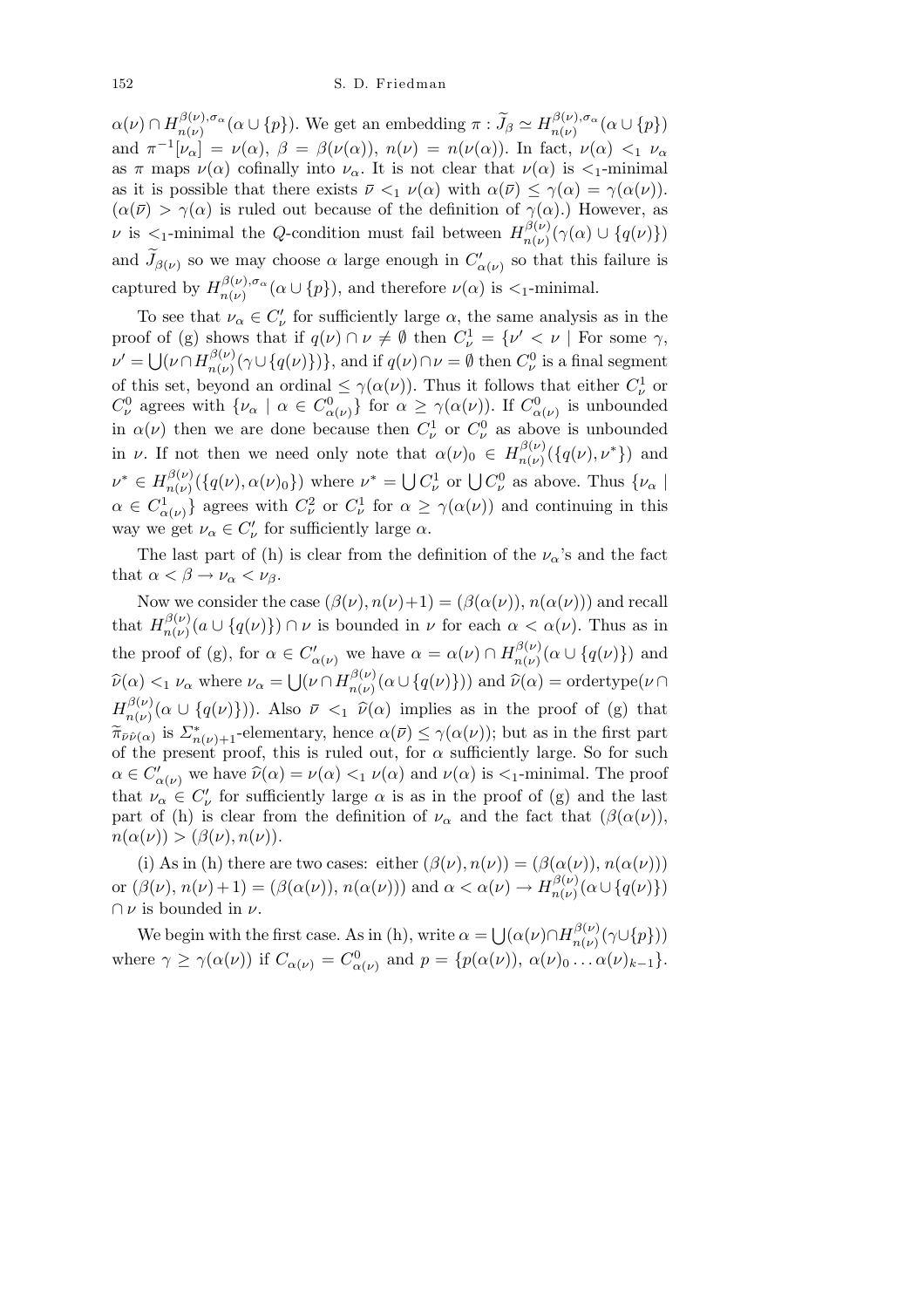Also let  $\sigma_{\alpha} =$ S  $(\varrho \cap H^{\beta(\nu)}_{n(\nu)})$  $\omega_{n(\nu)}^{\beta(\nu)}(\gamma \cup \{p\}))$  where  $\rho = \omega \varrho_{n(\nu)}^{\beta(\nu)}$  $\frac{\rho(\nu)}{n(\nu)-1}$  and  $\nu_{\alpha} =$ S (*ν ∩*  $H^{\beta(\nu)}_{n(\nu)}$  $\frac{\partial^2 (\nu)}{\partial n(\nu)} (\gamma \cup \{p\})$ . Then  $\nu(\alpha) <_1 \nu_\alpha$  and the  $\nu_\alpha$ 's obey the property expressed in (h). And there exists  $\bar{\nu}_{\alpha} \leq_0 \bar{\nu} \lt^*_{1} \nu$  such that  $\bar{\nu}_{\alpha} \lt_{1} \nu(\alpha)$  as we can take  $\bar{\nu}_{\alpha} = \text{ordertype}(\nu \cap H_{n(\nu)}^{\beta(\nu), \sigma_{\alpha}})$  $\binom{\beta(\nu), \sigma_{\alpha}}{n(\nu)}$  ( $\alpha(\bar{\nu}) \cup \{q(\nu)\}\)$ ). As in (h) we can arrange that  $\bar{\nu}_{\alpha}$   $\lt^*$  *ν*(*α*) for sufficiently large *α* by capturing a witness to the failure of the *Q*-condition between  $H_{n(\nu)}^{\beta(\nu)}$  $\tilde{\mathcal{J}}_{n(\nu)}(\gamma(\alpha(\nu))) \cup \{q(\nu)\}\)$  and  $\tilde{\mathcal{J}}_{\beta(\nu)}$ . Note that in fact  $k > 0$  and we must have  $\gamma < \alpha(\bar{\nu})$  for sufficiently large  $\alpha = \bigcup_{\alpha(\nu)} \alpha(\bar{\nu})$  $H^{\beta(\nu)}_{n(\nu)}$  $n(\nu)(\gamma \cup \{p\})$  so we get  $\nu_{\alpha} \in \text{Range}(\pi_{\bar{\nu}\nu})$  for  $\nu_{\alpha} < \lambda =$  $\alpha$  $\text{Range}(\pi_{\bar{\nu}\nu}).$ Similarly,  $\lambda \in \text{Range}(\pi_{\nu(\alpha)\nu_{\alpha}})$  when  $\nu_{\alpha} > \lambda$  and we get  $\bar{\nu}_{\alpha} = \bar{\nu}$ .

Note that in the second case,  $\pi_{\bar{\nu}\nu}$  is not cofinal. The argument now is very similar to the second case of the proof of (h), arranging  $\bar{\nu} <^*_{1} \nu(\alpha)$  as in the first case of the present proof.

Our version of Morass with Square originates in Friedman [87] and is related to the concept of Morass with Linear Limits; see Donder [85].

The next principle arises in the proof of Jensen's Coding Theorem in the general case. It is similar in some respects to the Squared Scales of Donder–Jensen–Stanley [85].

Again we first describe the object, obtained through use of the Fine Structure Principle, which satisfies this principle before stating the principle itself. Let  $T = \{ \nu \mid \nu \text{ is a limit ordinal}, \widetilde{J}_{\nu} \models \text{there is a largest cardinal } \alpha(\nu) \}$ and the cardinality of  $\nu$  equals  $\alpha(\nu)$ }. We do not require that  $\alpha(\nu) = \text{card}(\nu)$ is regular. Let  $\beta(\nu) \geq \nu$  be the least limit ordinal such that for some *n*,  $\varrho_n^{\beta(\nu)} = \alpha(\nu)$ , let  $n(\nu)$  be the least such *n*, and  $p(\nu) = \langle p_{n(\nu)}^{\beta(\nu)} \rangle$  $\rho_{n(\nu)}^{(\nu)}, \alpha(\nu)$ ). Also  $\widehat{\beta}(\nu) = \beta(\nu) + \omega = T$ -successor to  $\nu$ .

Now for any  $k \geq 0$  in  $\omega$  and infinite cardinal  $\alpha < \alpha(\nu)$  let  $H(\nu, k, \alpha) =$  $H^{\beta(\nu)}_{n(\nu)}$  $n(\nu) + k(\alpha \cup \{p(\nu)\})$  and  $H(\nu, k, \alpha)$  its transitive collapse. Then  $f(\nu, k, \alpha) =$  $\alpha^+$  of  $\overline{H}(\nu, k, \alpha)$ . Note that  $f(\nu, k, \alpha) \in T$  and  $\alpha(f(\nu, k, \alpha)) = \alpha$ .

For  $\nu \in T$  we let  $\widetilde{C}_{\nu} \subseteq \nu$  come from the Square Principle; then  $\widetilde{C}_{\nu}$  is CUB in *ν*, ordertype $(\widetilde{C}_{\nu}) \leq \alpha(\nu)$  and  $\overline{\nu} \in \text{Lim } \widetilde{C}_{\nu} \to \widetilde{C}_{\overline{\nu}} = \widetilde{C}_{\nu} \cap \overline{\nu}$ . We let  $C_{\nu} = \widetilde{C}_{\nu}$  if ordertype $(\widetilde{C}_{\nu}) < \alpha(\nu)$  and otherwise  $C_{\nu} = \{ \overline{\nu} < \nu \mid \text{For some } \overline{\nu}$  $\alpha < \alpha(\nu)$ ,  $\bar{\nu} =$  $\frac{1}{1}$  $(\nu \cap H_{n(\nu)}^{\beta(\nu)})$  $\{n(\nu)}(a \cup \{p(\nu)\})\}.$ 

For  $\nu \in T$ ,  $k \geq 0$  in  $\omega$ , and  $\alpha(\nu)$  an uncountable limit cardinal we define a CUB  $D_{\nu,k} \le \alpha(\nu)$  as follows. If  $D = \{ \alpha < \alpha(\nu) \mid \alpha = \alpha(\nu) \cap H_{n(\nu)+k+1}^{\beta(\nu)}(\alpha \cup$  $\{p(\nu)\}\}\$  is unbounded in  $\alpha(\nu)$  then set  $D_{\nu,k}=D$ . If  $H_{n(\nu)+k+1}^{\beta(\nu)}(\alpha\cup\{p(\nu)\})\cap$  $\alpha(\nu)$  is unbounded in  $\alpha(\nu)$  for some  $\alpha < \alpha(\nu)$  then we can choose  $D_{\nu,k}$  CUB in  $\alpha(\nu)$  of ordertype  $\langle \alpha(\nu) \rangle$  so that  $D_{\nu,k} \cap \alpha$  is  $\sum_{n(\nu)+k+1}^*$ -definable over  $H^{\beta(\nu)}_{n(\nu)}$  $p_{n(\nu)+k}(\alpha \cup \{p(\nu)\})$  uniformly for  $\alpha \in \text{Lim } D_{\nu,k}$ . Otherwise define  $D_{\nu,k} =$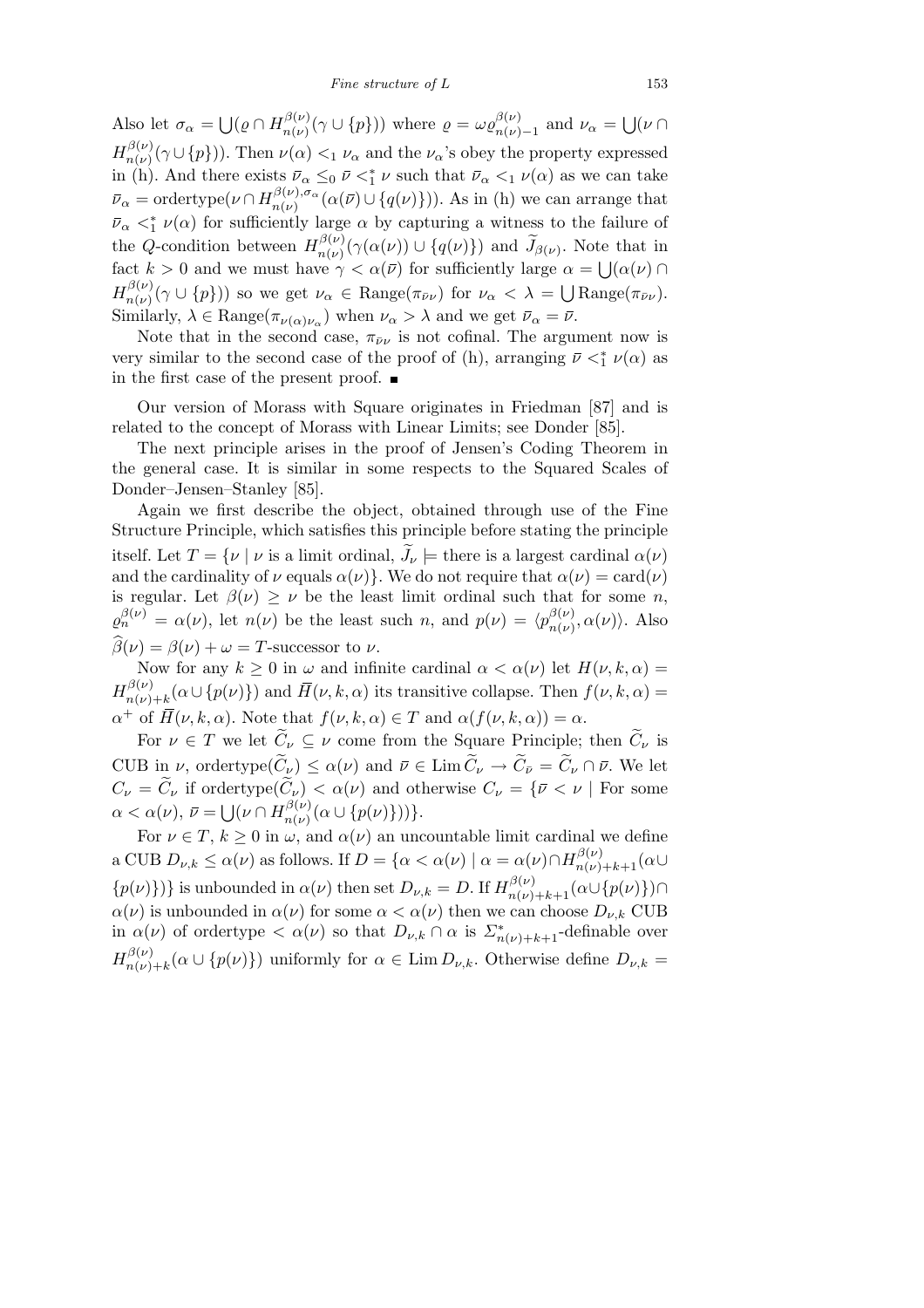$\{\alpha_0, \alpha_1, \ldots\}$  where  $\alpha_0 = 0$  and  $\alpha_{n+1} =$ S  $(\alpha(\nu) \cap H_{n(\nu)+k+1}^{\beta(\nu)}(\alpha_n \cup \{p(\nu)\})).$ 

FINE SCALE PRINCIPLE. There exist  $\langle f(\nu, k, \alpha) | \nu \in T, k \in \omega, \alpha \text{ an}$ infinite cardinal  $\langle \alpha(\nu) \rangle$ ,  $\langle C_{\nu} | \nu \in T \rangle$ ,  $\langle D_{\nu,k} | \nu \in T$ ,  $\alpha(\nu)$  an uncountable limit cardinal,  $k \in \omega$  such that

(a)  $\nu \in T \to \nu$  is a limit ordinal and not a cardinal, and  $T \cap \alpha^+$  is CUB in  $\alpha^+$ .  $\alpha(\nu)$  denotes the cardinality of  $\nu$ .

(b)  $f(\nu, k, \alpha) \in T \cap \alpha^+$ ;  $C_{\nu}$  is CUB in  $\nu$ , ordertype $(C_{\nu}) \leq \alpha(\nu)$ ;  $D_{\nu,k}$ is CUB in  $\alpha(\nu)$ . For  $\alpha$  an uncountable limit cardinal and any  $f : \alpha \to \alpha$ such that  $f(\alpha_0) < \alpha_0^+$  for every  $\alpha_0 < \alpha$ , there is  $\nu \in T \cap \alpha^+$  such that  $f(\alpha_0^+) < f(\nu, 0, \alpha_0^+)$  for sufficiently large  $\alpha_0 < \alpha$ .

(c) For any  $\nu \in T$  there is  $\alpha_0(\nu) < \alpha(\nu)$  such that for  $\alpha_0(\nu) \leq \alpha <$ *α*(*ν*)*, α* an infinite cardinal and  $\bar{\nu} \in \text{Lim } C_{\nu}$ :

- $f(\bar{v}, 0, \alpha) = \bigcup \{ f(\bar{v}, 0, \alpha) \mid \bar{v} \in C_{\nu} \cap \bar{\nu} \},$
- $(c2) \{ f(\bar{\bar{\nu}}, 0, \alpha) \mid \bar{\bar{\nu}} \in C_{\nu} \cap \bar{\nu} \} \in \tilde{J}_{\beta}$  where  $\beta = T$ -successor to  $f(\bar{\nu}, 0, \alpha)$ .

(d) For any  $\nu \in T$  and  $k \geq 0$  there is  $\alpha_0(\nu, k) < \alpha(\nu)$  such that for  $\alpha_0(\nu, k) \leq \alpha_0 < \alpha(\nu)$ ,  $\alpha_0$  an infinite cardinal and  $\alpha \in \text{Lim } D_{\nu,k}$ :

- $f(f(\nu, k, \alpha), 1, \alpha_0) = \bigcup \{ f(f(\nu, k, \overline{\alpha}), 1, \alpha_0) \mid \overline{\alpha} \in D_{\nu, k} \cap \alpha \},$
- (d2)  $\{f(f(\nu, k, \overline{\alpha}), 1, \alpha_0) \mid \overline{\alpha} \in D_{\nu,k} \cap \alpha\} \in \widetilde{J}_{\beta}$  where  $\beta = T$ -successor to  $f(f(\nu, k, \alpha), 1, \alpha_0)$ .

P r o o f. (c) Choose  $\alpha_0(\nu)$  larger than ordertype( $C_{\nu}$ ) if the latter is less than  $\alpha(\nu)$ . In this case the properties follow from the  $\sum_{n(\nu)}^*$ -elementarity of  $H(\bar{\nu}, 0, \alpha)$  in  $\widetilde{J}_{\beta(\bar{\nu})}$  and the  $\overline{H}_{n(\nu)}^*$ -definability of  $C_{\bar{\nu}} = C_{\nu} \cap \bar{\nu}$ . In case ordertype $(C_{\nu}) = \alpha(\nu)$  note that  $f(\bar{\nu}, 0, \alpha) = f(\bar{\nu}_{\alpha}, 0, \alpha)$  where  $\bar{\nu}_{\alpha} \leq \bar{\nu}$  are in  $C_{\nu}$  and  $\bar{\nu}_{\alpha} = \alpha$ th element of  $C_{\nu}$ . So the argument also works in this case.

(d) If ordertype $(D_{\nu,k}) < \alpha(\nu)$  then choose  $\alpha_0(\nu, k)$  larger than this ordertype. Note that  $D_{\nu,k} \cap \alpha$  is  $\sum_{n(\nu)+k+1}^*$  or  $\prod_{n(\nu)+k+1}^*$ -definable over  $H(\nu,k,\alpha)$ when  $\alpha < \alpha(\nu)$ ; so the result follows from the  $\sum_{n(\nu)+k}^*$ -elementarity of *H*(*ν, k,*  $\overline{\alpha}$ *) in <i>H*(*ν, k,*  $\alpha$ ) and the fact that  $n(f(\nu, k, \alpha)) = n(\nu) + k$ . Also in case ordertype( $D_{\nu,k}$ ) =  $\alpha(\nu)$  note that  $f(f(\nu,k,\alpha),1,\alpha_0)$  is constant for  $\alpha \geq \alpha_0$ th element of Lim  $D_{\nu,k}$ .

The key clause in the Fine Scale Principle is (d). It says that  $f(\nu, k+1, -)$ can be uniformly approximated by functions which differ from  $f(\nu, k, -)$  only on a proper initial segment of  $\alpha(\nu)$ , in such a way that at limit stages  $\alpha$ , the *α*th approximation can easily recover the *α*-sequence of smaller approximations. This is a powerful tool for proving a statement for each  $f(\nu, k, -)$ , by induction on  $(\nu, k)$ . In the case of Jensen coding, extendibility of conditions can be proved in this way.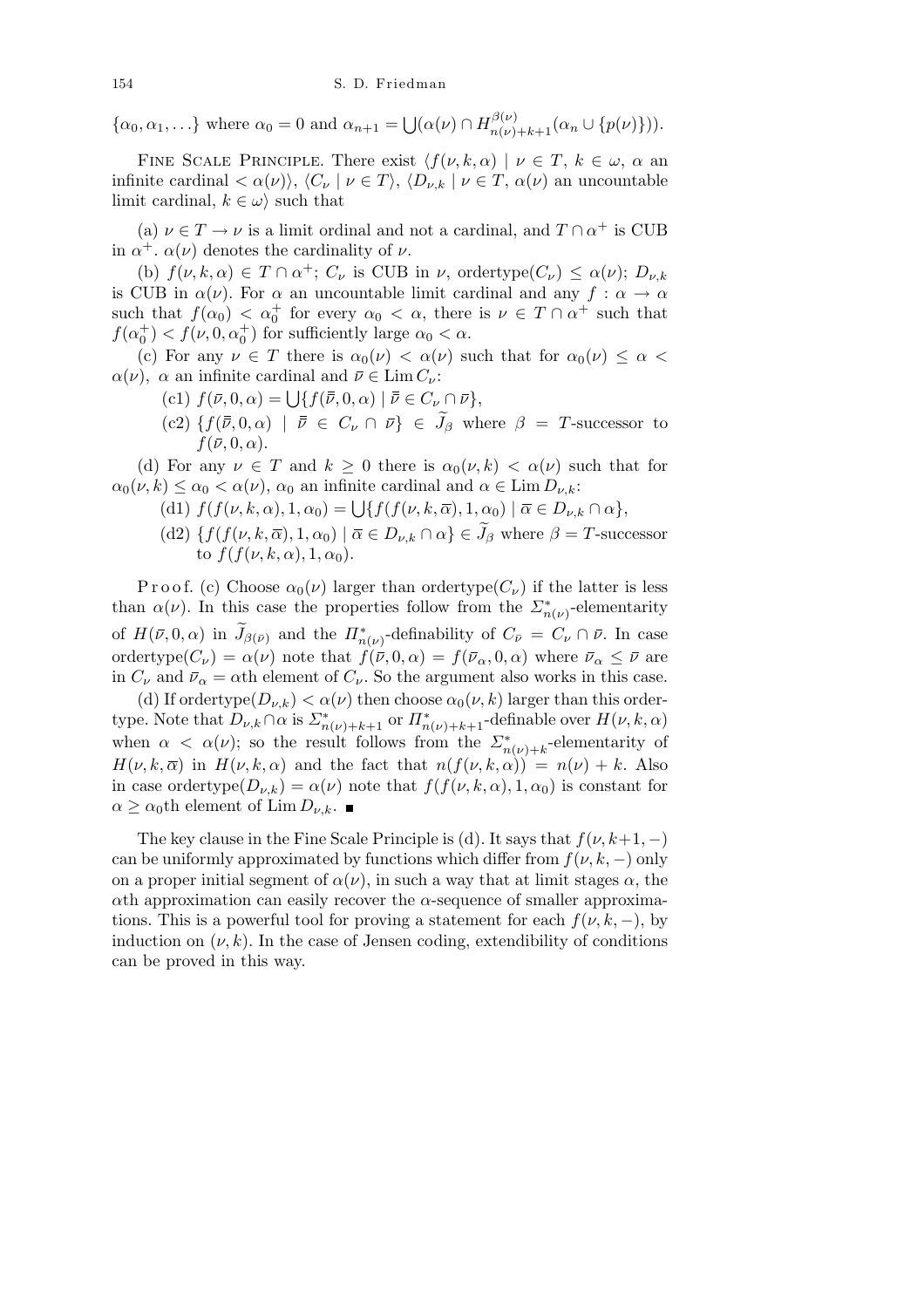We conclude with a discussion of gap 2 morasses. Again we begin with a description of the intended object.

Let  $S^0 = {\alpha > \omega \mid \alpha \text{ is a limit ordinal.}}$  *(a)* is cardinal-correct  $}$ ,  $S^1 = {\nu \mid \nu \mid \alpha \text{ is a limit ordinal.}}$ is a limit ordinal and for some  $\alpha(\nu) \in S^0$ ,  $J_{\nu} \models \alpha(\nu)$  is the largest cardinal and  $\alpha(\nu)$  is regular},  $S^2 = {\mu | \mu}$  is a limit ordinal,  $\mu$  is not a cardinal and for some  $\nu(\mu) \in S^1$ ,  $\widetilde{J}_\mu \models \nu(\mu)$  is the largest cardinal}. Thus if  $\mu \in S^2$ then  $\widetilde{J}_{\mu} \models \alpha(\nu(\mu))$  is regular,  $\nu(\mu) = \alpha(\nu(\mu))^+$  is the largest cardinal. We write  $\nu_0 <0 \nu_1$  if  $\nu_0 < \nu_1$  and for some  $\alpha$ ,  $\nu_0$  and  $\nu_1$  both belong to  $S_{\alpha} = \{ \nu \mid \alpha(\nu) = \alpha \};$  also we write  $\mu_0 < 0$   $\mu_1$  if  $\mu_0 < \mu_1$  and for some  $\nu \in S^1$ ,  $\mu_0$  and  $\mu_1$  both belong to  $S_\nu = {\mu | \nu(\mu) = \nu}$ . For  $\alpha \in S^0$ ,  $\nu(\alpha)$  denotes  $\max S_\alpha$  (when  $\alpha$  is not regular) and for  $\nu \in S^1$ ,  $\mu(\nu)$  denotes  $\nu \cup \max S_\nu$ (when  $\nu$  is not regular).

Now the main definition. For  $\nu \in S^1$ ,  $\nu$  not regular, let  $\beta(\nu) \geq \nu$  be the least limit ordinal such that  $\varrho_{n(\nu)}^{\beta(\nu)} \leq \alpha(\nu)$  for some least  $n(\nu)$ , and let  $q(\nu) = p_{n(\nu)}^{\beta(\nu)} - \alpha(\nu)$ . (Thus  $q(\nu)$  is least so that  $H_{n(\nu)}^{\beta(\nu)}$  $\widetilde{J}_{n(\nu)}(\alpha(\nu)\cup\{q(\nu)\})=\widetilde{J}_{\beta(\nu)}$ .) The previous, as well as the definition of  $\bar{\nu} \leq_1 \nu$  are as in the gap 1 case:  $\bar{\nu}$   $\langle \bar{\nu} \rangle = \bar{\nu}$  *iff there exists*  $\tilde{\pi}_{\bar{\nu}\nu} = \pi$  :  $\tilde{J}_{\beta(\bar{\nu})} \to \tilde{J}_{\beta(\nu)}$  which is  $\sum_{n(\nu)}^*$ -elementary,  $n(\bar{\nu}) = n(\nu), \pi(\alpha(\bar{\nu})) = \text{identity}, \pi(\alpha(\bar{\nu})) = \alpha(\nu), \pi(q(\bar{\nu})) = q(\nu)$  and the  $Q$ -condition is satisfied: whenever  $\varphi(x)$  is  $\sum_{n(\nu)}^*$  in parameters  $\overline{p} \in \widetilde{J}_{\beta(\overline{\nu})}$  then  $\{\bar{\nu}' < \bar{\nu} \mid \widetilde{J}_{\beta(\bar{\nu})} \models \varphi(\bar{\nu}', \bar{p})\}$  is bounded in  $\bar{\nu}$  iff  $\{\nu' < \nu \mid \widetilde{J}_{\beta(\nu)} \models \varphi(\nu', \pi(\bar{p}))\}$ is bounded in *ν*. We write  $\pi_{\bar{\nu}\nu}$  for  $\pi[\mu(\bar{\nu}) \cup \bar{\nu}]$ . Now in addition, for  $\mu \in S^2$ , define  $\beta(\mu)$ ,  $n(\mu)$ ,  $q(\mu)$  in the same way, with  $\alpha(\nu)$  replaced by  $\nu(\mu)$ . Also define  $\bar{\mu} <_1 \mu$  in the same way, with  $\alpha(\bar{\nu}), \alpha(\nu)$  replaced by  $\nu(\bar{\mu}), \nu(\mu)$ . We write  $\pi_{\bar{\mu}\mu}$  for  $\pi/\bar{\mu}$ .

Note that we defined  $\pi_{\bar{\nu}\nu}$  for  $\bar{\nu} <_1 \nu$  in  $S^1$  to be  $\pi(\mu(\bar{\nu}))$  and not simply  $\pi | \bar{\nu}$ . This means that  $\pi_{\bar{\nu}\nu}$  moves ordinals  $\bar{\mu} \in S^2$ ,  $\bar{\mu} < \mu(\bar{\nu})$ , and raises interesting questions about how the relation  $\lt_1$  on such ordinals is affected by applying  $\pi_{\bar{\nu}\nu}$ . Thus our gap 2 morass properties pertain not only to the "gap 1" relationships  $\bar{\nu} <_{1} \nu$  and  $\bar{\mu} <_{1} \mu$  but also to the way in which they interact.

GAP 2 MORASS. There exist  $\langle S_\alpha | \alpha \in S^0 \rangle$ ,  $\langle S_\nu | \nu \in S^1 = \bigcup$ *{S<sup>α</sup> |*  $\alpha \in S^0$ , a binary relation  $\langle A \rangle$  on  $(S^1 \times S^1) \cup (S^2 \times S^2)$  where  $S^2 = \bigcup_{i=1}^n S^i$ *{S<sup>ν</sup> |*  $\nu \in S^1$  and  $\langle \pi_{\bar{\nu}\nu} \mid \bar{\nu} \langle 1 \nu \text{ in } S^1 \rangle, \langle \pi_{\bar{\mu}\mu} \mid \bar{\mu} \langle 1 \mu \text{ in } S^2 \rangle$  such that:

(a)  $S^0 \cap \kappa$  is CUB in  $\kappa$  for each uncountable cardinal  $\kappa$ .

(b) For  $\alpha \in S^0$ ,  $S_\alpha$  is a closed subset of  $(\alpha, \alpha^+]$  and for  $\nu \in S^1$ ,  $S_\nu$  is a closed subset of  $(\nu, \nu^+)$ . And:

- (b1)  $\alpha$  regular  $\rightarrow S_{\alpha} = S^0 \cap (\alpha, \alpha^+],$
- (b2)  $\alpha$  singular cardinal  $\rightarrow$   $S_{\alpha}$  is a proper initial segment of  $S^0$  $(\alpha, \alpha^+),$
- (b3)  $\alpha < \alpha'$  in  $S^0$ ,  $\alpha$  not a cardinal  $\rightarrow$  $\bigcup_{\alpha} S_{\alpha} < \alpha',$
- (b4)  $\nu < \nu'$  in  $S^1$ ,  $\nu$  not a cardinal  $\rightarrow \bigcup S_{\nu} < \nu'$ .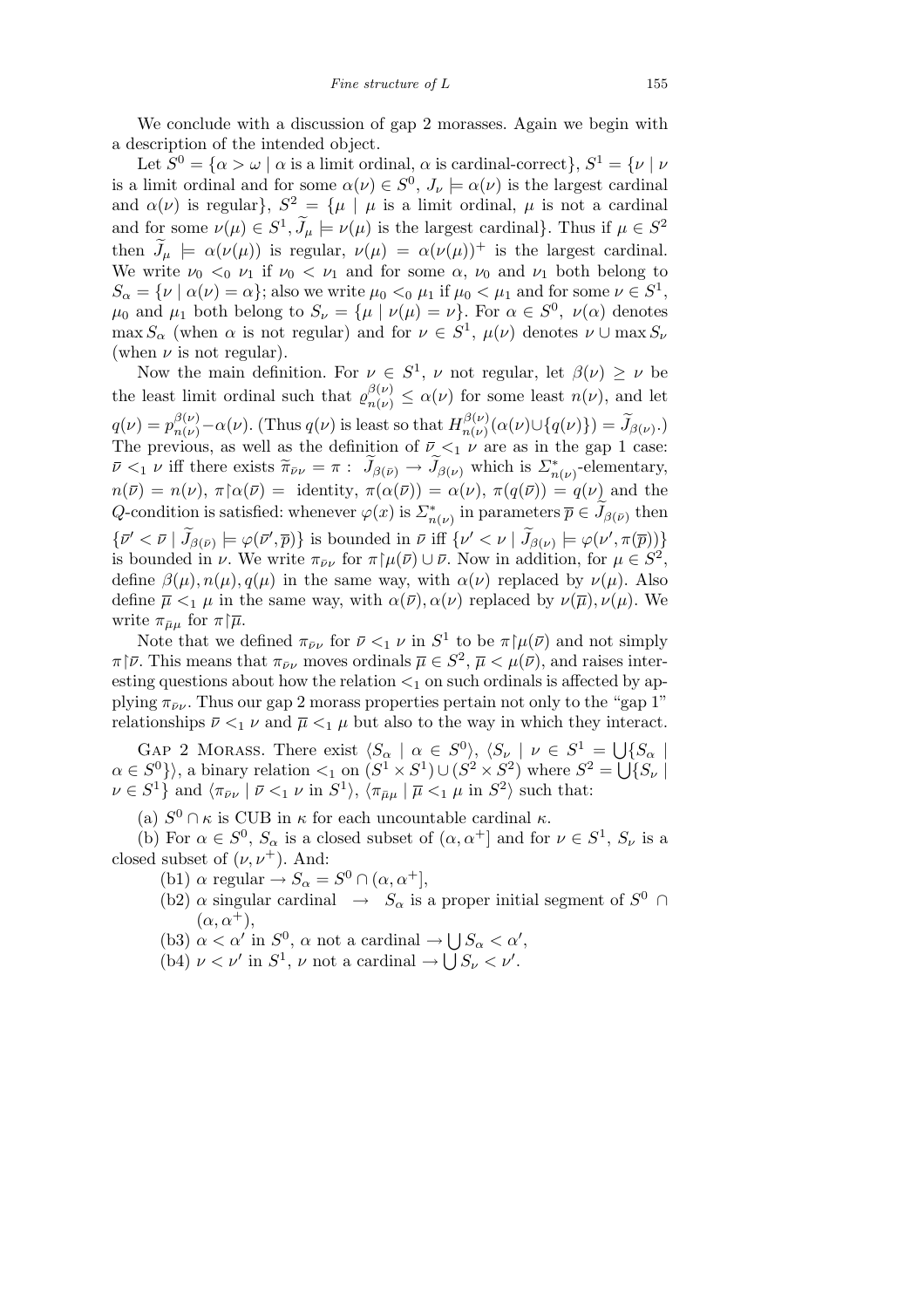NOTATION. For  $\nu \in S^1$ ,  $\alpha(\nu)$  denotes the  $\alpha$  such that  $\nu \in S_\alpha$  and for  $\mu \in S^2$ ,  $\nu(\mu)$  denotes the *ν* such that  $\mu \in S_\nu$ . We write  $\nu <sub>0</sub> \nu'$  if  $\nu <sub>\nu'</sub>$ and  $\alpha(\nu) = \alpha(\nu')$ , and  $\mu <_{0} \mu'$  if  $\mu < \mu'$  and  $\nu(\mu) = \nu(\mu')$ . If  $\alpha \in S^0$  then  $\nu(\alpha) = \max S_\alpha$  and if  $\nu \in S^1$  is not a cardinal then  $\mu(\nu) = \nu \cup \max S_\nu$ . If  $\nu$ is not  $\lt_0$ -maximal then  $\nu^+$  denotes its  $\lt_0$ -successor (similarly for  $\mu \in S^2$ ).

(c)  $\lt_1$  is a tree and if  $\bar{\nu} \lt_1 \nu$  in  $S^1$  then  $\alpha(\bar{\nu}) \lt \alpha(\nu)$  and  $\nu$  is not a cardinal. If  $\overline{\mu} \leq_1 \mu$  in  $S^2$  then  $\nu(\overline{\mu}) \leq \nu(\mu)$ . If  $\overline{\nu} \leq_1 \nu$  then  $\overline{\mu}$  is  $\leq_0$ minimal, successor, limit iff  $\mu$  is  $\lt_0$ -minimal, successor, limit when  $\bar{\mu} \lt \mu(\bar{\nu})$ ,  $\mu = \pi_{\bar{\nu}\nu}(\bar{\mu})$  or when  $(\bar{\mu}, \mu) = (\mu(\bar{\nu}), \mu(\nu))$ . If  $\bar{\mu} \leq_1 \mu$  then  $\bar{\mu}$  is  $\leq_0$ -minimal, successor, limit iff  $\mu$  is  $\lt_0$ -minimal, successor, limit.

(d) If  $\bar{\nu} <_1 \nu$  then  $\pi = \pi_{\bar{\nu}\nu} : \mu(\bar{\nu}) \to \mu(\nu)$  is order-preserving,  $\pi^{-1}[S_{\alpha(\nu)}]$  $S_{\alpha(\bar{\nu})} \cap \bar{\nu}, \ \pi^{-1}[S_{\nu}] = S_{\bar{\nu}}, \ \pi(\bar{\mu}^+) = \pi(\bar{\mu})^+$  whenever  $\pi(\bar{\mu})^+ < \mu(\nu)$ . If  $\bar{\nu}_0 \leq_0 \bar{\nu}$  and  $\nu_0 = \pi(\bar{\nu}_0)$  then  $\bar{\nu}_0 \leq_1 \nu_0$  and  $\pi_{\bar{\nu}_0 \nu_0} = \pi | \mu(\bar{\nu}_0)$ . If  $\bar{\nu}$  is a *<*0-limit and *λ* = Range(*π*¹*ν*) then *ν <*<sup>1</sup> *λ* and if *µ<sup>λ</sup>* = Range(*πνλ*¯ ) and S  $\mu = \bigcup \text{Range}(\pi_{\bar{\nu}\nu})$  then *μ*<sub>λ</sub>  $\lt_1$  *λ* and *π*<sub>*μ*λ</sub> =  $\bigcup$  Range( $\pi_{\bar{\nu}\lambda}$ ) and  $\mu = \bigcup \text{Range}(\pi_{\bar{\nu}\nu})$  then  $\mu_{\lambda} \lt_1 \mu$  and  $\pi_{\bar{\nu}\nu} = \pi_{\mu_{\lambda}\mu} \circ \pi_{\bar{\nu}\lambda}$ . If  $\bigcup$  Range( $\pi|\bar{\nu}\rangle = \nu$ and  $\alpha = \alpha(\nu'_0)$  for some  $\nu'_0 <_1 \pi_{\bar{\nu}\nu}(\bar{\nu}_0)$  for each  $\bar{\nu}_0 < \bar{\nu}$  then  $\alpha = \alpha(\nu')$  for some  $\nu' <_1 \nu$ . Similarly for  $\pi_{\bar{\mu}\mu}$  when  $\bar{\mu} <_1 \mu$ , with  $\mu(\bar{\nu}), \mu(\nu), \alpha(\bar{\nu}), \alpha(\nu)$ replaced by  $\overline{\mu}$ ,  $\mu$ ,  $\nu(\overline{\mu})$ ,  $\nu(\mu)$  and  $\pi_{\mu_{\lambda}\mu}$  replaced by the identity.

(e)  $\bar{\bar{\nu}} \leq_1 \bar{\nu} \leq_1 \nu \to \pi_{\bar{\nu}\nu} = \pi_{\bar{\nu}\nu} \circ \pi_{\bar{\nu}\bar{\nu}}$ . For  $\nu \in S^1$ ,  $\{\alpha(\bar{\nu}) \mid \bar{\nu} \leq_1 \nu\}$  is closed in  $\alpha(\nu)$  and unbounded unless  $\nu$  is  $\lt_0$ -maximal. If  $\{\alpha(\bar{\nu}) \mid \bar{\nu} \lt_1 \nu\}$  $\alpha(\nu)$  and unbounded unless  $\nu$  is  $\langle \circ \rangle$ -maximal. If  $\{\alpha(\nu) \mid \nu \leq 1 \nu\}$  is unbounded in  $\alpha(\nu)$  then  $\mu(\nu) = \bigcup \{\text{Range}(\pi_{\bar{\nu}\nu}) \mid \bar{\nu} \leq_1 \nu\}$ . Similarly for  $\mu \in S^2$ , with  $\alpha(\nu), \mu(\nu)$  replaced by  $\nu(\mu), \mu$ .

(f) Suppose  $\overline{\nu} <_1 \nu$ . Then  $\overline{\nu} < \mu(\overline{\nu}) = \overline{\mu}$  iff  $\nu < \mu(\nu) = \mu$ . Suppose now that  $\bar{\nu} < \bar{\mu}$  and  $\nu < \mu$ . Then  $\bar{\mu}$  is  $\lt_1$ -minimal, successor, limit iff  $\mu$  is  $\langle \langle \cdot | \cdot |$ -minimal, successor, limit, as for  $\bar{\mu}_0 \langle \bar{\mu}_1 | \langle \bar{\mu}_0 | \cdot | \bar{\mu}_1 | \cdot | \bar{f} | \pi_{\bar{\nu}\nu}(\bar{\mu}_0) \rangle \langle \cdot | \cdot |$  $\pi_{\bar{\nu}\nu}(\bar{\mu}_1)$ , and in addition  $\bar{\nu}_0 = \nu(\bar{\mu}_0)$  for some  $\bar{\mu}_0 <_1 \bar{\mu}$  iff  $\pi_{\bar{\nu}\nu}(\bar{\nu}_0) = \nu(\mu_0)$ for some  $\mu_0 <_1 \mu$ .

(g) Suppose  $\bar{\nu} <_1 \nu$ ,  $\bar{\nu} < \mu(\bar{\nu})$  and  $\bar{\mu} = \mu(\bar{\nu})$  is a  $\leq_1$ -successor. Let  $\bar{\mu}_0 \leq \mu$  denote that  $\bar{\mu}_0$  is the  $\leq_1$ -predecessor to  $\bar{\mu}$ . Then if  $\mu_0 \leq \mu$  we have  $\pi_{\bar{\nu}\nu}(\nu(\bar{\mu}_0)) = \nu(\mu_0)$ . And  $\pi_{\bar{\mu}_0\bar{\mu}}$  is cofinal iff  $\pi_{\mu_0\mu}$  is cofinal. If  $\pi_{\bar{\mu}_0\bar{\mu}}$ is not cofinal and  $\overline{\lambda} = \bigcup \text{Range}(\pi_{\overline{\mu}_0\overline{\mu}})$  then  $\pi_{\overline{\nu}\nu}(\overline{\mu}_0) = \mu_0$  and  $\pi_{\overline{\nu}\nu}(\overline{\lambda}) =$  $\bigcup$  Range( $\pi_{\mu_0\mu}$ ).

(h) Suppose  $\bar{\nu} < \mu(\bar{\nu}) = \bar{\mu}$  and  $\bar{\mu}$  is not a  $\langle \bar{\nu} \rangle$ -limit. Then  $\pi_{\bar{\nu}\nu}$  is cofinal iff  $\pi_{\bar{\nu}\nu}$   $|\bar{\nu}|$  is cofinal.

(i) Suppose  $\bar{\nu} < \mu(\bar{\nu}) = \bar{\mu}$  and  $\bar{\nu} <_1 \nu$ . If  $\bar{\mu}_0 <_1 \bar{\mu}_1 \leq \bar{\mu}$ ,  $\mu_0 <_1$  $\mu_1 = \pi_{\bar{\nu}\nu}(\bar{\mu}_1)$  (or  $\mu_0 <_1 \mu(\nu)$  if  $\bar{\mu}_1 = \bar{\mu}$ ) and  $\nu(\mu_0) = \pi_{\bar{\nu}\nu}(\nu(\bar{\mu}_0))$  then  $\pi_{\mu_0\mu_1}(\pi_{\bar{\nu}\nu}\!\restriction\!\overline{\mu}_0) = \pi_{\bar{\nu}\nu}\pi_{\bar{\mu}_0\bar{\mu}_1}.$ 

Remarks. (a) Jensen points out that we cannot have perfect tree preservation, which would say:  $\bar{\mu}_0 <_1 \bar{\mu}_1 \leftrightarrow \pi_{\bar{\nu}\nu}(\bar{\mu}_0) <_1 \pi_{\bar{\nu}\nu}(\bar{\mu}_1)$  for  $\bar{\mu}_1 \leq$  $\mu(\bar{\nu})$ . (We take  $\pi_{\bar{\nu}\nu}(\mu(\bar{\nu}))$  to be  $\mu(\nu)$ .) Thus in (g) we wrote only  $\pi_{\bar{\nu}\nu}(\nu(\bar{\mu}'))$  $\nu(\mu')$  rather than  $\pi_{\bar{\nu}\nu}(\bar{\mu}') = \mu'$ . So  $\pi_{\bar{\nu}\nu}$  may send  $\bar{\mu} \lt^*_{1} \mu(\bar{\nu})$  to  $\mu$  where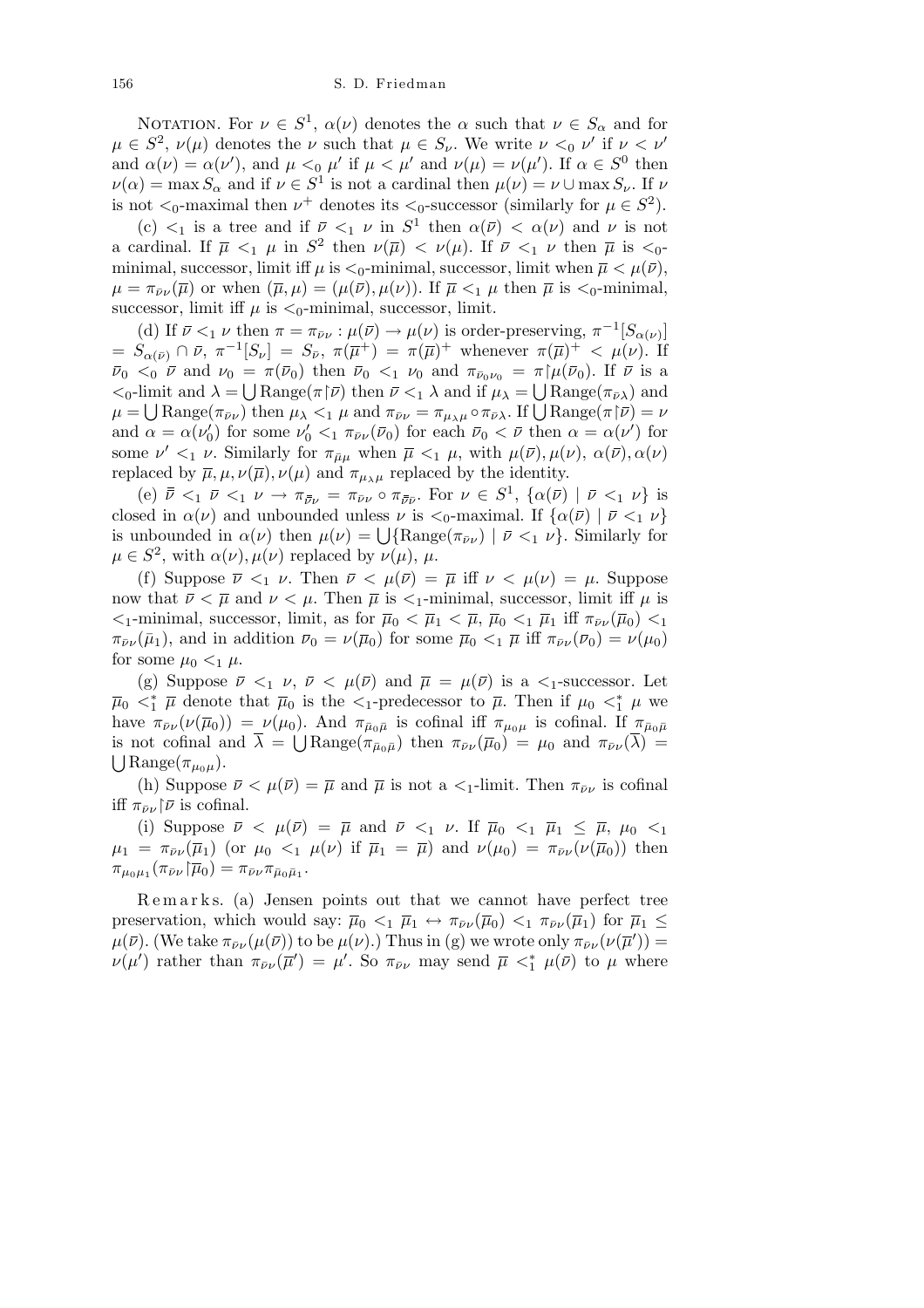$\nu(\mu) = \nu(\mu'), \mu' <^*_{1} \mu(\nu), \mu \neq \mu'.$  If  $\pi_{\bar{\mu}\mu(\bar{\nu})}$  is not cofinal, however, this will not happen and we get  $\mu = \mu'$ .

(b) Though  $\pi_{\bar{\nu}\nu}$  may fail to preserve the relation  $\bar{\mu}_0 <_1 \bar{\mu}_1$  when  $\bar{\mu}_1 =$  $\mu(\bar{\nu})$  it does preserve the following relation  $\vec{\mu}$  *i*  $\bar{\mu}_0$  *a*<sup> $\pi$ </sup><sub>1</sub> iff there are  $\bar{\bar{\mu}}_0 < \frac{1}{\bar{\mu}}$ <sub>0</sub>,  $\bar{\bar{\mu}}_1 <^*_{1} \bar{\mu}_1$ ,  $\bar{\bar{\mu}}_0 <^{}_0 \bar{\bar{\mu}}_1$  and  $\bar{\mu}_0 <^{}_1 \pi_{\bar{\mu}_1 \bar{\mu}_1}(\bar{\bar{\mu}}_0)$ . Moreover, in case  $\pi_{\bar{\mu}_1 \bar{\mu}_1}$  is cofinal (the troublesome case for  $\lt_1$ -preservation) then  $\bar{\mu}_1$  is the direct limit of  $\{\overline{\mu}_0 \mid \overline{\mu}_0 \to \overline{\mu}_1\}$  via natural maps (if  $\sigma \to \tau$  then  $f_{\sigma\tau}$  is  $\pi_{\sigma\gamma}$  where  $\overline{\sigma} \lt^*_{1} \sigma$ ,  $\overline{\tau}$  <  $*$ <sup>*τ*</sup></sup>  $\tau$  and  $\gamma = \pi_{\overline{\tau}\tau}(\overline{\sigma})$ ).

(c) Of course one could formulate "Gap 2 Morass with Square" but as we know of no applications of this principle, we have elected not to do so here for the sake of simplicity.

P r o o f. (a)–(e). This is just as in the gap 1 case, with one exception: we must show that if  $\bar{\nu}$  is  $\langle 0, \text{limit}, \bar{\nu} \rangle \langle \mu(\bar{\nu}), \bar{\nu} \rangle \langle 1, \nu, \pi_{\bar{\nu}\nu} | \bar{\nu} \rangle$  not cofinal,  $\lambda = \bigcup \text{Range}(\pi_{\bar{\nu}\nu}|\bar{\nu})$ ,  $\mu_{\lambda} = \bigcup \text{Range}(\pi_{\bar{\nu}\nu})$  and  $\mu = \bigcup \text{Range}(\pi_{\bar{\nu}\nu})$  then  $\mu_{\lambda} <_{1} \mu$  and  $\pi_{\bar{\nu}\nu} = \pi_{\mu_{\lambda}\mu} \circ \pi_{\bar{\nu}\lambda}$ . Consider  $H_{\lambda} = H_{n(\nu)}^{\beta(\nu), \sigma}$  $\binom{p(\nu), \sigma}{n(\nu)}(\lambda \cup \{q(\nu)\})$  and  $H = H^{\beta(\nu),\sigma}_{n(\nu)}$  $\sigma_{n(\nu)}^{\beta(\nu),\sigma}(\nu \cup \{q(\nu)\})$  where  $\sigma =$ S  $\left(\varrho_{n(\nu)}^{\beta(\nu)}\right)$ *n*(*ν*)−1 ∩ *H*<sup> $β(ν)$ </sup><sub>*n*(*ν*)</sub>  $\frac{d^{(p)}(v)}{n(v)}(\alpha(\bar{v}) \cup \{q(v)\}).$ Then  $H_{\lambda}$  is  $\Sigma_{n(\nu)}^*$ -elementary in *H* and after transitive collapse yields  $\pi_{\mu_{\lambda}\mu}$ . And  $\pi_{\bar{\nu}\nu} = \pi_{\mu\lambda\mu} \circ \pi_{\bar{\nu}\lambda}$  follows from the fact that  $\pi_{\bar{\nu}\nu}, \pi_{\bar{\nu}\lambda}$  are obtained respectively by collapsing the inclusion of  $H_{n(\nu)}^{\beta(\nu)}$  $\binom{\rho(\nu)}{n(\nu)}(\alpha(\bar{\nu})\cup\{q(\nu)\})$  in *H*, *H*<sub> $\lambda$ </sub>.

(f) The fact that  $\bar{\mu} > \bar{\nu}$  iff  $\mu > \nu$  is clear from  $\sum_{n(\nu)}^*$ -elementarity of  $\tilde{\pi}_{\bar{\nu}\nu}$ . For the rest, first suppose that for some  $\mu_0 <_1 \mu$ ,  $\pi_{\mu_0\mu}$  is cofinal. If  $\mu$ is a  $\lt_1$ -successor then we can take  $\mu_0 \lt_1^* \mu$  and then we have  $\nu(\mu_0) \in q(\nu)$ and therefore  $\nu(\mu_0) = \pi(\bar{\nu}_0)$  for some  $\bar{\nu}_0$ , where  $\pi = \tilde{\pi}_{\bar{\nu}\nu}$ . Then  $H_{n(\nu)}^{\beta(\bar{\nu})}$  $\frac{\partial^2(\nu)}{\partial n(\nu)}(\bar{\nu}_0 \cup$  ${q(\bar{\nu})}$  = *H* is cofinal in  $\bar{\mu}$  and  $H \cap \bar{\nu} = \bar{\nu}_0$ . So we get  $\bar{\mu}_0 <\frac{\bar{\nu}}{1}$  *µ* and  $\nu(\overline{\mu}_0) = \overline{\nu}_0$ . If  $\mu$  is a  $\lt_1$ -limit then  $n(\mu) < n(\nu)$  and  $\pi$  is therefore  $\sum_{n(\mu)+1}^*$ elementary. Thus  $\text{Range}(\pi) \cap \{ \nu(\mu_0) \mid \mu_0 <_1 \mu \}$  is unbounded in  $\text{Range}(\pi) \cap \nu$ so  $\overline{\mu}$  is a  $\lt_1$ -limit as all maps  $\pi_{\mu_0\mu}$ ,  $\mu_0 \lt_1 \mu$  sufficiently large, are cofinal.

Second, suppose that there is no cofinal  $\pi_{\mu_0\mu}$  with  $\mu_0 <_1 \mu$ . If  $n(\mu) <$ *n*(*v*) then for  $\mu_0 <_1 \mu$  we must have  $\sum_{n(\mu)+1}^*$ -elementarity for  $\tilde{\pi}_{\mu_0\mu}$  (see the proof of (g) from the gap 1 case). Thus if  $\mu$  is a  $\lt_1$ -limit then  $n(\nu) \geq n(\mu)+2$ and we see that  $\bar{\mu}$  is a  $\lt_1$ -limit as  $\{\nu(\mu_0) \mid \mu_0 \lt_1 \mu\}$  is  $\Pi^*_{n(\mu)+1}$ . If  $\mu$  is not a  $\lt_{1}$ -limit then max $\{\nu(\mu_0) \mid \mu_0 \lt_{1} \mu\}$  belongs to Range( $\pi$ ) as it is either in  $q(\nu)$  or is 0. Thus  $\overline{\mu}$  is not a  $\langle 1$ -limit and if  $\mu_0 \langle \xi | \mu \rangle$  then  $\nu(\mu_0) = \nu(\overline{\mu}_0)$ where  $\bar{\mu}_0 <^*_{1} \bar{\mu}$ . If  $\mu$  is  $\lt_1$ -minimal then so is  $\bar{\mu}$ . Finally, if  $n(\mu) = n(\nu)$  then  $\mu$  is not a  $\lt_1$ -limit; if  $\nu_0 =$ …<br>. .  $\{v' < v \mid v' = v \cap H_{n(u)}^{\beta(v)}\}$  $\{g(\nu)\nu(\nu')\cup\{q(\mu)\}\}\$  then  $\nu_0 \in \text{Range}(\pi)$  but now since  $\pi$  is *Q*-elementary we get  $H_{n(\nu)}^{\beta(\nu)}$ w since  $\pi$  is Q-elementary we get  $H_{n(\nu)}^{\rho(\nu)}(\nu_0 \cup \{q(\mu)\}) \cap \mu$ bounded below  $\mu^* = \bigcup (\text{Range}(\pi) \cap \mu)$ . It follows that  $\mu_0 \leq_1 \mu$  iff  $\mu_0 \leq_1 \mu^*$ , so  $\bar{\mu}$  is not a  $\lt_1$ -limit and if  $\mu_0 \lt_1^* \mu$  then  $\nu(\mu_0) = \pi(\nu(\bar{\mu}_0))$  where  $\bar{\mu}_0 \lt_1^* \bar{\mu}$ . If  $\mu$  is  $\lt_1$ -minimal then so is  $\overline{\mu}$ .